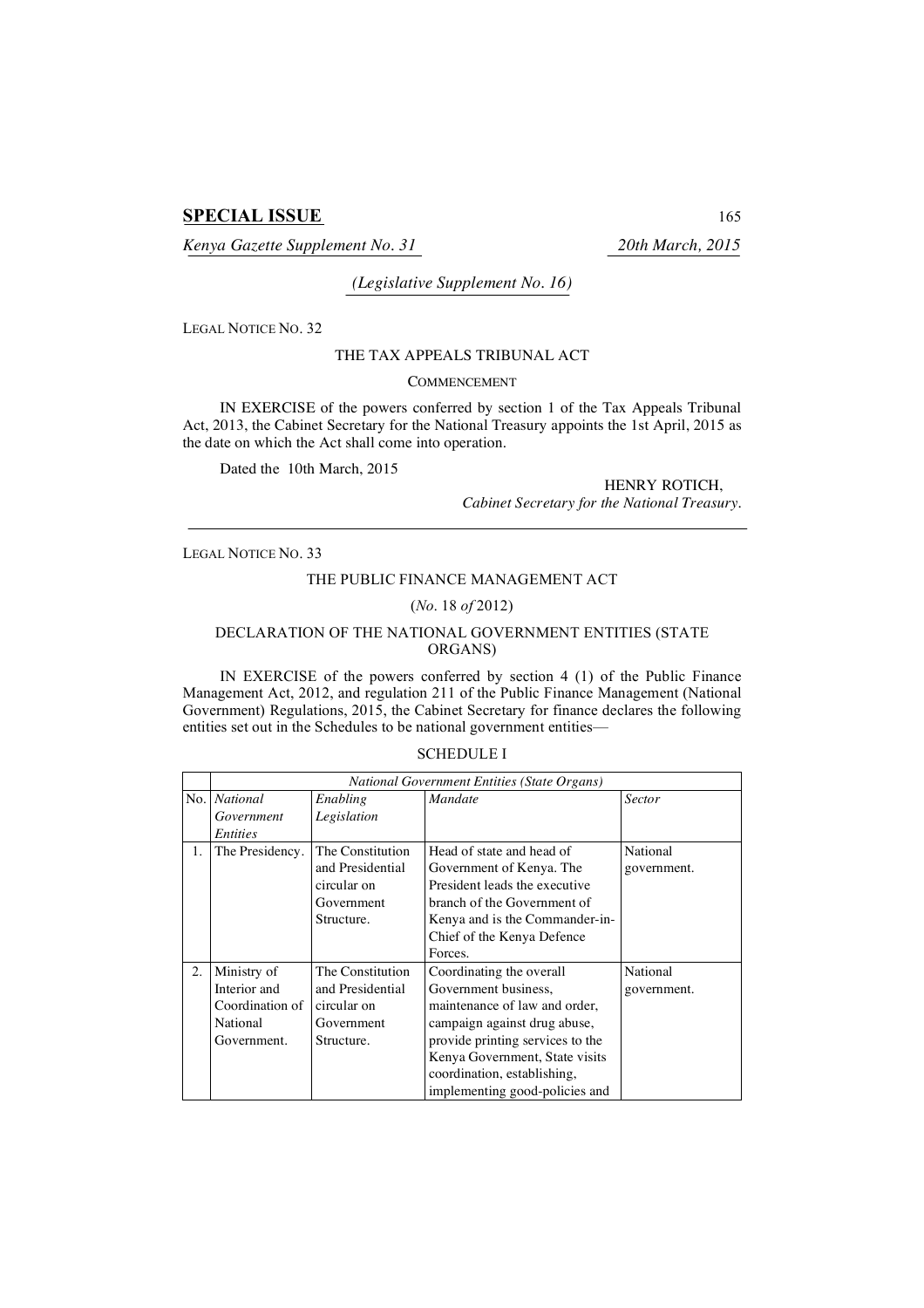|    | National Government Entities (State Organs)                               |                                                                                                                                |                                                                                                                                                                                                                                                                                                                                                                                                                                                                              |                         |
|----|---------------------------------------------------------------------------|--------------------------------------------------------------------------------------------------------------------------------|------------------------------------------------------------------------------------------------------------------------------------------------------------------------------------------------------------------------------------------------------------------------------------------------------------------------------------------------------------------------------------------------------------------------------------------------------------------------------|-------------------------|
|    | No. National<br>Government<br><i>Entities</i>                             | Enabling<br>Legislation                                                                                                        | Mandate                                                                                                                                                                                                                                                                                                                                                                                                                                                                      | <b>Sector</b>           |
|    |                                                                           |                                                                                                                                | providing administrative and<br>leadership service.                                                                                                                                                                                                                                                                                                                                                                                                                          |                         |
| 3. | Ministry of<br>Devolution and<br>Planning.                                | The Constitution<br>and Presidential<br>circular on<br>Government<br>Structure.                                                | To provide effective leadership<br>and coordination in devolution<br>and planning, policy formulation<br>and tracking results for a globally<br>competitive and prosperous<br>nation.                                                                                                                                                                                                                                                                                        | National<br>government. |
| 4. | Ministry of<br>Foreign Affairs<br>and International circular on<br>Trade. | The Constitution<br>and Presidential<br>Government<br>Structure.                                                               | Management of Kenya's Foreign<br>Policy, Management of Bilateral<br>and Multilateral Relations,<br>Liaison with International and<br>Regional Organizations,<br>Management of Kenya's<br>Missions and Embassies abroad,<br>liaison with foreign missions in<br>Kenya, ratification of Treaties,<br>Conventions and Agreements,<br>Management of Diplomatic<br>Privileges and Immunities, Co-<br>ordination of State and Official<br>Visits, Handling of Protocol<br>Matters. | National<br>government. |
| 5. | Ministry of<br>Education.<br>Science and<br>Technology.                   | The Constitution<br>and Presidential<br>circular on<br>Government<br>Structure.                                                | Inspection and supervision of<br>education institutions, teacher<br>education and management,<br>schools administration and<br>programmes, Registration of<br><b>Education and Training</b><br>Institutions, Curriculum<br>Development, Examinations and<br>Certification, School Equipment,<br>Early Childhood Education, Care<br>and Development, Primary and<br>Secondary Education, Special<br>Education, University Education.                                          | National<br>government. |
| 6. | The National<br>Treasury.                                                 | The Constitution<br>and Presidential<br>circular on<br>Government<br>Structure and<br><b>Public Finance</b><br>Management Act. | To pursue prudent economic,<br>fiscal, and monetary policies and<br>effectively coordinate<br>government financial operations<br>for rapid and sustainable<br>development of Kenya.                                                                                                                                                                                                                                                                                          | National<br>government. |
| 7. | Ministry of<br>Health.                                                    | The Constitution<br>and Presidential<br>circular on<br>Government<br>Structure.                                                | Health Policy, Sanitation Policy,<br>Preventive and Promotive Health<br>Services, HIV/AIDS Programme<br>and other Sexually Transmitted<br>Infections (STIs) Treatment and                                                                                                                                                                                                                                                                                                    | National<br>government. |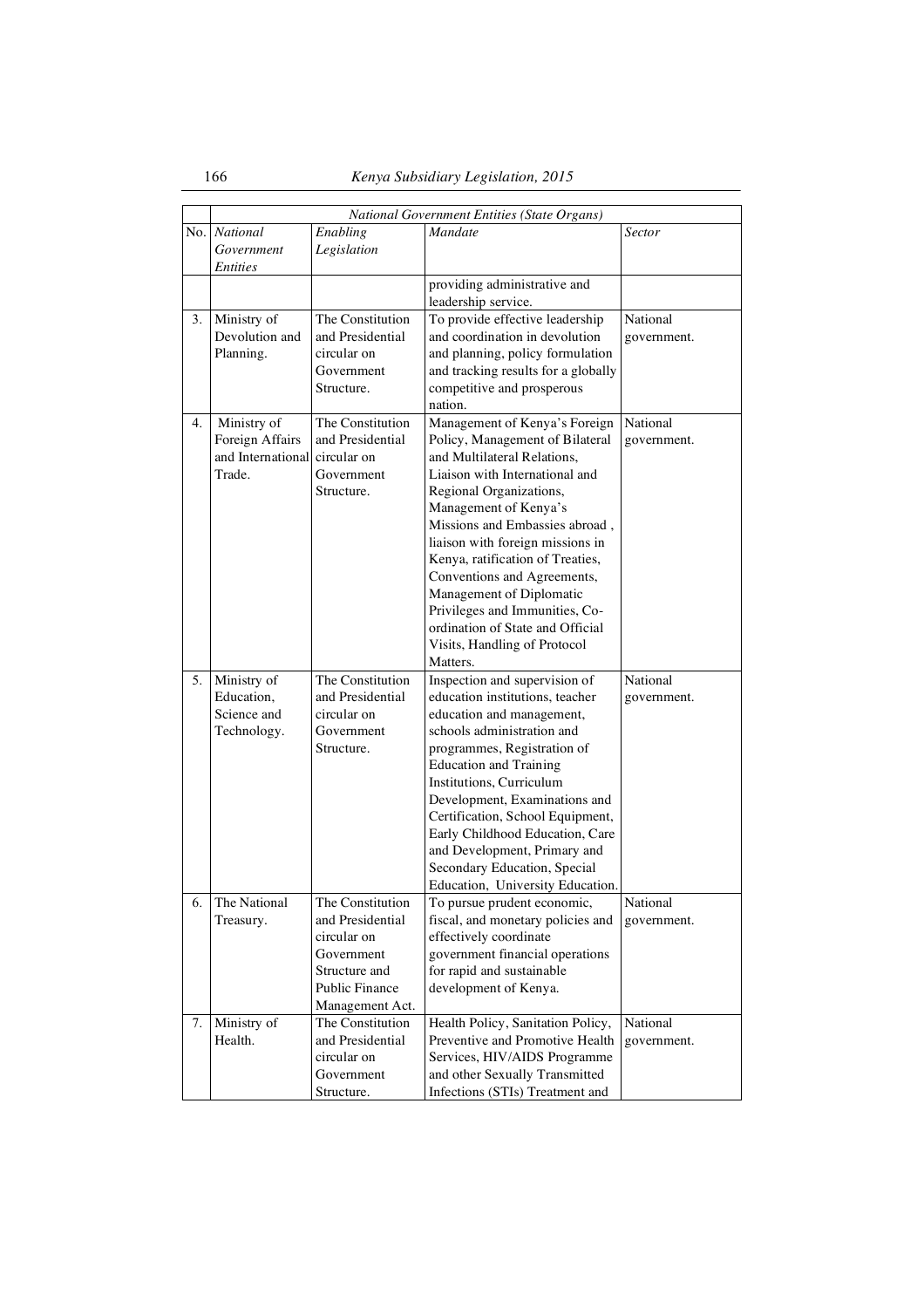|     |                       |                          | National Government Entities (State Organs)                             |               |
|-----|-----------------------|--------------------------|-------------------------------------------------------------------------|---------------|
|     | No. National          | Enabling                 | Mandate                                                                 | <b>Sector</b> |
|     | Government            | Legislation              |                                                                         |               |
|     | <i>Entities</i>       |                          |                                                                         |               |
|     |                       |                          | Management, Health Education,                                           |               |
|     |                       |                          | Family Planning, Food and Food                                          |               |
|     |                       |                          | Handling, Health Inspection and                                         |               |
|     |                       |                          | other Public Health Services.                                           |               |
|     |                       |                          | Quarantine Administration,                                              |               |
|     |                       |                          | Overall Sanitary Services,                                              |               |
|     |                       |                          | Insanitary Nuisances, Curative                                          |               |
|     |                       |                          | Services, Clinics, Dispensaries,                                        |               |
|     |                       |                          | Health Centres and Hospitals,                                           |               |
|     |                       |                          | Registration of Doctors and Para                                        |               |
|     |                       |                          | Medicals, Maternity Services,                                           |               |
|     |                       |                          | Nurses and Midwives.                                                    |               |
| 8.  | Ministry of           | The Constitution         | Transport Policy, Railways, Sea                                         | National      |
|     | Transport and         | and Presidential         | Ports, Airports, Ferry Services,                                        | government.   |
|     | Infrastructure.       | circular on              | National Shipping Line, Road                                            |               |
|     |                       | Government               | Safety, Transport Licensing,                                            |               |
|     |                       | Structure.               | Registration and Insurance of                                           |               |
|     |                       |                          | Motor Vehicles, Vehicle                                                 |               |
|     |                       |                          | Inspection, Civil Aviation,                                             |               |
|     |                       |                          | Maritime, Transport                                                     |               |
|     |                       |                          | infrastructure Development.                                             |               |
| 9.  | Ministry of           | The Constitution         | The mandate of the ministry is to                                       | National      |
|     | Environment,          | and Presidential         | monitor, protect, conserve and                                          | government.   |
|     | Water and             | circular on              | manage the environment and                                              |               |
|     | Natural<br>Resources. | Government<br>Structure. | natural resources through                                               |               |
|     |                       |                          | sustainable exploitation for socio-                                     |               |
|     |                       |                          | economic development aimed at                                           |               |
|     |                       |                          | eradication of poverty, improving<br>living standards and ensuring that |               |
|     |                       |                          | a clean environment is sustained                                        |               |
|     |                       |                          | now and in the future.                                                  |               |
|     | 10. Ministry of       | The Constitution         | Formulate and implement land                                            | National      |
|     | Lands, Housing        | and Presidential         | policy, undertake physical                                              | government.   |
|     | and Urban             | circular on              | planning, register land                                                 |               |
|     | Development.          | Government               | transactions, undertake land                                            |               |
|     |                       | Structure.               | surveys and mapping, land                                               |               |
|     |                       |                          | adjudication and settlement, land                                       |               |
|     |                       |                          | valuation and administration of                                         |               |
|     |                       |                          | state and trust land.                                                   |               |
| 11. | Ministry of           | The Constitution         | The mandate of the ministry                                             | National      |
|     | Information,          | and Presidential         | includes Information and                                                | government.   |
|     | Communications        | circular on              | <b>Broadcasting Corporation, News</b>                                   |               |
|     | and Technology.       | Government               | Agency, Mass Communication,                                             |               |
|     |                       | Structure.               | Film Classification, Postal                                             |               |
|     |                       |                          | Services and as an Appeal                                               |               |
|     |                       |                          | Tribunal.                                                               |               |
| 12. | Ministry of           | The Constitution         | To develop, promote, preserve                                           | National      |
|     | Sports, Culture       | and Presidential         | and disseminate Kenya's diverse                                         | government.   |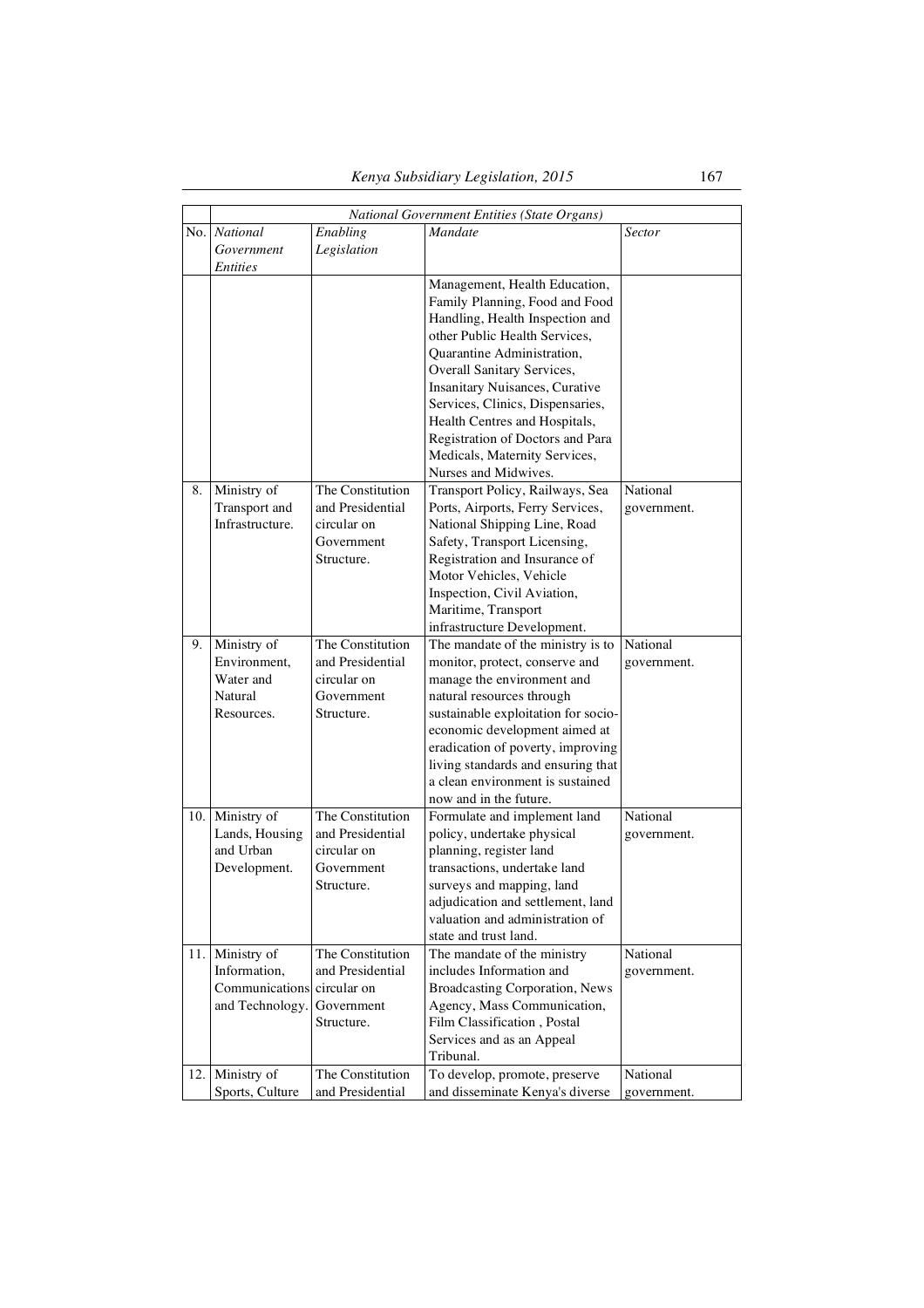|     | National Government Entities (State Organs) |                                      |                                                                         |             |
|-----|---------------------------------------------|--------------------------------------|-------------------------------------------------------------------------|-------------|
|     | No. National                                | Enabling                             | Mandate                                                                 | Sector      |
|     | Government                                  | Legislation                          |                                                                         |             |
|     | <i>Entities</i>                             |                                      |                                                                         |             |
|     | and Arts.                                   | circular on                          | cultural and national heritage                                          |             |
|     |                                             | Government                           | through formulation and                                                 |             |
|     |                                             | Structure.                           | implementation of policies to                                           |             |
|     |                                             |                                      | build national pride. Promote                                           |             |
|     |                                             |                                      | sports and develop sports                                               |             |
|     |                                             |                                      | facilities to improve livelihood of                                     |             |
|     |                                             |                                      | the Kenyan people.                                                      |             |
| 13. | Ministry of                                 | The Constitution,                    | Enforce labour laws, maintain                                           | National    |
|     | Labour, Social                              | Presidential                         | industrial peace, industrial                                            | government. |
|     | Security and                                | circular and                         | training and promote safety and                                         |             |
|     | Services.                                   | various Acts of                      | health of employees; develop and                                        |             |
|     |                                             | Parliament.                          | coordinate implementation of                                            |             |
|     |                                             |                                      | policies and strategies for human                                       |             |
|     |                                             |                                      | resource development, micro and                                         |             |
|     |                                             |                                      | small enterprise sector and<br>productivity improvement.                |             |
|     |                                             | The Constitution                     |                                                                         | National    |
| 14. | Ministry of<br>Agriculture,                 | and Presidential                     | The mandate of the Ministry of<br>Agriculture is to promote and         | government. |
|     | Livestock and                               | circular on                          | facilitate production of food and                                       |             |
|     | Fisheries.                                  | Government                           | agricultural raw materials for                                          |             |
|     |                                             | Structure.                           | food security and incomes;                                              |             |
|     |                                             |                                      | advance agro based industries and                                       |             |
|     |                                             |                                      | agricultural exports; and enhance                                       |             |
|     |                                             |                                      | sustainable use of land resources                                       |             |
|     |                                             |                                      | as a basis for agricultural                                             |             |
|     |                                             |                                      | enterprises.                                                            |             |
| 15. | Ministry of                                 | The Constitution                     | The mandate of the Ministry of                                          | National    |
|     | Energy and                                  | and Presidential                     | Energy is to facilitate the                                             | government. |
|     | Petroleum.                                  | circular on                          | provision of clean, secure,                                             |             |
|     |                                             | Government                           | sustainable and affordable energy                                       |             |
|     |                                             | Structure.                           | services for social-economic                                            |             |
|     |                                             |                                      | development while protecting the                                        |             |
|     |                                             |                                      | environment.                                                            |             |
|     | 16. Ministry of                             | The Constitution                     | The mandate of the Ministry of                                          |             |
|     | Industrialization                           | and Presidential                     | Industrialization and Enterprise                                        |             |
|     | and Enterprise                              | circular on                          | Development is to promote and                                           |             |
|     | Development.                                | Government                           | facilitate Industrialization in the                                     |             |
|     |                                             | Structure                            | country and to transform Kenya                                          |             |
|     |                                             |                                      | into a globally competitive,                                            |             |
|     |                                             |                                      | regional industrial hub in line                                         |             |
|     |                                             |                                      | with the Kenya Vision 2030.                                             |             |
| 17. | Ministry of East                            | The Constitution<br>and Presidential | Responsible for the formulation,                                        | National    |
|     | African Affairs,<br>Commerce and            | circular on                          | co-ordination and administration<br>of policy in respect to the tourism | government. |
|     | Tourism.                                    | Government                           | sector, trade development policy,                                       |             |
|     |                                             | Structure.                           | promotion of retail and wholesale                                       |             |
|     |                                             |                                      | fair trade practices and<br>markets,                                    |             |
|     |                                             |                                      | consumer protection promotion                                           |             |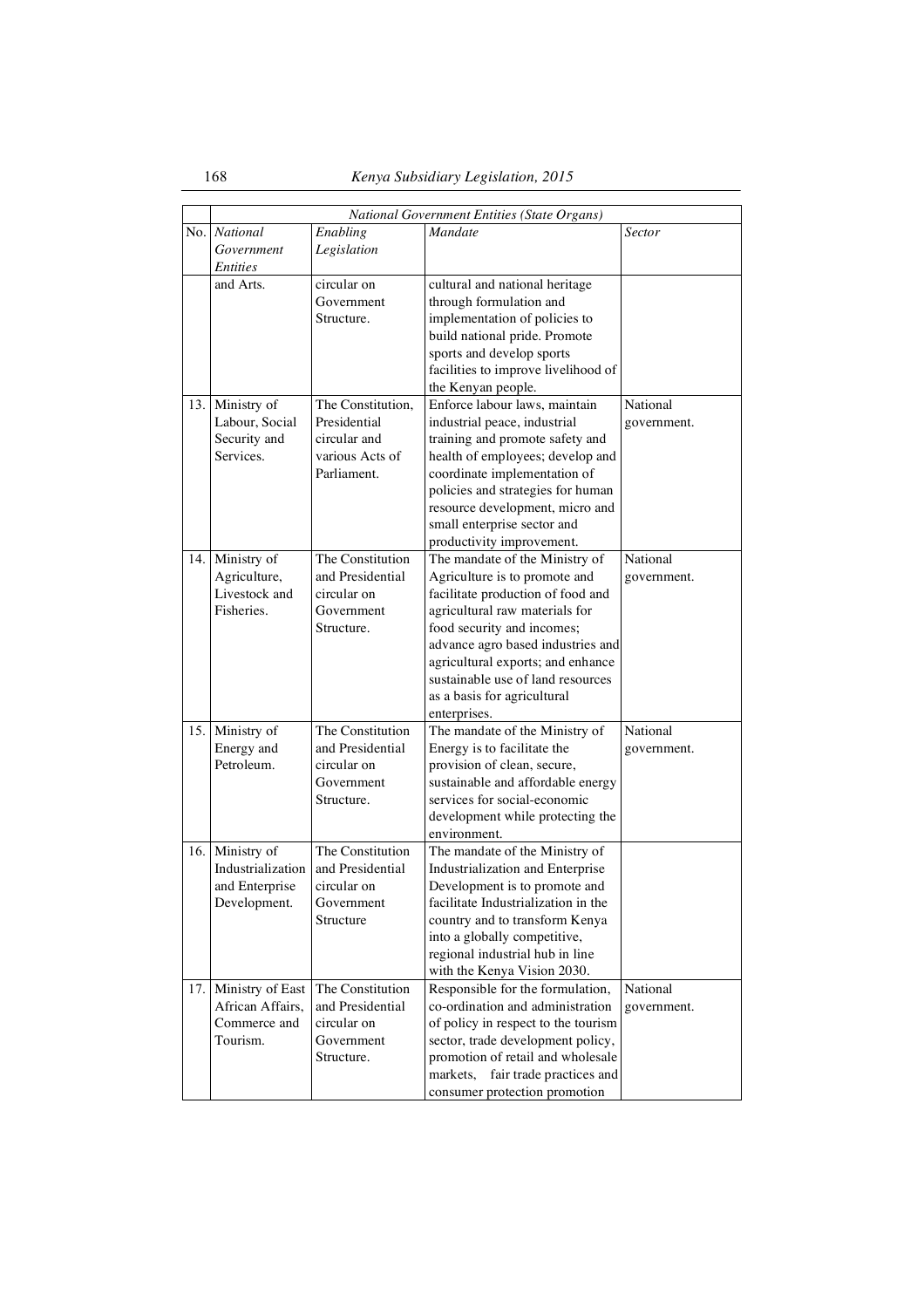|     |                                                                        |                                                                                                                                                              | National Government Entities (State Organs)                                                                                                                                                                                                                                                                                                                                                                                                      |                         |
|-----|------------------------------------------------------------------------|--------------------------------------------------------------------------------------------------------------------------------------------------------------|--------------------------------------------------------------------------------------------------------------------------------------------------------------------------------------------------------------------------------------------------------------------------------------------------------------------------------------------------------------------------------------------------------------------------------------------------|-------------------------|
|     | No. National<br>Government<br><i>Entities</i>                          | Enabling<br>Legislation                                                                                                                                      | <b>Mandate</b>                                                                                                                                                                                                                                                                                                                                                                                                                                   | Sector                  |
|     |                                                                        |                                                                                                                                                              | of trade domestically, regionally<br>and internationally through<br>creation of an enabling business<br>and investment environment.                                                                                                                                                                                                                                                                                                              |                         |
| 18. | Ministry of<br>Mining.                                                 | The Constitution<br>and Presidential<br>circular on<br>Government<br>Structure.                                                                              | The Ministry is mandated with<br>the formulation of mining policy,<br>mineral exploration and mining.                                                                                                                                                                                                                                                                                                                                            | National<br>government. |
|     | 19. Ministry of<br>Defence                                             | The Constitution<br>and Presidential<br>circular on<br>Government<br>Structure                                                                               | The Ministry is mandated with<br>the formulation of foreign<br>defence policy.                                                                                                                                                                                                                                                                                                                                                                   | National<br>Government. |
| 20. | Office of the<br>Attorney-<br>General and<br>Department of<br>Justice. | The Constitution,<br>the Office of the<br>Attorney-General's<br>Act, 2012 (No. 49<br>of 2012) and<br>Presidential<br>circular on<br>Government<br>Structure. | The Office of the Attorney-<br>General has the overall<br>responsibility of providing legal<br>advice to the Government and its<br>agencies. In execution of this<br>function, the Office is responsible<br>for providing efficient and<br>professional legal services to the<br>government and the public for the<br>purposes of facilitating,<br>promoting and monitoring the<br>rule of law, the protection of<br>human rights and democracy. | National<br>government. |
| 21. | Parliament.                                                            | The Constitution                                                                                                                                             | Parliament is established and<br>derives its mandate of making<br>legislation from the Chapter eight<br>of Constitution of Kenya.                                                                                                                                                                                                                                                                                                                | National<br>government. |
| 22. | The Judiciary.                                                         | The Constitution.                                                                                                                                            | Judiciary is established and<br>derives its mandate as a dispute<br>resolution organ from Chapter<br>Ten of the Constitution.                                                                                                                                                                                                                                                                                                                    | National<br>government. |
|     | 23. Commission on<br>Revenue<br>Allocation<br>$(CRA)$ .                | The Constitution.                                                                                                                                            | The Commission on Revenue<br>Allocation is established under<br>Article 215 of the Constitution<br>and derives its mandate from<br>Article 216 of Constitution. The<br>powers and functions of the<br>Commission on Revenue<br>Allocation is to make<br>recommendations concerning the<br>basis for the equitable sharing of<br>revenue raised by the national<br>government, between the national                                               | National<br>government. |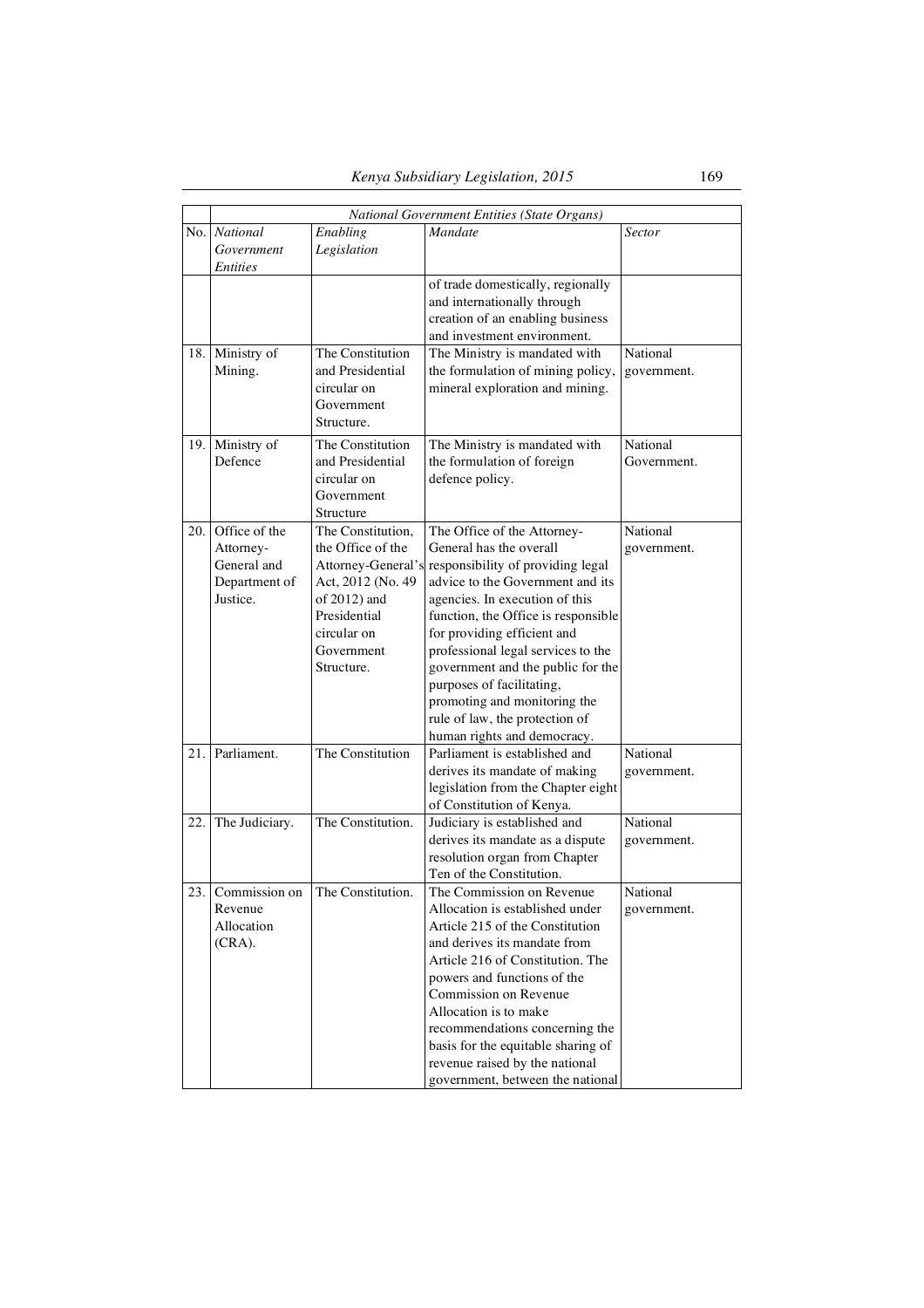|     |                            |                                     | National Government Entities (State Organs)                         |               |
|-----|----------------------------|-------------------------------------|---------------------------------------------------------------------|---------------|
| No. | <b>National</b>            | Enabling                            | Mandate                                                             | <b>Sector</b> |
|     | Government                 | Legislation                         |                                                                     |               |
|     | Entities                   |                                     |                                                                     |               |
|     |                            |                                     | governments and among the                                           |               |
|     |                            | The Constitution                    | county governments.                                                 |               |
| 24. | Salaries and               |                                     | The Salaries and Remuneration                                       | National      |
|     | Remuneration<br>Commission | and the Salaries                    | Commission is established and                                       | government.   |
|     |                            | and Remuneration<br>Commission Act. | derives its mandate from Article<br>230 of Constitution and section |               |
|     | (SRC).                     | 2011 (No. 10 of                     | 11 of the Salaries and                                              |               |
|     |                            | 2011).                              | Remuneration Commission Act.                                        |               |
|     |                            |                                     | The powers and functions of                                         |               |
|     |                            |                                     | Salaries and Remuneration                                           |               |
|     |                            |                                     | Commission are to set and                                           |               |
|     |                            |                                     | regularly review the remuneration                                   |               |
|     |                            |                                     | and benefits of all State Officers                                  |               |
|     |                            |                                     | and advice the national                                             |               |
|     |                            |                                     | government on the remuneration                                      |               |
|     |                            |                                     | and benefits of all public officers.                                |               |
| 25. | Controller of              | The Constitution.                   | The Controller of Budget is                                         | National      |
|     | Budget (CoB).              |                                     | established and derives its                                         | government.   |
|     |                            |                                     | mandate from Article 228 of                                         |               |
|     |                            |                                     | Constitution. The powers and                                        |               |
|     |                            |                                     | functions of the Controller of                                      |               |
|     |                            |                                     | Budget is to oversee the                                            |               |
|     |                            |                                     | implementation of the budgets of                                    |               |
|     |                            |                                     | the national governments by                                         |               |
|     |                            |                                     | authorising withdrawals from                                        |               |
|     |                            |                                     | public funds under Articles 204,                                    |               |
|     |                            |                                     | 206, and 207 of the Constitution.                                   |               |
| 26. |                            | The Commission The Constitution.    | The Commission for                                                  | National      |
|     | for                        |                                     | Implementation of the                                               | government.   |
|     | Implementation<br>of the   |                                     | Constitution is established and                                     |               |
|     | Constitution               |                                     | draws its mandate of monitoring,<br>facilitating and overseeing the |               |
|     | (CIC).                     |                                     | development and administrative                                      |               |
|     |                            |                                     | procedures required to implement                                    |               |
|     |                            |                                     | the Constitution under section                                      |               |
|     |                            |                                     | 5(6) of the Sixth Schedule of                                       |               |
|     |                            |                                     | Constitution.                                                       |               |
| 27. | National                   | The Constitution                    | The National Intelligence Service National                          |               |
|     | Intelligence               | and the National                    | is established and derives its                                      | government.   |
|     | Service (NIS).             | Intelligence Act,                   | mandate from Article 242 of                                         |               |
|     |                            | 2012.                               | Constitution and section 5 of the                                   |               |
|     |                            | (No. 28 of 2012).                   | National Intelligence Service Act,                                  |               |
|     |                            |                                     | 2012. The National Intelligence                                     |               |
|     |                            |                                     | Service is responsible for security                                 |               |
|     |                            |                                     | intelligence and counter                                            |               |
|     |                            |                                     | intelligence to enhance national                                    |               |
|     |                            |                                     | security.                                                           |               |
|     |                            |                                     |                                                                     |               |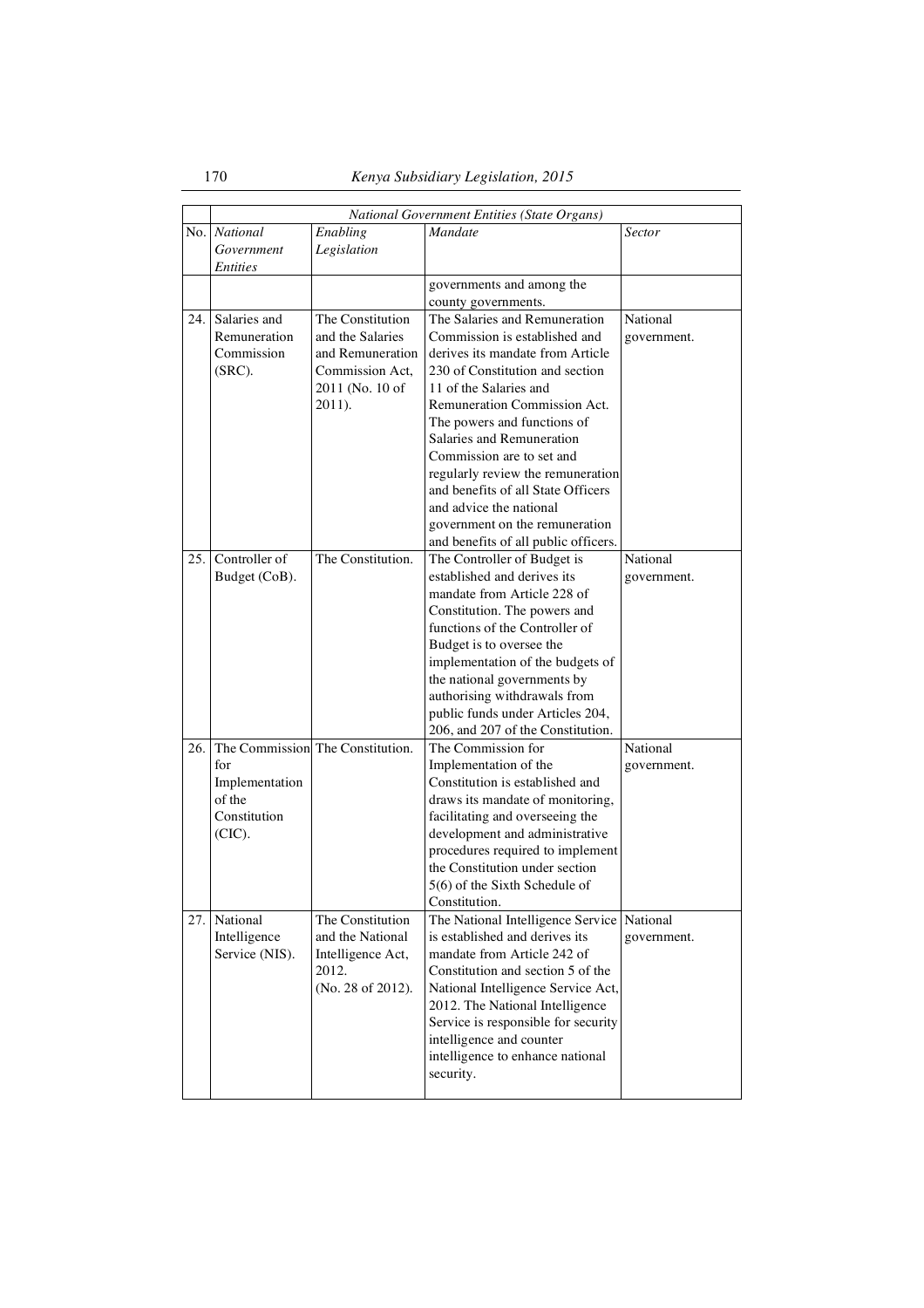|     | National Government Entities (State Organs) |                                                       |                                                                       |               |  |
|-----|---------------------------------------------|-------------------------------------------------------|-----------------------------------------------------------------------|---------------|--|
| No. | <b>National</b>                             | Enabling                                              | Mandate                                                               | <b>Sector</b> |  |
|     | Government                                  | Legislation                                           |                                                                       |               |  |
|     | <b>Entities</b>                             |                                                       |                                                                       |               |  |
|     | 28. Kenya National                          | The Constitution                                      | The Kenya National Commission                                         | National      |  |
|     | Commission on                               | and the Kenya                                         | on Human Rights and Equality                                          | government.   |  |
|     | Human Rights                                | National                                              | Commission is established and                                         |               |  |
|     | and Equality                                | Commission on                                         | derives its mandate to promote                                        |               |  |
|     | Commission.                                 |                                                       | Human Rights Act, respect for human rights and                        |               |  |
|     |                                             | 2011.                                                 | develop a culture of human rights                                     |               |  |
|     |                                             |                                                       | in the Republic from Article 59 of                                    |               |  |
|     |                                             | (No. 14 of 2011).                                     | Constitution, and section 8 of the                                    |               |  |
|     |                                             |                                                       | Kenya National Commission on                                          |               |  |
|     |                                             |                                                       | Human Rights Act, 2011.                                               |               |  |
| 29. | Commission                                  | Teachers Service The Constitution<br>and the Teachers | The Teachers Service                                                  | National      |  |
|     |                                             | Service                                               | Commission is established and                                         | government.   |  |
|     | (TSC).                                      | Commission Act,                                       | derives its mandate of, among<br>others, reviewing the standards of   |               |  |
|     |                                             | 2012.                                                 | education and training of persons                                     |               |  |
|     |                                             | (No. 20 of 2012)                                      | entering the teaching service from                                    |               |  |
|     |                                             |                                                       | Article 237 of Constitution and                                       |               |  |
|     |                                             |                                                       | section 11 of the Teachers                                            |               |  |
|     |                                             |                                                       | Service Commission Act, 2012.                                         |               |  |
| 30. | Ethics and Anti-                            | The Ethics and                                        | The Commission is established                                         | National      |  |
|     | Corruption                                  | Anti-Corruption                                       | under section 3 of the Ethics and                                     | government.   |  |
|     | Commission.                                 | Commission Act.                                       | Anti-Corruption Commission                                            |               |  |
|     |                                             | 2011 (No. 22 of                                       | Act, 2011 and it is mandated                                          |               |  |
|     |                                             | 2011).                                                | under section 11 of the Act to                                        |               |  |
|     |                                             |                                                       | combat and prevent corruption                                         |               |  |
|     |                                             |                                                       | through enforcement of the law,                                       |               |  |
|     |                                             |                                                       | educating the public and enlisting                                    |               |  |
|     |                                             |                                                       | their support against corruption                                      |               |  |
|     |                                             |                                                       | and providing preventive services                                     |               |  |
|     |                                             |                                                       | through promotion and                                                 |               |  |
|     |                                             |                                                       | development of good practices to                                      |               |  |
|     |                                             |                                                       | seal opportunities and loop holes                                     |               |  |
|     |                                             |                                                       | that facilitate corruption.                                           |               |  |
| 31. | Directorate of                              | The Constitution                                      | The Office of Director of Public                                      | National      |  |
|     | Public                                      | and the Office of                                     | Prosecutions is established and                                       | government.   |  |
|     | Prosecutions.                               | the Director of                                       | draws its state powers of                                             |               |  |
|     |                                             | Public<br>Prosecutions Act,                           | prosecution under Article 157 of<br>the Constitution and section 5 of |               |  |
|     |                                             | 2013 (No. 2 of                                        | the Office of the Director of                                         |               |  |
|     |                                             | 2013).                                                | Public Prosecutions Act, 2013.                                        |               |  |
| 32. | Independent                                 | The Constitution                                      | The Independent Electoral and                                         | National      |  |
|     | Electoral and                               | and the                                               | <b>Boundaries Commission is</b>                                       | government.   |  |
|     | <b>Boundaries</b>                           | Independent                                           | established and derives its                                           |               |  |
|     | Commission.                                 | Electoral and                                         | mandate under Article 88 of the                                       |               |  |
|     |                                             | <b>Boundaries</b>                                     | Constitution and section 4 of the                                     |               |  |
|     |                                             | Commission Act,                                       | Act. The Commission is                                                |               |  |
|     |                                             | 2011 (No. 9 of                                        | responsible for conducting or                                         |               |  |
|     |                                             | 2011).                                                | supervising referenda and                                             |               |  |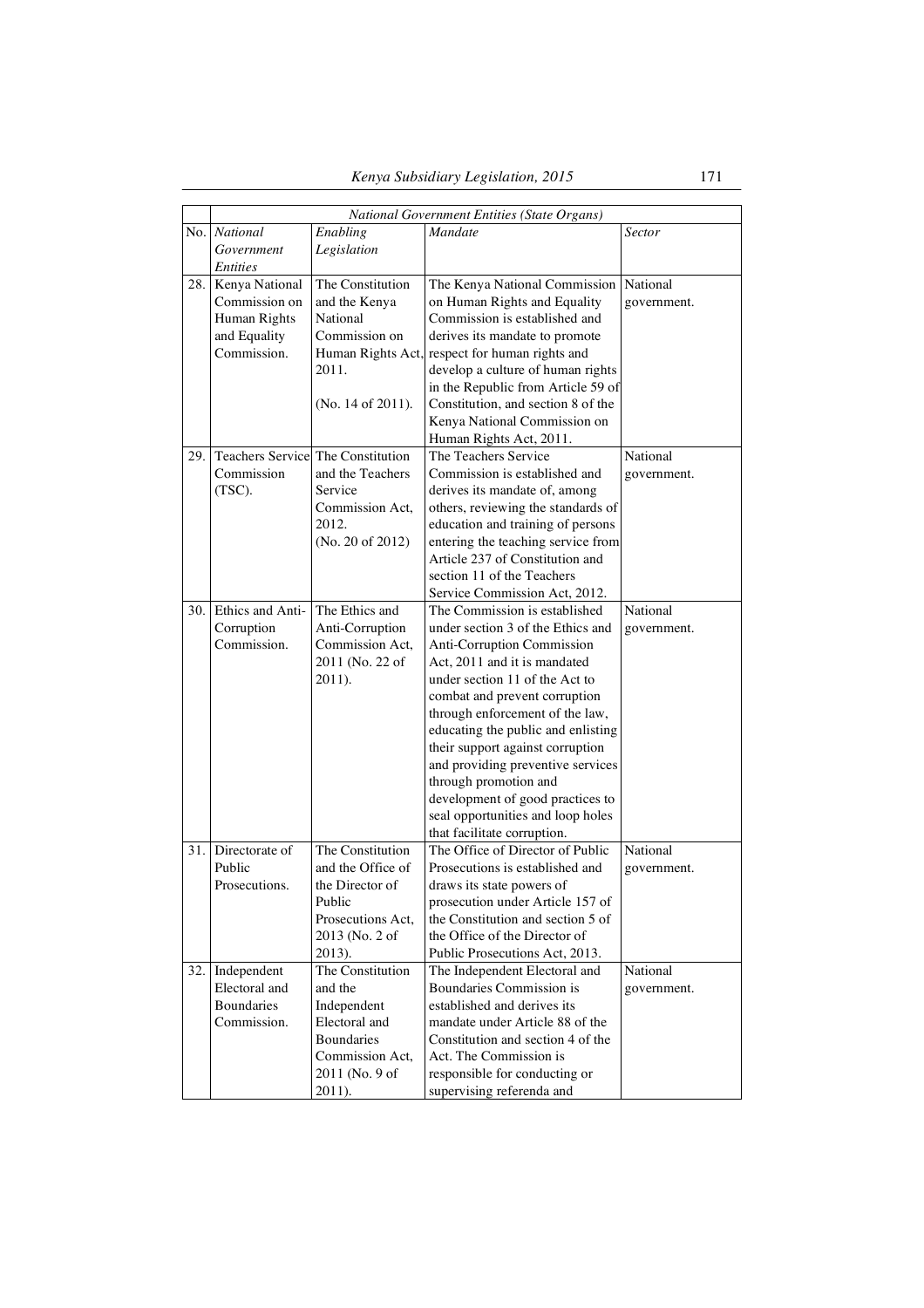|     | National Government Entities (State Organs)             |                                                                                                                                   |                                                                                                                                                                                                                                                                                                                                                       |                                                           |
|-----|---------------------------------------------------------|-----------------------------------------------------------------------------------------------------------------------------------|-------------------------------------------------------------------------------------------------------------------------------------------------------------------------------------------------------------------------------------------------------------------------------------------------------------------------------------------------------|-----------------------------------------------------------|
|     | No. National<br>Government<br><i>Entities</i>           | Enabling<br>Legislation                                                                                                           | <b>Mandate</b>                                                                                                                                                                                                                                                                                                                                        | Sector                                                    |
|     |                                                         |                                                                                                                                   | elections to any elective body or<br>office established by the<br>Constitution, and any other<br>elections as prescribed by an Act<br>of Parliament and, in particular,<br>for- the continuous registration<br>of citizens as voters; the regular                                                                                                     |                                                           |
|     |                                                         |                                                                                                                                   | revision of the voters' roll; the<br>delimitation of constituencies and<br>wards in accordance with the<br>Constitution; among others.                                                                                                                                                                                                                |                                                           |
| 33. | <b>Public Service</b><br>Commission.                    | The Constitution,<br>the Public Service<br>Commission Act,<br>2012 and<br>Presidential<br>circular on<br>Government<br>Structure. | The Public Service Commission<br>is established under Article 233<br>of the Constitution. The<br>Commission derives its mandate<br>of administration of the public<br>service under Article 234 of the<br>Commission and section 11 of the<br>Public Commission Act, 2012.                                                                            | National<br>government.                                   |
| 34. | Auditor-General.                                        | The Constitution<br>and Presidential<br>circular on<br>Government<br>Structure.                                                   | Article 229 of the Constitution<br>authorises the nomination and<br>appointment of the Auditor-<br>General with mandate to<br>authorization of issues from<br>exchequer account, audit of all<br>government accounts, audit of<br>local authorities accounts, audit<br>of State Corporations, Statutory<br>Boards, Courts, Commissions and<br>Bodies. | National<br>government.                                   |
| 35. | National<br>Cohesion and<br>Integration.<br>Commission. | The National<br>Cohesion and<br>Integration Act,<br>(No. 12 of 2008).                                                             | The Commission is established<br>under section 15 of the Act with<br>general mandate to facilitate and<br>promote equality of opportunity,<br>good relations, harmony and<br>peaceful co-existence between<br>persons of the different ethnic<br>and racial communities of Kenya,<br>and to advise the Government on<br>all aspects thereof.          | <b>National Cohesion</b><br>and Integration<br>Commission |
| 36. | Police Oversight The Independent<br>Authority.          | Police Oversight<br>Act, 2011.                                                                                                    | The Authority is established<br>under section 3 of the Act with<br>general objectives of-<br>(a) holding the Police<br>accountable to the public in<br>the performance of their<br>functions;                                                                                                                                                         | Police Oversight<br>Authority.                            |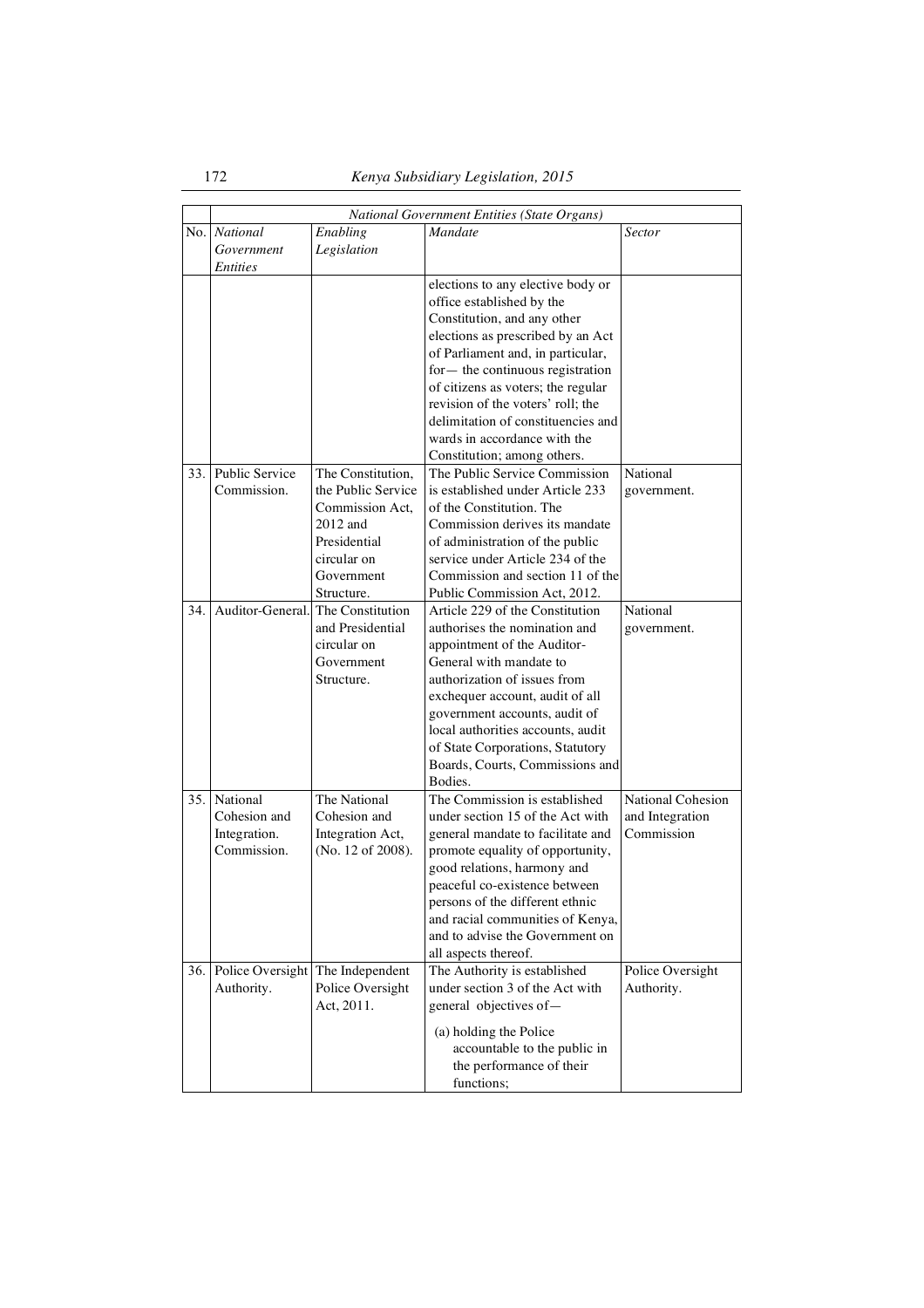|     |                 |                   | National Government Entities (State Organs)                    |                     |
|-----|-----------------|-------------------|----------------------------------------------------------------|---------------------|
|     | No. National    | Enabling          | <b>Mandate</b>                                                 | <b>Sector</b>       |
|     | Government      | Legislation       |                                                                |                     |
|     | <i>Entities</i> |                   |                                                                |                     |
|     |                 |                   | (b) giving effect to the provision                             |                     |
|     |                 |                   | of Article 244 of the                                          |                     |
|     |                 |                   | Constitution that the Police                                   |                     |
|     |                 |                   | shall strive for                                               |                     |
|     |                 |                   | professionalism and                                            |                     |
|     |                 |                   | discipline and shall promote                                   |                     |
|     |                 |                   | and practice transparency                                      |                     |
|     |                 |                   | and accountability; and                                        |                     |
|     |                 |                   | (c) ensuring independent                                       |                     |
|     |                 |                   | oversight of the handling of                                   |                     |
|     |                 |                   | complaints by the Service.                                     |                     |
| 37. | The Betting     | The Betting,      | Betting Control and Licencing                                  | The Betting Control |
|     | Control and     | Lotteries and     | Board is established under section                             | and Licencing       |
|     | Licencing       | Gaming Act.       | 3 of Act with mandate -                                        | Board.              |
|     | Board.          | (Cap. 131).       | (a) to issue licences and permits                              |                     |
|     |                 |                   | in accordance with this Act                                    |                     |
|     |                 |                   | and any regulations made                                       |                     |
|     |                 |                   | thereunder;                                                    |                     |
|     |                 |                   | (b) during the subsistence of a                                |                     |
|     |                 |                   | licence or permit, to vary, or                                 |                     |
|     |                 |                   | for good cause to suspend or                                   |                     |
|     |                 |                   | cancel it with conditions; and                                 |                     |
|     |                 |                   | (c) to inquire into complaints                                 |                     |
|     |                 |                   | against licensees or permit-                                   |                     |
|     |                 |                   | holders.                                                       |                     |
| 38. | The National    | The Constitution  | The National Police Service                                    | The National Police |
|     | Police Service  | and the National  | Commission is established under                                | Service             |
|     | Commission.     | Police Service    | Article 246 (1) of the                                         | Commission.         |
|     |                 | Commission Act.   | Constitution. Its general mandate                              |                     |
|     |                 | 2012.             | under Article $246(3)$ and section                             |                     |
|     |                 | (No. 30 of 2011). | 10 of the Act is to recruit and                                |                     |
|     |                 |                   | appoint persons to hold or act in                              |                     |
|     |                 |                   | offices in the service, confirm                                |                     |
|     |                 |                   | appointments, and determine                                    |                     |
|     |                 |                   | promotions and transfers within                                |                     |
|     |                 |                   | the National Police Service and                                |                     |
|     |                 |                   | observe due process, exercise                                  |                     |
|     |                 |                   | disciplinary control over and<br>removal of persons holding or |                     |
|     |                 |                   | acting in offices within the                                   |                     |
|     |                 |                   | service.                                                       |                     |
| 39. | The Transition  | The Transition to | The Authority is established                                   | The Transition      |
|     | Authority.      | Devolved          | under section 4 of the Act and is                              | Authority.          |
|     |                 | Government Act,   | charged with the responsibility of                             |                     |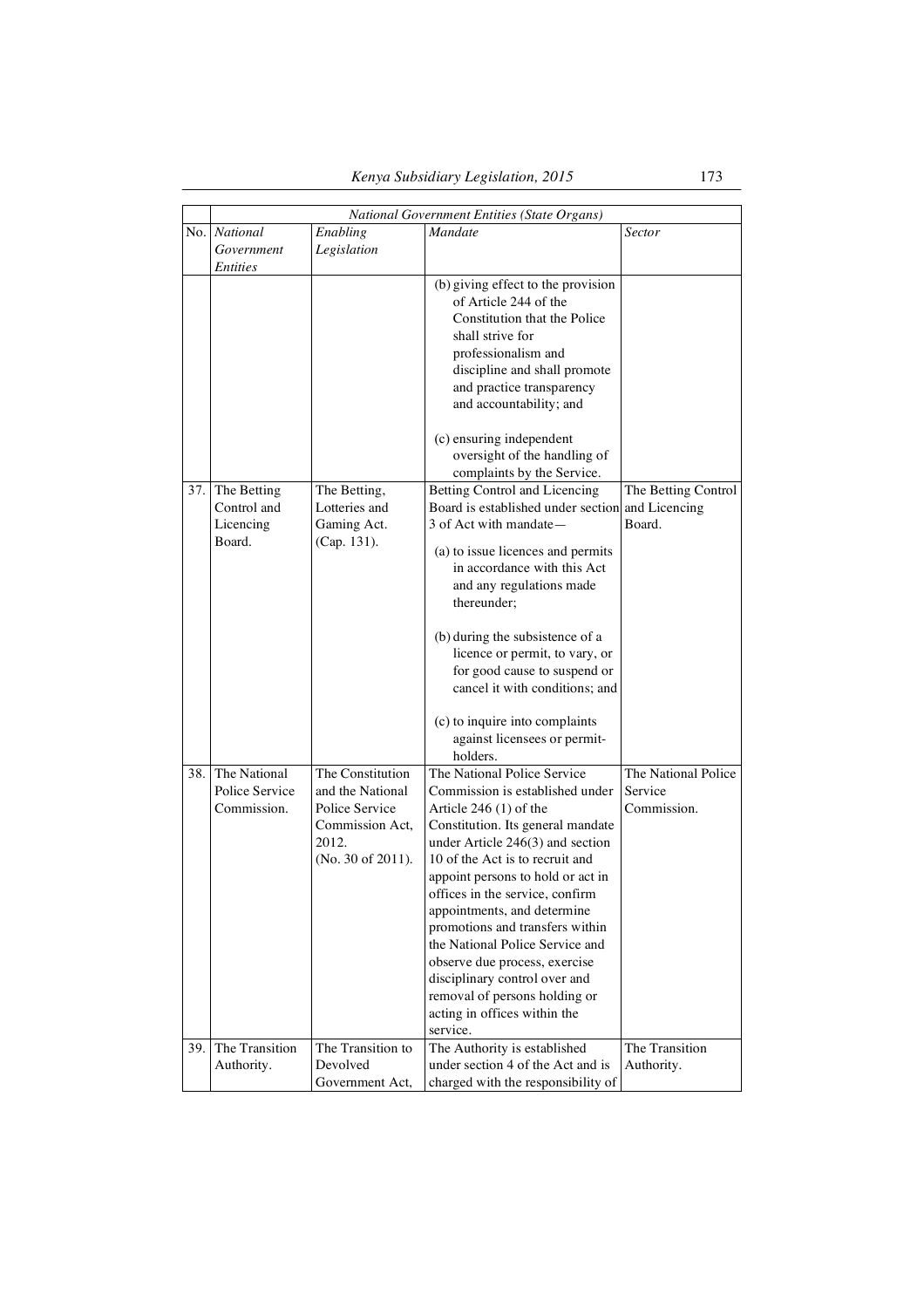|      | <b>National Government Entities (State Organs)</b> |                   |                                                      |               |
|------|----------------------------------------------------|-------------------|------------------------------------------------------|---------------|
|      | No. National                                       | Enabling          | <b>Mandate</b>                                       | <b>Sector</b> |
|      | Government                                         | Legislation       |                                                      |               |
|      | <i>Entities</i>                                    |                   |                                                      |               |
|      |                                                    | 2012.             | overseeing the implementation of                     |               |
|      |                                                    |                   | devolution under the Constitution                    |               |
|      |                                                    |                   | through policy and legal                             |               |
|      |                                                    |                   | advisory, resource mobilization,                     |               |
|      |                                                    |                   | oversight, capacity building and                     |               |
|      |                                                    |                   | coordination.                                        |               |
| 40.1 | The Non-                                           | The Non-          | The Non-Governmental                                 | The Non-      |
|      | Governmental                                       | Governmental      | Organizations Co-ordination                          | Governmental  |
|      | Organizations                                      | Organizations Co- | Board is established under section Organizations Co- |               |
|      | Co-ordination                                      | ordination Act.   | 3 of the Act with general mandate ordination Board.  |               |
|      | Board.                                             | (Cap. 134).       | for the registration and co-                         |               |
|      |                                                    |                   | ordination of Non-Governmental                       |               |
|      |                                                    |                   | Organizations in Kenya.                              |               |

# SCHEDULE II

|     | National Government Entities (Government Owned Enterprises Operating on the Basis of |                    |                                                 |               |  |  |
|-----|--------------------------------------------------------------------------------------|--------------------|-------------------------------------------------|---------------|--|--|
|     | Commercial Principles)                                                               |                    |                                                 |               |  |  |
|     | No. National                                                                         | Enabling           | <b>Mandate</b>                                  | Sector        |  |  |
|     | Government                                                                           | Legislation        |                                                 |               |  |  |
|     | <b>Entities</b>                                                                      |                    |                                                 |               |  |  |
| 41. | Agricultural                                                                         | The Agricultural   | The Corporation is established                  | The National  |  |  |
|     | Finance                                                                              | Finance            | under section 3 of the Act for                  | Treasury      |  |  |
|     | Corporation.                                                                         | Corporation Act.   | development of agriculture and                  |               |  |  |
|     |                                                                                      | (Cap. 323)         | agricultural industries by making               |               |  |  |
|     |                                                                                      |                    | loans to farmers, groups and other              |               |  |  |
|     |                                                                                      |                    | persons engaging in agriculture or              |               |  |  |
|     |                                                                                      |                    | agricultural industries.                        |               |  |  |
| 42. | Industrial and                                                                       | The Industrial and | Established under section 3 of the The National |               |  |  |
|     | Commercial                                                                           | Commercial         | Act for facilitating the industrial             | Treasury      |  |  |
|     | Development                                                                          | Development        | and economic development of                     |               |  |  |
|     | Corporation.                                                                         | Corporation Act,   | Kenva.                                          |               |  |  |
|     |                                                                                      | (Cap. 445)         |                                                 |               |  |  |
| 43. | Miwani Sugar                                                                         | The Companies      | Responsible for crushing sugar                  | Agriculture,  |  |  |
|     | Company Ltd                                                                          | Act, (Cap. 486)    | cane and manufacture of sugar                   | Livestock and |  |  |
|     | (Under                                                                               |                    | and related products.                           | Fisheries.    |  |  |
|     | Receivership)                                                                        |                    |                                                 |               |  |  |
| 44. | Agro-Chemical                                                                        | The Companies      | Responsible for carrying on all or              | Agriculture,  |  |  |
|     | and Food                                                                             | Act (Cap. 486)     | any other businesses of                         | Livestock and |  |  |
|     | Company                                                                              |                    | manufacturing related to alcohol,               | Fisheries.    |  |  |
|     |                                                                                      |                    | export and importation.                         |               |  |  |
| 45. | Kenya Meat                                                                           | The Kenya Meat     | Responsible for operating                       | Agriculture,  |  |  |
|     | Commission                                                                           | Commission Act     | abattoirs and purchasing and                    | Livestock and |  |  |
|     | (KMC)                                                                                | (Cap. 363)         | processing of meat products.                    | Fisheries.    |  |  |
| 46. | Muhoroni Sugar                                                                       | The Companies      | Responsible for production of                   | Agriculture,  |  |  |
|     | Company Ltd                                                                          | Act                | sugar and related products.                     | Livestock and |  |  |
|     | (Under                                                                               | (Cap. 486)         |                                                 | Fisheries.    |  |  |
|     | Receivership).                                                                       |                    |                                                 |               |  |  |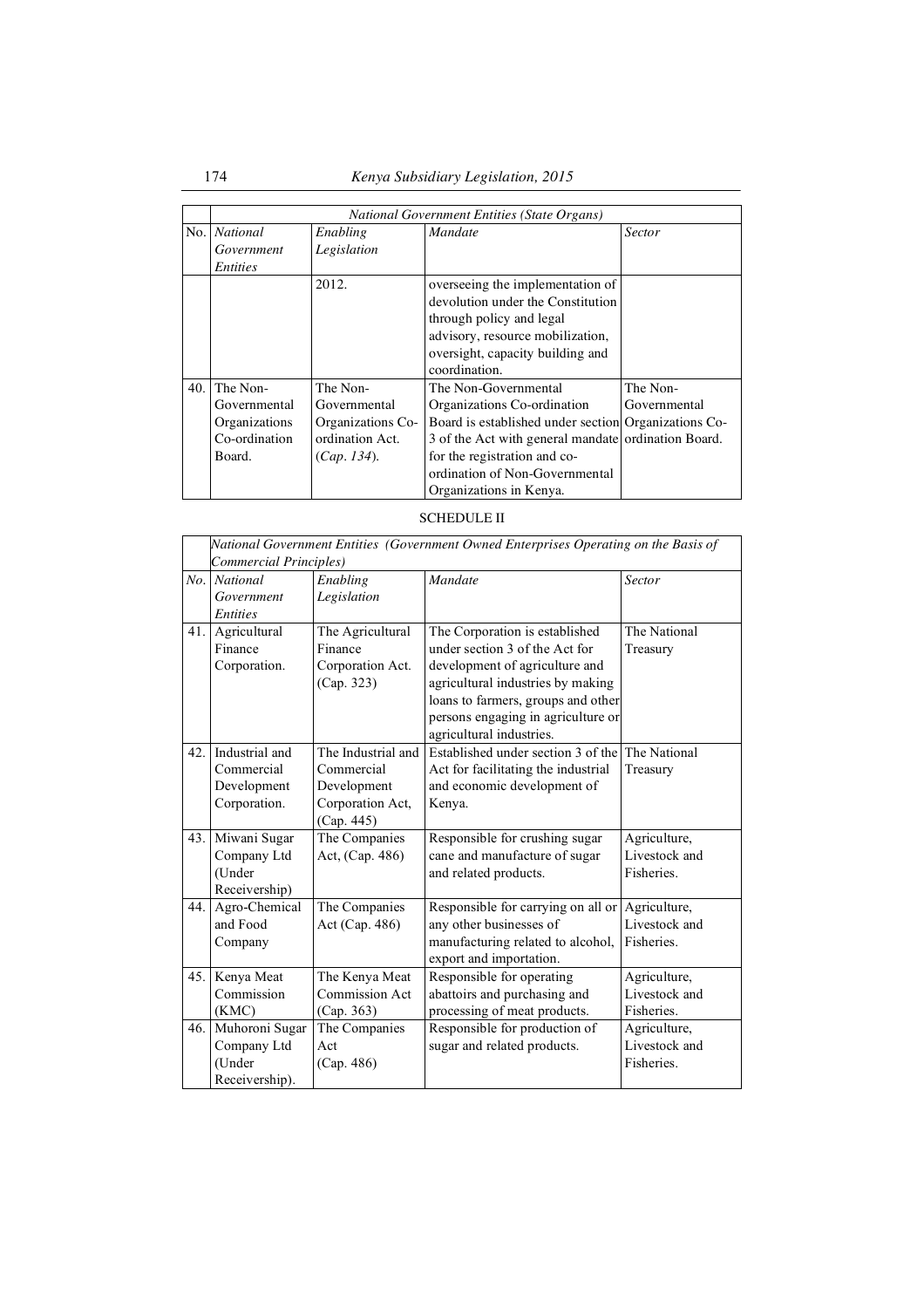|     | National Government Entities (Government Owned Enterprises Operating on the Basis of<br>Commercial Principles) |                   |                                                      |                    |  |
|-----|----------------------------------------------------------------------------------------------------------------|-------------------|------------------------------------------------------|--------------------|--|
| No. | <b>National</b>                                                                                                | Enabling          | Mandate                                              | Sector             |  |
|     | Government                                                                                                     | Legislation       |                                                      |                    |  |
|     | <b>Entities</b>                                                                                                |                   |                                                      |                    |  |
| 47. | South Nyanza                                                                                                   | The State         | Responsible for production of                        | Agriculture,       |  |
|     | <b>Sugar Company</b>                                                                                           | Corporations Act. | sugar and related products.                          | Livestock and      |  |
|     | Limited.                                                                                                       | (Cap. 446).       |                                                      | Fisheries.         |  |
| 48. | Chemilil Sugar                                                                                                 | The Companies     | Responsible for production of                        | Agriculture,       |  |
|     | Company Ltd.                                                                                                   | Act (Cap. 486)    | sugar and related products.                          | Livestock and      |  |
|     |                                                                                                                |                   |                                                      | Fisheries.         |  |
| 49. | Nzoia Sugar                                                                                                    | The Companies     | Responsible for production of                        | Agriculture,       |  |
|     | Company Ltd.                                                                                                   | Act, (Cap. 486)   | sugar and related products.                          | Livestock and      |  |
|     |                                                                                                                |                   |                                                      | Fisheries.         |  |
| 50. | Kenya National                                                                                                 | The Companies     | Promoting and growing                                | East African       |  |
|     | Trading                                                                                                        | Act,              | wholesale and retail trade through Affairs, Commerce |                    |  |
|     | Corporation                                                                                                    | (Cap. 486).       | efficiently trade in quality                         | and Tourism.       |  |
|     | (KNTC).                                                                                                        |                   | products and services to ensure                      |                    |  |
|     |                                                                                                                |                   | balance of supply and demand in                      |                    |  |
|     |                                                                                                                |                   | the Country's distribution                           |                    |  |
|     |                                                                                                                |                   | networks, while promoting e-                         |                    |  |
|     |                                                                                                                |                   | commerce and global trade with                       |                    |  |
|     |                                                                                                                |                   | an aim to maximizing                                 |                    |  |
|     |                                                                                                                |                   | stakeholder's value.                                 |                    |  |
| 51. | Kenyatta                                                                                                       | The Tourism Act,  | Established under section 40 of                      | East African       |  |
|     | International                                                                                                  | 2011.             | the Act to promote business of                       | Affairs, Commerce  |  |
|     | Convention                                                                                                     |                   | meetings, conferences and                            | and Tourism.       |  |
|     | Centre.                                                                                                        | (No.28 of 2011)   | exhibitions.                                         |                    |  |
| 52. | Kenya Safari                                                                                                   | The Companies     | Responsible for provision of                         | East African       |  |
|     | Lodges and                                                                                                     | Act (Cap. 486).   | premium hotel and lodge                              | Affairs, Commerce  |  |
|     | Hotels Ltd.                                                                                                    |                   | accommodation, current                               | and Tourism.       |  |
|     |                                                                                                                |                   | conference and business meeting                      |                    |  |
|     |                                                                                                                |                   | venues, customized beach and                         |                    |  |
|     |                                                                                                                |                   | safari experiences as well as high                   |                    |  |
|     |                                                                                                                |                   | value niche products.                                |                    |  |
| 53. | Bomas of Kenya. The Companies                                                                                  |                   | Mandated to preserve, maintain                       | East African,      |  |
|     |                                                                                                                | Act (Cap. 486)    | and promote the rich diverse                         | Commerce and       |  |
|     |                                                                                                                |                   | cultural values of various ethnic                    | Tourism.           |  |
|     |                                                                                                                |                   | groups of Kenya.                                     |                    |  |
|     | 54. Jomo Kenyatta                                                                                              | The Companies     | Mandated to advance education                        | Education, Science |  |
|     | Foundation.                                                                                                    | Act               | and knowledge for poverty                            | and Technology.    |  |
|     |                                                                                                                | (Cap. 486)        | alleviation through quality                          |                    |  |
|     |                                                                                                                |                   | publishing and provision of                          |                    |  |
|     |                                                                                                                |                   | scholarships.                                        |                    |  |
| 55. | Kenya Literature                                                                                               | The Kenya         | Established under section 3 of the                   | Education, Science |  |
|     | Bureau (KLB)                                                                                                   | Literature Bureau | Act for, among others, carrying                      | andTechnology.     |  |
|     |                                                                                                                | Act               | on the business of publishing,                       |                    |  |
|     |                                                                                                                | (Cap. 209)        | printing and distributing literary,                  |                    |  |
|     |                                                                                                                |                   | educational, cultural and                            |                    |  |
|     |                                                                                                                |                   | scientific books, periodicals,                       |                    |  |
|     |                                                                                                                |                   | journals, magazines, digital and                     |                    |  |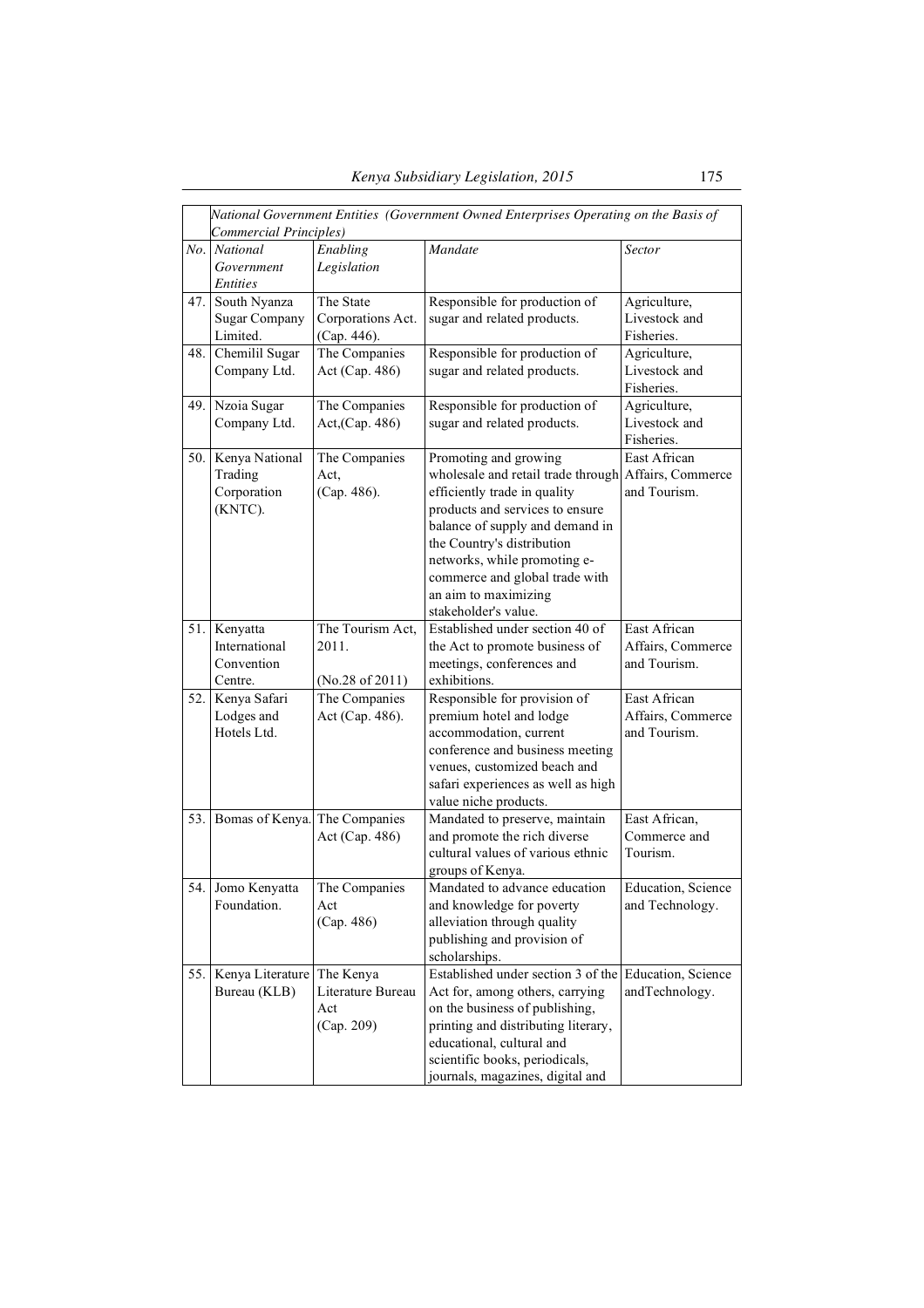|       | National Government Entities (Government Owned Enterprises Operating on the Basis of<br>Commercial Principles) |                                                                     |                                                                                                                                                                                              |                                                     |  |
|-------|----------------------------------------------------------------------------------------------------------------|---------------------------------------------------------------------|----------------------------------------------------------------------------------------------------------------------------------------------------------------------------------------------|-----------------------------------------------------|--|
|       | No. National<br>Government<br>Entities                                                                         | Enabling<br>Legislation                                             | Mandate                                                                                                                                                                                      | <b>Sector</b>                                       |  |
|       |                                                                                                                |                                                                     | electronic material.                                                                                                                                                                         |                                                     |  |
| 56.   | University of<br>Nairobi<br>Enterprises Ltd.                                                                   | The Companies<br>Act (Cap. 486)                                     | The commercial arm of the<br>University of Nairobi charged<br>with the responsibility of<br>promoting and coordinating<br>income-generating activities in<br>the University.                 | Education, Science<br>and Technology.               |  |
| 57.   | East African<br>Portland Cement.                                                                               | The Companies<br>Act (Cap. 486)                                     | Responsible for manufacture of<br>cement and related products.                                                                                                                               | Industrialization and<br>Enterprise<br>Development. |  |
| 58. I | Kenya Wine<br>Agencies Ltd<br>(KWAL).                                                                          |                                                                     | Mandated to produce and<br>distribute wines and spirits to<br>both domestic and<br>international markets.                                                                                    | Industrialization and<br>Enterprise<br>Development. |  |
| 59. I | New Kenya Co-<br>operative<br>Creameries.                                                                      | The Companies<br>Act (Cap. 486)                                     | Responsible for milk processing<br>and production of dairy products.                                                                                                                         | Industrialization and<br>Enterprise<br>Development. |  |
| 60.1  | National<br>Housing<br>Corporation.                                                                            | The Housing Act<br>(Cap. 117).                                      | Mandated to play a principal role<br>in the implementation of the<br>Government's Housing Policies<br>and Programs.                                                                          | Lands, Housing and<br>Urban<br>Development.         |  |
| 61. I | Kenya Post<br>Office Savings<br>Bank                                                                           | The Kenya Post<br>Office Savings<br><b>Bank Act</b><br>(Cap. 493 B) | Mandated to encourage and<br>facilitate personal saving among<br>Kenyans.                                                                                                                    | The National<br>Treasury.                           |  |
| 62.   | Consolidated<br>Bank of Kenya                                                                                  | The Companies<br>Act<br>(Cap. 486)                                  | Responsible for providing<br>banking services.                                                                                                                                               | The National<br>Treasury.                           |  |
| 63.1  | Kenya National<br>Assurance Co.<br>$(2001)$ Ltd. (in<br>Liquidation)                                           | The Companies<br>Act.<br>(Cap. 486).                                | A Life assurance company<br>mandated to take over the assets<br>and liabilities of the Closed Life<br>Fund of the Kenya National<br><b>Assurance Company Limited</b><br>(under Liquidation). | The National<br>Treasury.                           |  |
|       | 64. Kenya<br>Reinsurance<br>Corporation Ltd.                                                                   | The Kenya<br>Reinsurance<br>Corporation Act,<br>(Cap 487).          | Mandated to undertake and<br>transact in any manner of<br>reinsurance and insurance<br>business in and out of Kenya.                                                                         | The National<br>Treasury.                           |  |
| 65.   | National Bank of The Companies<br>Kenya.                                                                       | Act (Cap. 486)                                                      | Mandated to help Kenyans get<br>access to credit and control their<br>economy.                                                                                                               | The National<br>Treasury.                           |  |
| 66.   | Kenya National<br>Shipping Line.                                                                               | The Companies<br>Act<br>(Cap 486)                                   | Responsible for the provision of<br>ocean freight between Kenya and<br>global world.                                                                                                         | Transport and<br>Infrastructure.                    |  |
| 67.   | Kenya<br>Broadcasting                                                                                          | The Kenya<br>Broadcasting                                           | The Corporation is established<br>under section 3 of the Act to                                                                                                                              | Information,<br>Communication and                   |  |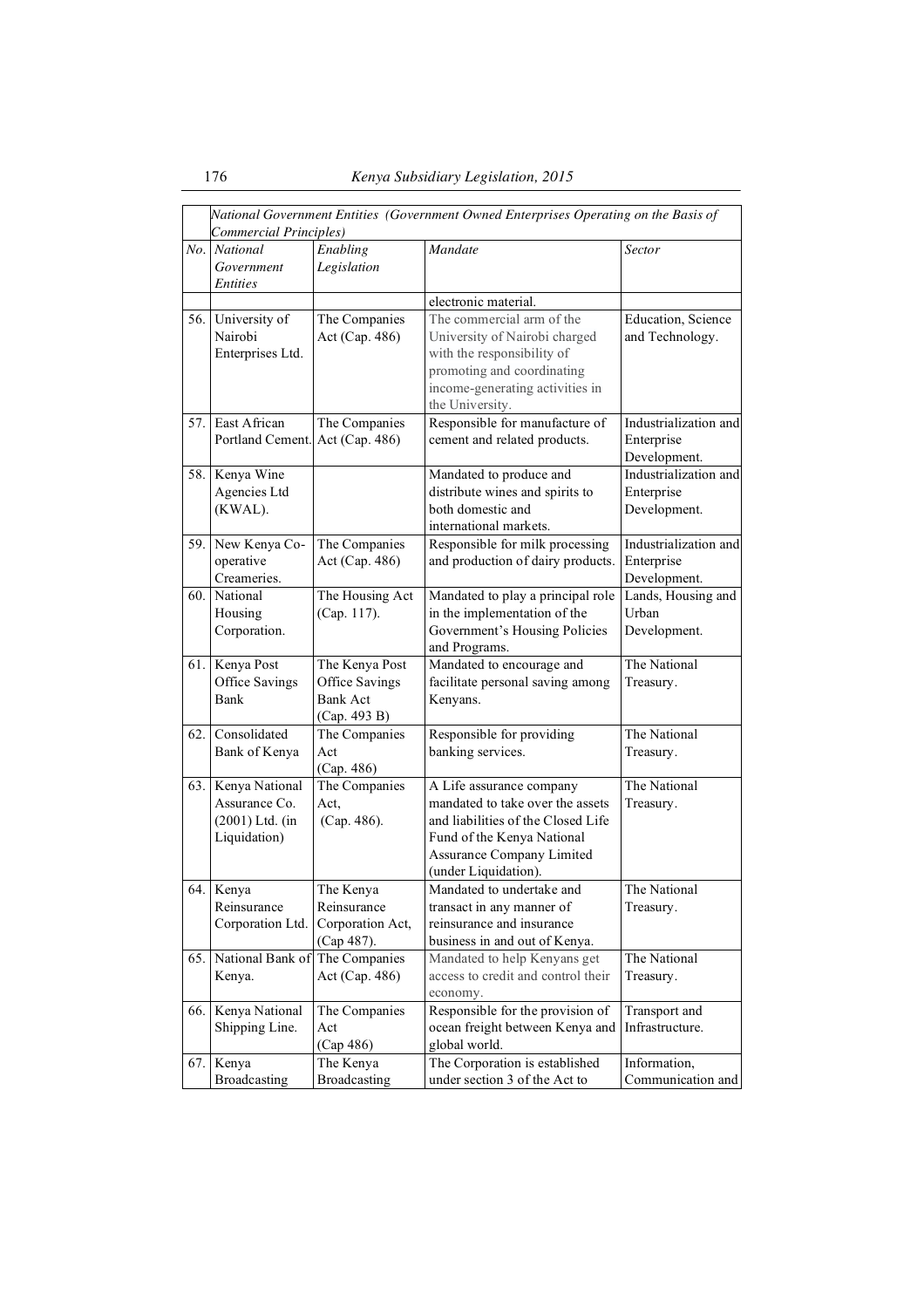|     | National Government Entities (Government Owned Enterprises Operating on the Basis of<br>Commercial Principles) |                                                               |                                                                                                                                                                                                                                                                                                                                                                                                                     |                                                  |  |
|-----|----------------------------------------------------------------------------------------------------------------|---------------------------------------------------------------|---------------------------------------------------------------------------------------------------------------------------------------------------------------------------------------------------------------------------------------------------------------------------------------------------------------------------------------------------------------------------------------------------------------------|--------------------------------------------------|--|
|     | No. National<br>Government<br><b>Entities</b>                                                                  | Enabling<br>Legislation                                       | Mandate                                                                                                                                                                                                                                                                                                                                                                                                             | Sector                                           |  |
|     | Corporation                                                                                                    | Corporation Act,<br>(Cap. 221)                                | provide, among others,<br>independent and impartial<br>broadcasting services of<br>information, education and<br>entertainment in Kenya and<br>outside world.                                                                                                                                                                                                                                                       | Technology.                                      |  |
| 68. | Postal<br>Corporation of<br>Kenya                                                                              | The Postal<br>Corporation Act<br>(Cap. 411)                   | The Corporation is established<br>under section 3 and is responsible<br>for provision of postal service in<br>Kenya and to encourage and<br>facilitate personal saving.                                                                                                                                                                                                                                             | Information,<br>Communication and<br>Technology. |  |
| 69. | Kenya Airports<br>Authority (KAA) Airports                                                                     | The Kenya<br><b>Authority Act</b><br>(Cap. 395)               | The Authority is established<br>under section 3 of the Act to<br>facilitate, develop and operate<br>infrastructure for aviation in<br>Kenva.                                                                                                                                                                                                                                                                        | Transport and<br>Infrastructure.                 |  |
| 70. | National Cereals<br>and Produce<br>Board (NCPB).                                                               | The National<br>Cereals and<br>(Cap. 338)                     | The Board is established under<br>section 3 of the Act to provide for<br>Produce Board Act market stabilization, famine relief<br>and strategic grain reserve in the<br>country.                                                                                                                                                                                                                                    | Agriculture,<br>Livestock and<br>Fisheries.      |  |
| 71. | Agricultural<br>Development<br>Corporation.                                                                    | Agricultural<br>Development<br>Corporation Act<br>(Cap. 444). | The Corporation is established<br>under section 3 of the Act to,<br>among others, promote the<br>production of Kenya's essential<br>agricultural inputs such as seeds<br>and pedigree and high grade<br>livestock including, hybrid seed<br>maize, cereal seed, potato seed,<br>pasture seed, vegetable seed,<br>pedigree and high grade cattle,<br>sheep, goats, pigs, poultry and<br>bees, and related functions. | The National<br>Treasury.                        |  |
| 72. | Kenya<br>Electricity<br>Generating<br>Company<br>(KENGEN)                                                      | The Companies<br>Act.<br>(Cap. 486)                           | Responsible for provision of<br>electric power generation.                                                                                                                                                                                                                                                                                                                                                          | Energy and<br>Petroleum.                         |  |
|     | 73. Kenya<br>Electricity<br>Transmission<br>Company<br>(KETRACO)                                               | The Companies<br>Act (Cap. 486)                               | Responsible for the development<br>of high voltage electricity<br>transmission infrastructure<br>forming the backbone of the<br>National Transmission Grid.                                                                                                                                                                                                                                                         | Energy and<br>Petroleum.                         |  |
| 74. | Kenya Pipeline<br>Company (KPC)                                                                                | The Companies<br>Act<br>(Cap. 486)                            | Responsible for the provision of<br>transporting and storing<br>petroleum products.                                                                                                                                                                                                                                                                                                                                 | Energy and<br>Petroleum.                         |  |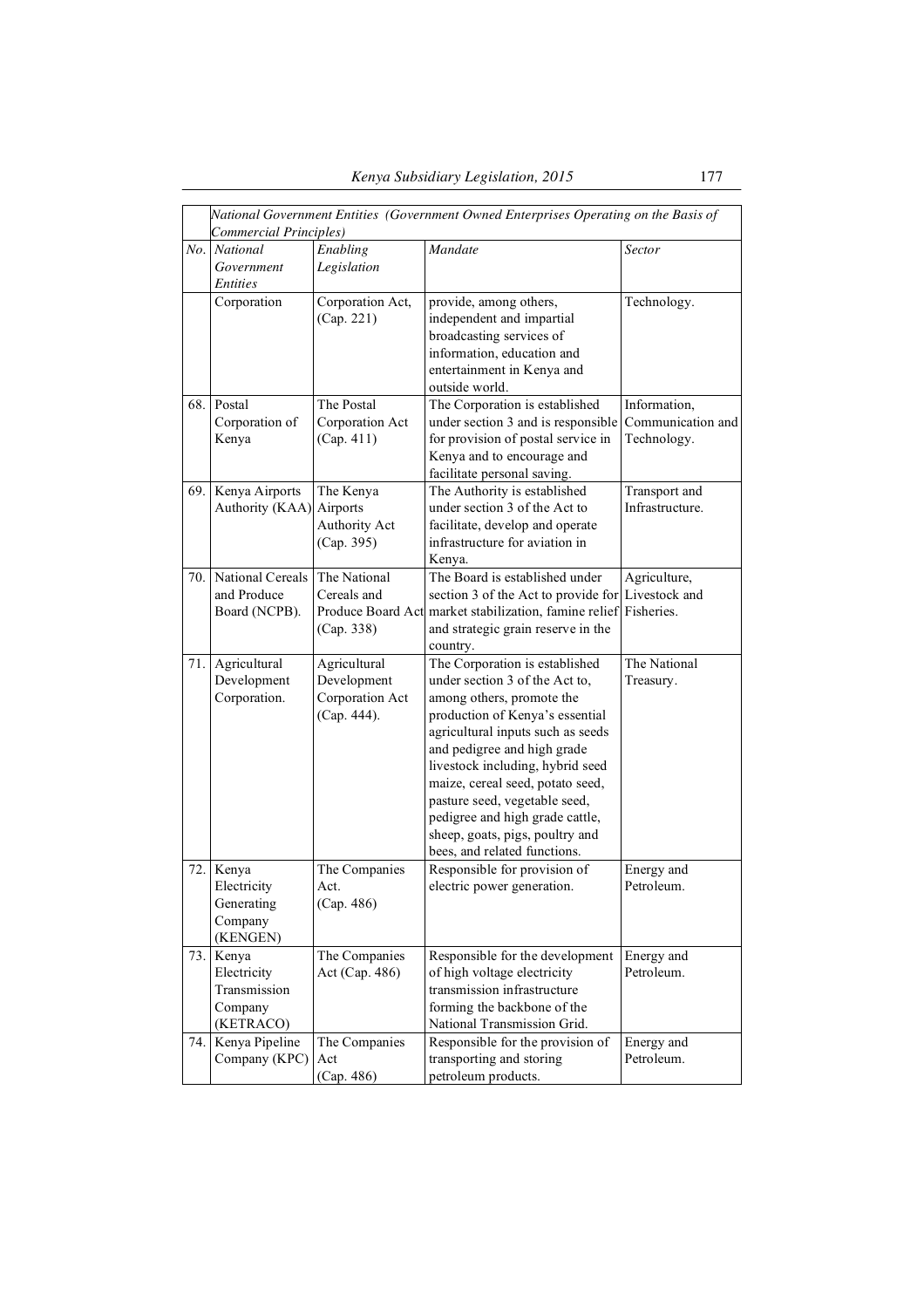|       | National Government Entities (Government Owned Enterprises Operating on the Basis of |                                   |                                                                   |                               |  |
|-------|--------------------------------------------------------------------------------------|-----------------------------------|-------------------------------------------------------------------|-------------------------------|--|
|       | Commercial Principles)<br>No. National                                               | Enabling                          | Mandate                                                           | <b>Sector</b>                 |  |
|       | Government                                                                           | Legislation                       |                                                                   |                               |  |
|       | <i>Entities</i>                                                                      |                                   |                                                                   |                               |  |
|       | 75. Kenya Ports                                                                      | The Kenya Ports                   | The Authority is established                                      | Transport and                 |  |
|       | Authority (KPA) Authority Act                                                        |                                   | under section 3 of the Act to                                     | Infrastructure.               |  |
|       |                                                                                      | (Cap. 391)                        | provide for a coordinated system                                  |                               |  |
|       |                                                                                      |                                   | of ports and facilities relating                                  |                               |  |
|       | Kenya Power                                                                          |                                   | thereto.<br>Mandated to transmit, distribute                      | Energy and                    |  |
| 76. I | and Lighting                                                                         | The Companies<br>Act              | and retail electricity to customers                               | Petroleum.                    |  |
|       | Company                                                                              | (Cap. 486)                        | throughout Kenya.                                                 |                               |  |
|       | (KPLC)                                                                               |                                   |                                                                   |                               |  |
| 77.   | Kenya Railways                                                                       | The Kenya                         | The Corporation is established                                    | Transport and                 |  |
|       | Corporation                                                                          | Railways                          | under section 3 of the Act. Its                                   | Infrastructure.               |  |
|       | (KRC)                                                                                | Corporation Act                   | mandate is to provide rail and                                    |                               |  |
|       |                                                                                      | (Cap. 397)                        | inland waterways transport.                                       |                               |  |
| 78.   | Kenya Seed<br>Company (KSC)                                                          | The Companies<br>Act              | The Company is responsible for<br>the production and marketing of | Agriculture,<br>Livestock and |  |
|       |                                                                                      | (Cap. 486)                        | top quality seeds. It also manages                                | Fisheries.                    |  |
|       |                                                                                      |                                   | the Government seed bank.                                         |                               |  |
| 79. I | National Social                                                                      | National Social                   | The Fund is established under                                     | Labour, and Social            |  |
|       | Security Fund.                                                                       | Security Fund Act,                | section 3 of the Act to provide for                               | Security Services.            |  |
|       |                                                                                      | 2013.                             | contributions to and the payment                                  |                               |  |
|       |                                                                                      | (No. 45 of 2013)                  | of benefits out of the Fund.                                      |                               |  |
|       | 80. National Oil                                                                     | The Companies                     | It is charged with participation in                               | Energy and                    |  |
|       | Corporation of                                                                       | Act                               | all aspects of the petroleum                                      | Petroleum.                    |  |
|       | Kenya                                                                                | (Cap. 486)                        | industry.                                                         |                               |  |
| 81.   | Numerical                                                                            | The Companies<br>Act              | It is charged with the commercial                                 | Industrialization and         |  |
|       | Machining<br>Complex                                                                 | (Cap. 486)                        | production of steel, engineering<br>design, and development of    | Enterprise<br>Development.    |  |
|       |                                                                                      |                                   | machinery and components.                                         |                               |  |
| 82.   | Kenya                                                                                | The Investment                    | Its mandate is to advice the                                      | Industrialization and         |  |
|       | Investment                                                                           | Promotion Act,                    | government on ways to increase                                    | Enterprise                    |  |
|       | Authority.                                                                           | 2004                              | investment and economic growth                                    | Development.                  |  |
|       |                                                                                      | (No. 6 of 2004)                   | and to promote co-operation                                       |                               |  |
|       |                                                                                      |                                   | between the public and private<br>sector.                         |                               |  |
|       | 83. Nyayo Tea                                                                        | The State                         | The Corporation is mandated to                                    | Agriculture,                  |  |
|       | Zones                                                                                | Corporations Act                  | promote forest conservation by                                    | Livestock and                 |  |
|       | Development                                                                          |                                   | providing buffer zones of tea and                                 | Fisheries.                    |  |
|       | Corporation.                                                                         | (Cap. 446)                        | assorted tree species to check                                    |                               |  |
|       |                                                                                      |                                   | human encroachment into                                           |                               |  |
|       |                                                                                      | Nyayo Tea Zones                   | forestland.                                                       |                               |  |
|       |                                                                                      | Development<br>Corporation Order, |                                                                   |                               |  |
|       |                                                                                      | 2002.                             |                                                                   |                               |  |
|       |                                                                                      | [LN. $30/2002$ ]                  |                                                                   |                               |  |
|       |                                                                                      |                                   |                                                                   |                               |  |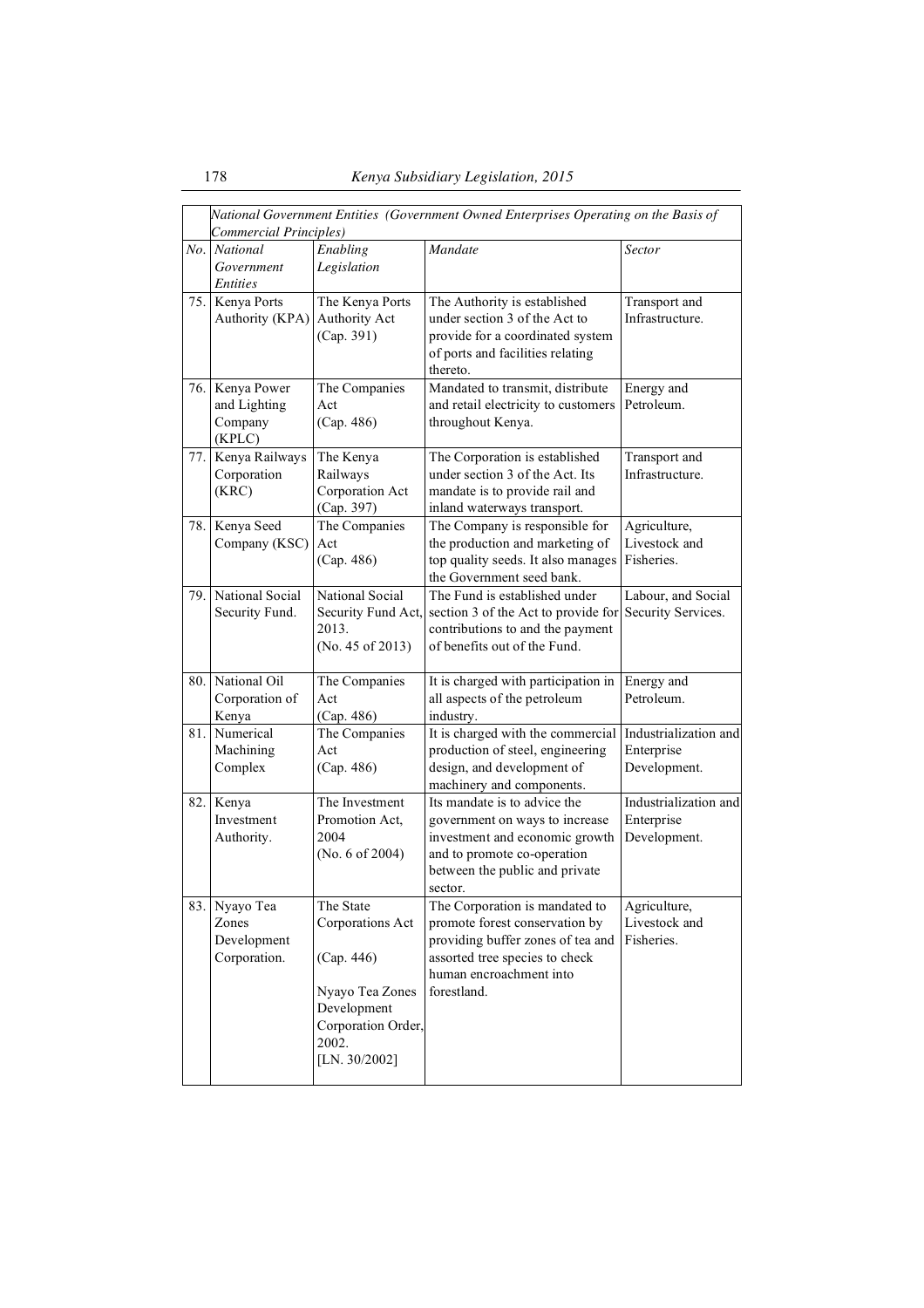|      | National Government Entities (Government Owned Enterprises Operating on the Basis of<br>Commercial Principles) |                                 |                                                                                                                                                                                                                                                                                                                                                                                                                                                   |            |  |
|------|----------------------------------------------------------------------------------------------------------------|---------------------------------|---------------------------------------------------------------------------------------------------------------------------------------------------------------------------------------------------------------------------------------------------------------------------------------------------------------------------------------------------------------------------------------------------------------------------------------------------|------------|--|
|      | No. National<br>Government<br>Entities                                                                         | Enabling<br>Legislation         | <b>Mandate</b>                                                                                                                                                                                                                                                                                                                                                                                                                                    | Sector     |  |
| 84.1 | Geothermal<br>Development<br>Company<br>(GDC).                                                                 | The Companies<br>Act (Cap. 486) | Its mandate is to promote rapid Energy and<br>development of geothermal<br>resources in Kenya through<br>surface exploration and drilling<br>for steam;<br>• to avail steam to power plant<br>developers for electricity<br>generation; to manage the<br>geothermal reservoirs to ensure<br>constant supply of steam for<br>power generation; and<br>to promote alternative uses of<br>geothermal resources other<br>than electricity generation. | Petroleum. |  |

## SCHEDULE III

|     | <b>National Government Entities (Regulatory Agencies)</b> |                                                                                                            |                                                                                                                                                                                                                                           |                                             |  |
|-----|-----------------------------------------------------------|------------------------------------------------------------------------------------------------------------|-------------------------------------------------------------------------------------------------------------------------------------------------------------------------------------------------------------------------------------------|---------------------------------------------|--|
| No. | Agencies                                                  | Enabling<br>Legislation                                                                                    | <b>Mandate</b>                                                                                                                                                                                                                            | <b>Sector</b>                               |  |
| 85. | Kenya (CBK).                                              | Central Bank of The Constitution<br>and the Central<br>Bank of Kenya<br>Act (Cap. 491)                     | Mandated under Article 231 of<br>the Constitution with, among<br>others, the formulation of<br>monetary policy, promotion of<br>price stability, issuance of<br>currency in addition to other<br>functions provided for under the<br>Act. | The National<br>Treasury.                   |  |
| 86. | Agricultural,<br>Fisheries and<br>Food Authority.         | The Agriculture,<br>Fisheries and Food<br>Authority Act.<br>(No. $13$ of $2013$ )                          | The Authority is generally<br>mandated with the regulation and<br>promotion of agriculture in the<br>Country.                                                                                                                             | Agriculture,<br>Livestock and<br>Fisheries. |  |
| 87. | Kenya Leather<br>Development<br>Council.                  | The State<br>Corporations Act<br>(Cap. 446)<br>Development<br>Council Order,<br>2011<br>[L.N. $114/2011$ ] | The Council is charged with the<br>promotion, direction,<br>coordination and harmonization<br>The Kenya Leather of all activities in the leather<br>subsector.                                                                            | Agriculture,<br>Livestock and<br>Fisheries. |  |
| 88. | National Bio-<br>safety<br>Authority.                     | The Bio-safety<br>Act, 2009.<br>(No. 2 of 2009).                                                           | The Authority is established<br>under section 5 of the Act to<br>exercise general supervision and<br>control over the transfer, handling<br>and use of genetically modified<br>organisms (GMOs).                                          | Agriculture,<br>Livestock and<br>Fisheries. |  |
| 89. | National<br>Irrigation<br>Board.                          | The Irrigation Act.<br>(Cap. 347)                                                                          | The Board is established under<br>section 3 of the Act for the<br>development, control and                                                                                                                                                | Agriculture,<br>Livestock and<br>Fisheries. |  |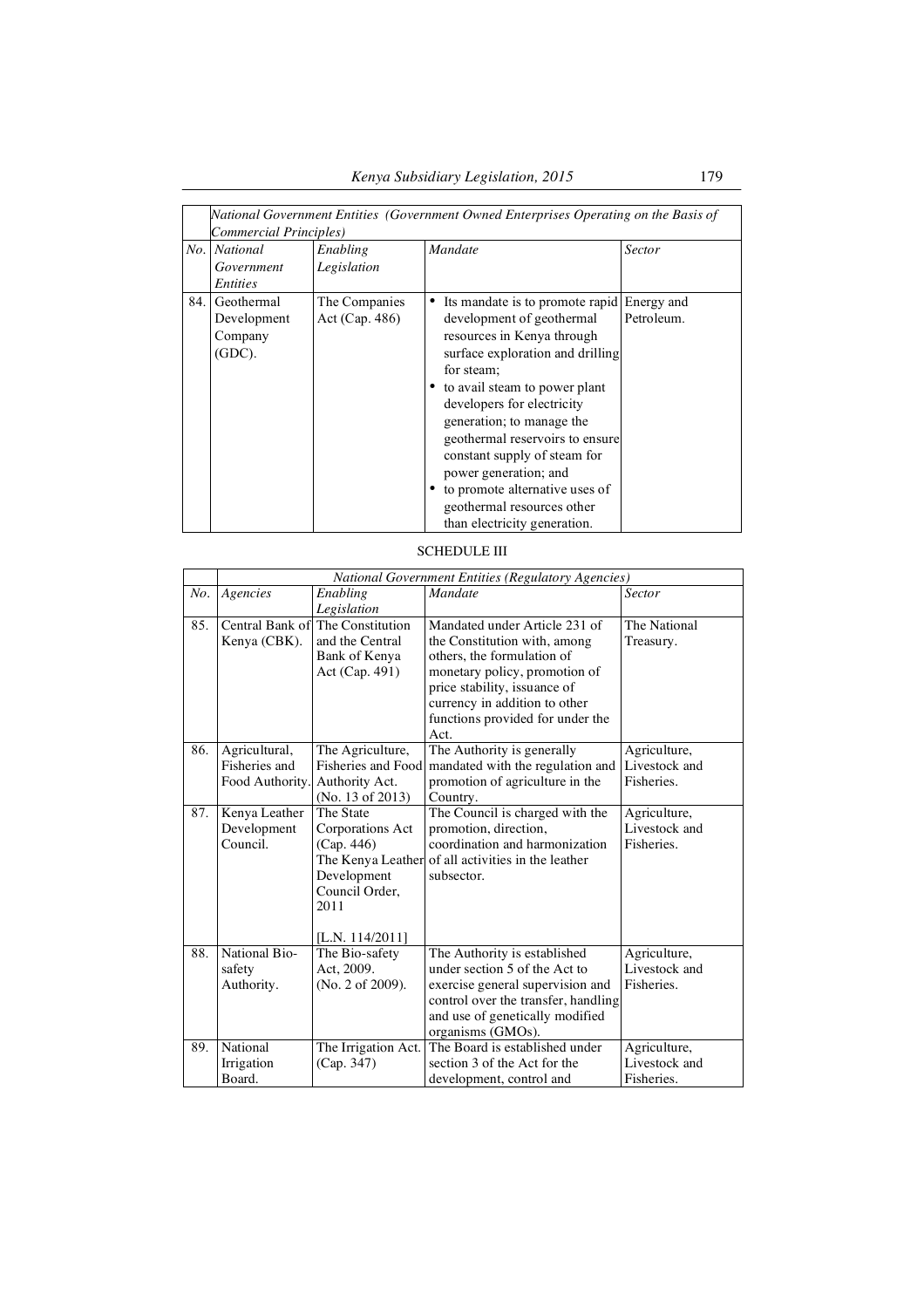|     | National Government Entities (Regulatory Agencies)                           |                                                                                                                                |                                                                                                                                                                                                                                                                                                                                                                                |                                                   |  |
|-----|------------------------------------------------------------------------------|--------------------------------------------------------------------------------------------------------------------------------|--------------------------------------------------------------------------------------------------------------------------------------------------------------------------------------------------------------------------------------------------------------------------------------------------------------------------------------------------------------------------------|---------------------------------------------------|--|
| No. | Agencies                                                                     | Enabling<br>Legislation                                                                                                        | <b>Mandate</b>                                                                                                                                                                                                                                                                                                                                                                 | Sector                                            |  |
|     |                                                                              |                                                                                                                                | improvement of national<br>irrigation schemes in Kenya.                                                                                                                                                                                                                                                                                                                        |                                                   |  |
| 90. | <b>Public Benefits</b><br>Organizations<br>Regulatory<br>Authority.          | The Public<br><b>Benefits</b><br>2013.<br>(No. 18 of 2013)                                                                     | The Authority is established<br>under section 34 of the Act to<br>Organizations Act, register public benefit<br>organizations, maintain a register<br>of the organizations and interpret<br>the national policy on public<br>benefit organizations so as to<br>assist in its smooth<br>implementation and observance<br>by government ministries,<br>departments and agencies. | Devolution and<br>Planning.                       |  |
| 91. | Tourism<br>Regulatory<br>Authority.                                          | The Tourism Act,<br>2011<br>(No. 28 of 2011).                                                                                  | The Authority is established<br>under section 4 of the Act with<br>mandate to regulate the tourism<br>sector.                                                                                                                                                                                                                                                                  | East African Affairs,<br>Commerce and<br>Tourism. |  |
| 92. | Commission<br>for University<br>Education                                    | Universities Act,<br>2012<br>(No. 42 of 2012)                                                                                  | The Commission is established<br>under section 4 of the Act with<br>mandate for establishment,<br>accreditation and governance of<br>universities.                                                                                                                                                                                                                             | Education, Science<br>and Technology.             |  |
| 93. | National<br>Science<br>Technology and 2013.<br>Innovation.                   | The Science,<br>Commission for Technology and<br>Innovation Act,<br>(No. 28 of 2013).                                          | The National Commission<br>established under section 3 of the<br>Act is mandated to determine<br>priorities in science, technology<br>and innovation, give advice,<br>coordinate and promote research,<br>science and technology activities<br>for Kenya's development.                                                                                                        | Education, Science<br>and Technology.             |  |
| 94. | Energy<br>Regulatory<br>Commission.                                          | The Energy Act,<br>2006.<br>(No.12 of 2006)                                                                                    | The Commission is established<br>under section 4 of the Act to<br>regulate the energy sector.                                                                                                                                                                                                                                                                                  | Energy and<br>Petroleum.                          |  |
| 95. | Kenya Nuclear<br>Electricity<br>Board.                                       | The State<br>Corporation Act.<br>(Cap. 446)<br>The Kenya<br><b>Nuclear Electricity</b><br>Board Order, 2012<br>[L.N. 131/2012] | The Board mandated to promote<br>and expedite the development of<br>nuclear electricity in Kenya.                                                                                                                                                                                                                                                                              | Energy and<br>Petroleum.                          |  |
| 96. | National<br>Environmental<br>Management<br>Authority<br>(NEMA).              | The<br>Environmental<br>Management and<br>Coordination Act,<br>1999<br>(No. 8 of 1999)                                         | The Authority is established<br>under section 7 of the Act with<br>mandate to exercise general<br>supervision and co-ordination<br>over all matters relating to the<br>environment.                                                                                                                                                                                            | Environment, Water<br>and Natural<br>Resources.   |  |
| 97. | Kenya Medical<br>Laboratory<br>Technicians<br>and<br>Technologists<br>Board. | The Medical<br>Laboratory<br>Technicians and<br>Technologists Act,<br>1999.<br>(No. 10 of 1999)                                | The Board is established under<br>section 3 with mandate to<br>exercise general supervision and<br>control over the training,<br>business, practice and<br>employment of laboratory                                                                                                                                                                                            | Health.                                           |  |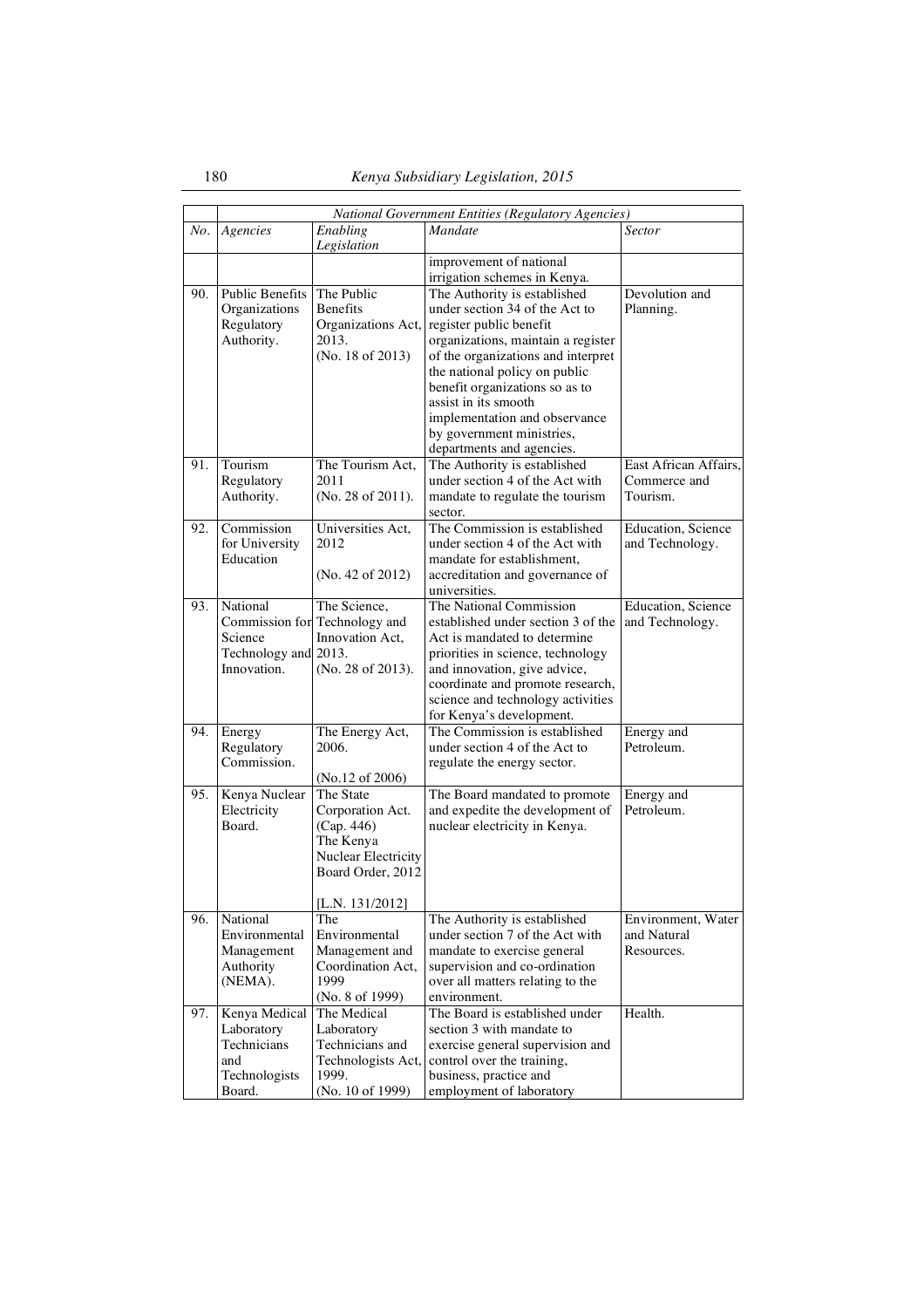|      | National Government Entities (Regulatory Agencies)                                     |                                                                                                                   |                                                                                                                                                                                                                  |                                                            |  |
|------|----------------------------------------------------------------------------------------|-------------------------------------------------------------------------------------------------------------------|------------------------------------------------------------------------------------------------------------------------------------------------------------------------------------------------------------------|------------------------------------------------------------|--|
|      | No. Agencies                                                                           | Enabling<br>Legislation                                                                                           | <b>Mandate</b>                                                                                                                                                                                                   | <b>Sector</b>                                              |  |
|      |                                                                                        |                                                                                                                   | technicians and technologists in<br>Kenya and to advise the<br>Government in related matters.                                                                                                                    |                                                            |  |
| 98.  | Anti-<br>Counterfeit<br>Agency.                                                        | The Anti-<br>Counterfeit Act,<br>2008.<br>(No. 13 of 2008)                                                        | The Agency is established under<br>section 3 of the Act with mandate<br>to combat trade in counterfeit<br>goods.                                                                                                 | Industrialization and<br>Enterprise<br>Development.        |  |
| 99.  | Kenya Bureau<br>of Standard<br>$(KBS)$ .                                               | The Standards Act.<br>(Cap. 496)                                                                                  | It is established under section 3 of Industrialization and<br>the Act with mandate to promote<br>the standardization of the<br>specification of commodities, and<br>codes of practice.                           | Enterprise<br>Development.                                 |  |
|      | 100. Kenya National<br>Accreditation<br>Service.                                       | The State<br>Corporations Act,<br>(Cap. 446)<br>The Kenya<br>Accreditation<br>Service Order<br>[L.N. $55/2009$ ]  | The Kenya National<br><b>Accreditation Service is</b><br>established under paragraph 3 of<br>the Kenya Accreditation Service<br>Order for the regulation of<br>accreditation of conformity<br>assessment bodies. | Industrialization and<br>Enterprise<br>Development.        |  |
| 101. | Communication The Kenya<br>s Authority of<br>Kenya                                     | Information and<br>Communications<br>Act.<br>(Cap. 411A)                                                          | The Authority is established<br>under the Act to license and<br>regulate postal, information and<br>communication services in<br>Kenya.                                                                          | Information,<br>Communication and<br>Technology.           |  |
|      | 102. National<br>Authority for<br>the Campaign<br>Against<br>Alcohol and<br>Drug Abuse | The National<br>Authority for the<br>Campaign Against<br>Alcohol and Drug<br>Abuse Act, 2012.<br>(No. 14 of 2012) | The Authority is established<br>under section 4 of the Act to<br>control alcohol and drug abuse.                                                                                                                 | Interior and<br>Coordination of<br>National<br>Government. |  |
|      | 103. National<br>Construction<br>Authority.                                            | The National<br>Construction<br>Authority Act,<br>2011.<br>(No. 41 of 2011)                                       | The Authority is established<br>under section 3 of the Act to<br>regulate and coordinate the<br>construction industry for<br>sustainable social and economic<br>development.                                     | Lands, Housing and<br>Urban Development.                   |  |
|      | 104. Competition<br>Authority                                                          | The Competition<br>Act, 2010.<br>(No. 12 of 2010)                                                                 | The Authority is established<br>under section 7 of the Act to<br>promote and safeguard<br>competition in the national<br>economy, and to protect<br>consumers from unfair and<br>misleading market conduct.      | The National<br>Treasury.                                  |  |
|      | $105.$ Public<br>Procurement<br>Oversight<br>Authority.                                | Public<br>Procurement and<br>Disposal Act,<br>2005.<br>(No. 3 of 2005)                                            | The Oversight Authority is<br>established under Section 8 of the<br>Act to ensure procurement<br>procedures are complied with as<br>established under the Act, and<br>Regulations made thereunder and            | The National<br>Treasury.                                  |  |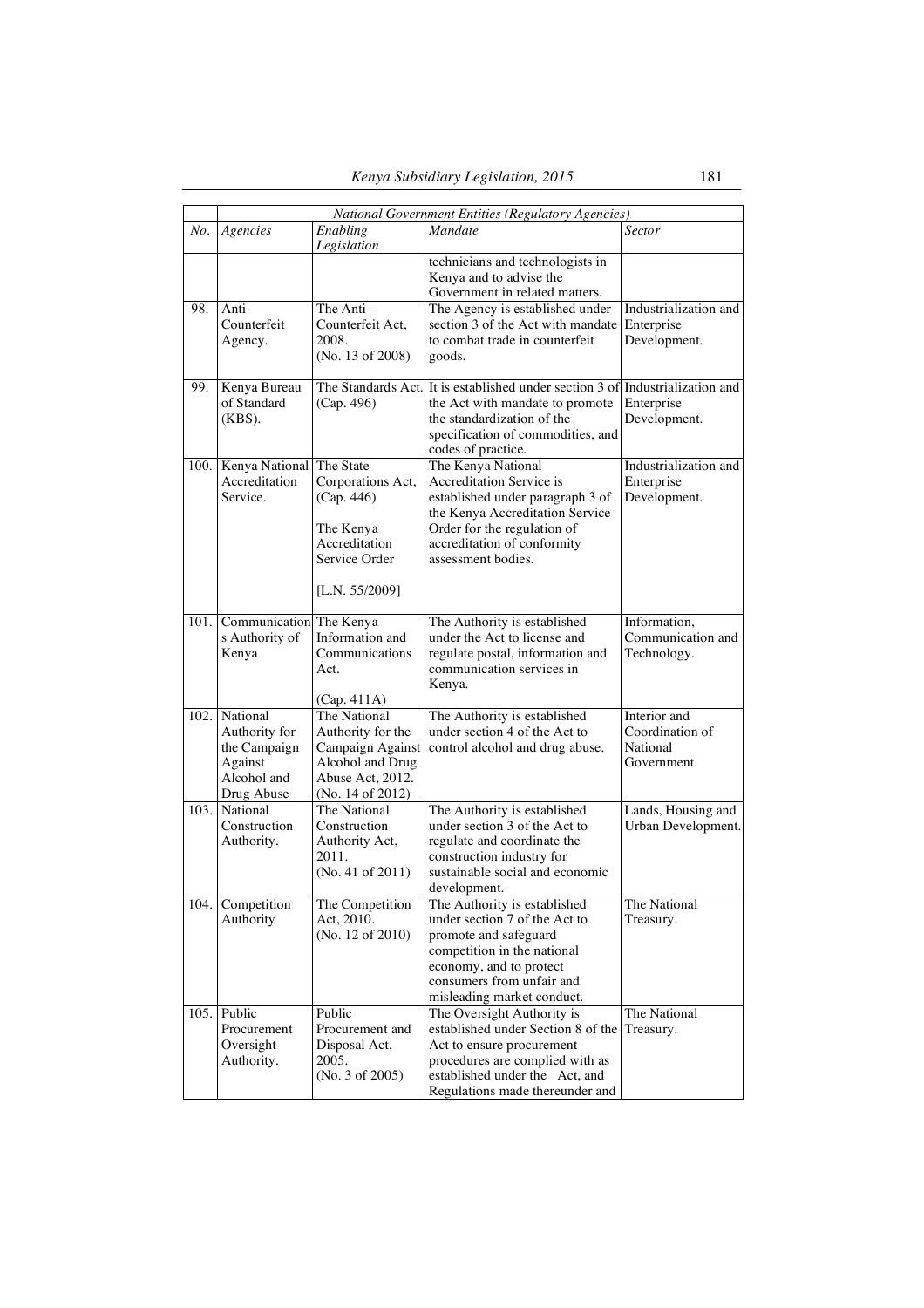|         |                                                        |                                                                                                                 | National Government Entities (Regulatory Agencies)                                                                                                                                                                                  |                                                                     |  |  |  |
|---------|--------------------------------------------------------|-----------------------------------------------------------------------------------------------------------------|-------------------------------------------------------------------------------------------------------------------------------------------------------------------------------------------------------------------------------------|---------------------------------------------------------------------|--|--|--|
| $N_o$ . | Agencies                                               | Enabling<br>Legislation                                                                                         | <b>Mandate</b>                                                                                                                                                                                                                      | <i>Sector</i>                                                       |  |  |  |
|         |                                                        |                                                                                                                 | monitor the overall functioning of<br>the public procurement system<br>including accountability and<br>documentation of the procured<br>items.                                                                                      |                                                                     |  |  |  |
|         | 106. Council for<br>Legal<br>Education                 | The Legal<br><b>Education Act.</b><br>(No. 27 of 2012)                                                          | The Council is established under<br>section 4 of the Act with mandate<br>to regulate and license legal<br>education providers and any<br>related issues.                                                                            | Office of the<br>Attorney- General<br>and Department of<br>Justice. |  |  |  |
|         | 107. Kenya<br>Copyright<br>Board.                      | The Copyright<br>Act, 2001                                                                                      | The Board is established under<br>section 3 of the Act with mandate<br>to oversee provision for copyright<br>in literary, musical and artistic<br>works, audio-visual works, sound<br>recordings, broadcasts and related<br>issues. | Office Of The<br>Attorney -General<br>and Department Of<br>Justice. |  |  |  |
|         | 108. Kenya Film<br>Classification<br>Board.            | Films and Stage<br>Plays Act.<br>(Cap. 222)                                                                     | The Board is established under<br>section 11 of the Act to regulate<br>and control the making,<br>possession, exhibition and<br>distribution of cinematograph<br>films, for the licensing of stage<br>plays, theatres and cinemas.  | Sports, Culture and<br>the Arts.                                    |  |  |  |
|         | 109. Kenya<br>Maritime<br>Authority.                   | <b>State Corporations</b><br>Act.<br>(Cap. 446)<br>Kenya Maritime<br>Authority Order,<br>2004<br>[L.N. 79/2004] | The Authority is established<br>under paragraph 2 of the Order<br>with mandate to regulate, co-<br>ordinate and oversee maritime<br>affairs.                                                                                        | Transport and<br>Infrastructure.                                    |  |  |  |
|         | 110. National<br>Transport and<br>Safety<br>Authority. | The National<br>Transport and<br><b>Safety Authority</b><br>Act, 2012.<br>(No. 33 of 2012).                     | The Authority is established<br>under section 3 of the Act with<br>mandate to plan, manage and<br>regulate the road transport system<br>in Kenya.                                                                                   | Transport and<br>Infrastructure.                                    |  |  |  |
| 111.    | Export<br>Processing<br>Zones<br>Authority<br>(EPZA).  | The Export<br>Processing<br>Zones Act,<br>(Cap. 517)                                                            | It is established under section 3 of Trade and<br>the Act with mandate to promote<br>and facilitate the export oriented<br>investments and the development<br>of enabling environment for such<br>investment.                       | Industrialization.                                                  |  |  |  |
| 112.    | Export<br>Promotion<br>Council (EPC).                  | The Companies<br>Act<br>(Cap. 486)                                                                              | The Council's mandate is to<br>develop and promote Kenya's<br>exports trade.                                                                                                                                                        | Trade and<br>Industrialization.                                     |  |  |  |
| 113.    | Capital Markets The Capital<br>Authority.              | Markets Act<br>(Cap. 485A)                                                                                      | It is established under section<br>$5(1)$ of the Act and is mandated<br>to promote, regulate and facilitate<br>the development of an orderly,<br>fair and efficient capital market in<br>Kenya.                                     | The National<br>Treasury.                                           |  |  |  |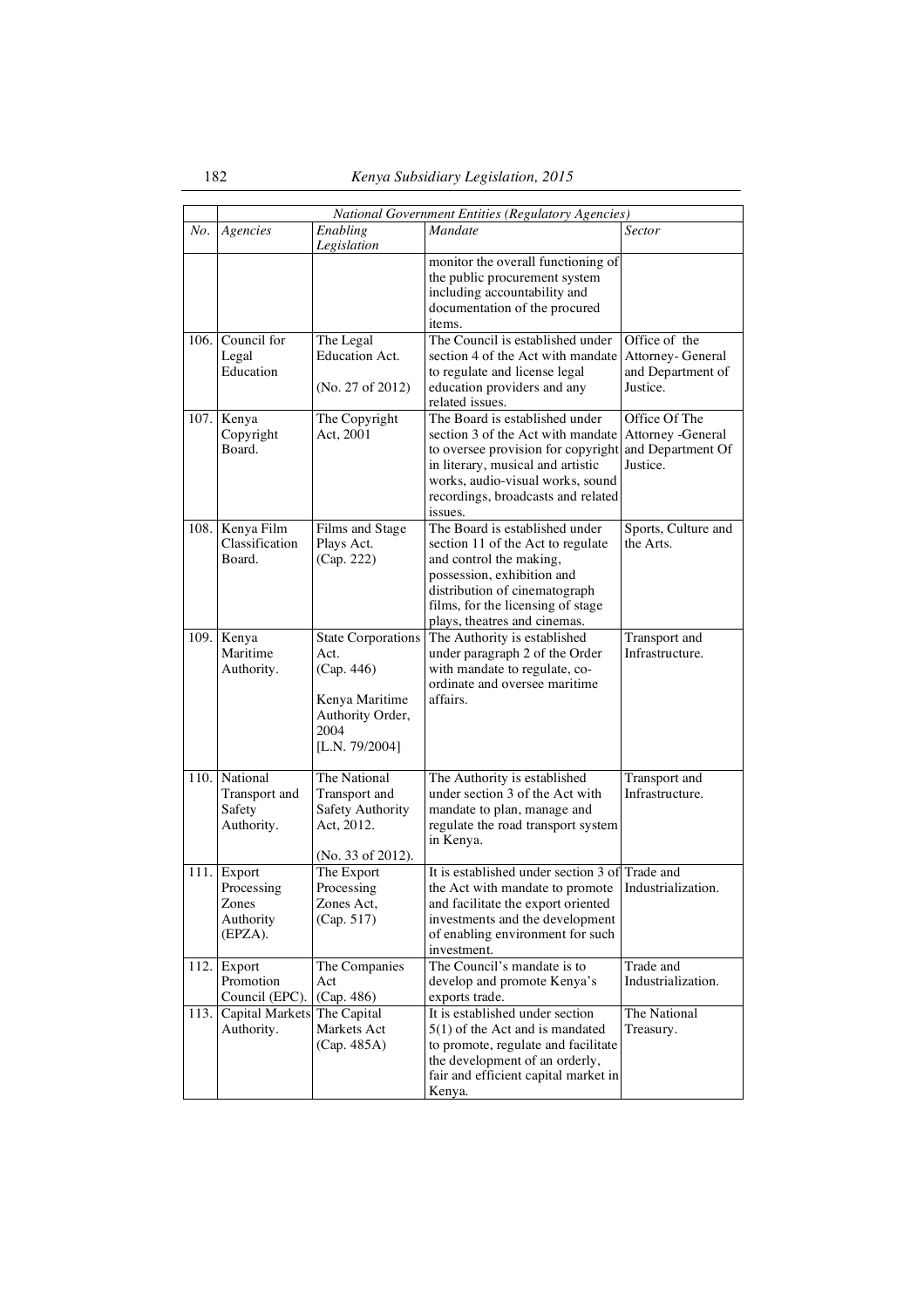|      | National Government Entities (Regulatory Agencies) |                       |                                                                     |               |  |
|------|----------------------------------------------------|-----------------------|---------------------------------------------------------------------|---------------|--|
| No.  | Agencies                                           | Enabling              | <b>Mandate</b>                                                      | <b>Sector</b> |  |
|      |                                                    | Legislation           |                                                                     |               |  |
| 114. | Insurance                                          |                       | The Insurance Act It is established under section 3 of The National |               |  |
|      | Regulatory                                         | (Cap. 487)            | the Act to regulate the insurance                                   | Treasury.     |  |
|      | Authority.                                         |                       | industry in Kenya.                                                  |               |  |
|      | 115. Retirement                                    | The Retirement        | The Authority is established                                        | The National  |  |
|      | <b>Benefits</b>                                    | Benefits Act, 1997    | under section 3 of the Act to                                       | Treasury.     |  |
|      | Authority.                                         | $($ No. 3 of 1997 $)$ | regulate and supervise                                              |               |  |
|      |                                                    |                       | management of retirement benefit                                    |               |  |
|      |                                                    |                       | schemes.                                                            |               |  |
| 116. | Sacco Societies The Sacco                          |                       | The Authority is established                                        | The National  |  |
|      | Regulatory                                         | Societies Act,        | under section 4 of the Act to                                       | Treasury.     |  |
|      | Authority.                                         | 2008.                 | license and supervise Deposit                                       |               |  |
|      |                                                    |                       | Taking Sacco Societies in Kenya.                                    |               |  |

### SCHEDULE 4

|      |                                                                                             |                    | National Government Entities (Executive Agencies, Research Institutions, Public      |                       |  |  |
|------|---------------------------------------------------------------------------------------------|--------------------|--------------------------------------------------------------------------------------|-----------------------|--|--|
|      | Universities, Public Tertiary Education and Training Institutions, National Referral Health |                    |                                                                                      |                       |  |  |
|      |                                                                                             |                    | Facilities, Boards and Commissions [Financed through the Exchequer], Fund Management |                       |  |  |
|      |                                                                                             |                    | Corporations, any other Entity Established to Perform any other Public Functions     |                       |  |  |
| No.  | Agencies                                                                                    | Enabling           | <b>Mandate</b>                                                                       | <b>Sector</b>         |  |  |
|      |                                                                                             | Legislation        |                                                                                      |                       |  |  |
| 117. | Agricultural                                                                                | The Agricultural   | The Corporation is established                                                       | Agriculture,          |  |  |
|      | Development                                                                                 | Development        | under section 3 of the Act and is                                                    | Livestock and         |  |  |
|      | Corporation.                                                                                | Corporation Act.   | responsible for the promotion and                                                    | Fisheries             |  |  |
|      |                                                                                             | (Cap. 444).        | execution of agricultural schemes                                                    |                       |  |  |
|      |                                                                                             |                    | and reconstruction in Kenya by                                                       |                       |  |  |
|      |                                                                                             |                    | initiating, assisting or expansion                                                   |                       |  |  |
|      |                                                                                             |                    | of agricultural undertaking in                                                       |                       |  |  |
|      |                                                                                             |                    | lands and enterprises.                                                               |                       |  |  |
| 118. | <b>Brand Kenya</b>                                                                          | The State          | The Board is established under                                                       | East African          |  |  |
|      | Board.                                                                                      | Corporations Act   | paragraph 3 of the Order with                                                        | Affairs, Commerce     |  |  |
|      |                                                                                             | (Cap. 446)         | mandate to co-ordinate initiatives                                                   | and Tourism.          |  |  |
|      |                                                                                             |                    | for marketing the country in order                                                   |                       |  |  |
|      |                                                                                             | <b>Brand Kenya</b> | to maximize their efficiency, and                                                    |                       |  |  |
|      |                                                                                             | Board Order, 2008  | create and maintain the Kenya                                                        |                       |  |  |
|      |                                                                                             | [L.N. $38/2008$ ]  | brand to identify and distinguish                                                    |                       |  |  |
|      |                                                                                             |                    | Kenyan products, services and                                                        |                       |  |  |
|      |                                                                                             |                    | concepts.                                                                            |                       |  |  |
| 119. | Industrial                                                                                  | The Companies      | Established as a Development                                                         | The National          |  |  |
|      | Development                                                                                 | Act                | Finance Institution (DFI) with                                                       | Treasury.             |  |  |
|      | Bank.                                                                                       | (Cap. 486)         | mandate to further the economic                                                      |                       |  |  |
|      |                                                                                             |                    | development of Kenya by                                                              |                       |  |  |
|      |                                                                                             |                    | assisting in establishment,                                                          |                       |  |  |
|      |                                                                                             |                    | expansion and modernisation of                                                       |                       |  |  |
|      |                                                                                             |                    | medium and large scale                                                               |                       |  |  |
|      |                                                                                             |                    | enterprises.                                                                         |                       |  |  |
| 120. | Kenya                                                                                       | The Companies      | Established to address                                                               | Industrialization and |  |  |
|      | Industrial                                                                                  | Act                | indigenization of businesses,                                                        | Enterprise            |  |  |
|      | Estates (KIE).                                                                              | (Cap. 486)         | capital formation, regional                                                          | Development.          |  |  |
|      |                                                                                             |                    | dispersion of wealth, and                                                            |                       |  |  |
|      |                                                                                             |                    | exploitation of local resources                                                      |                       |  |  |
|      |                                                                                             |                    | through provision of industrial                                                      |                       |  |  |
|      |                                                                                             |                    | sheds, subsidized credit and                                                         |                       |  |  |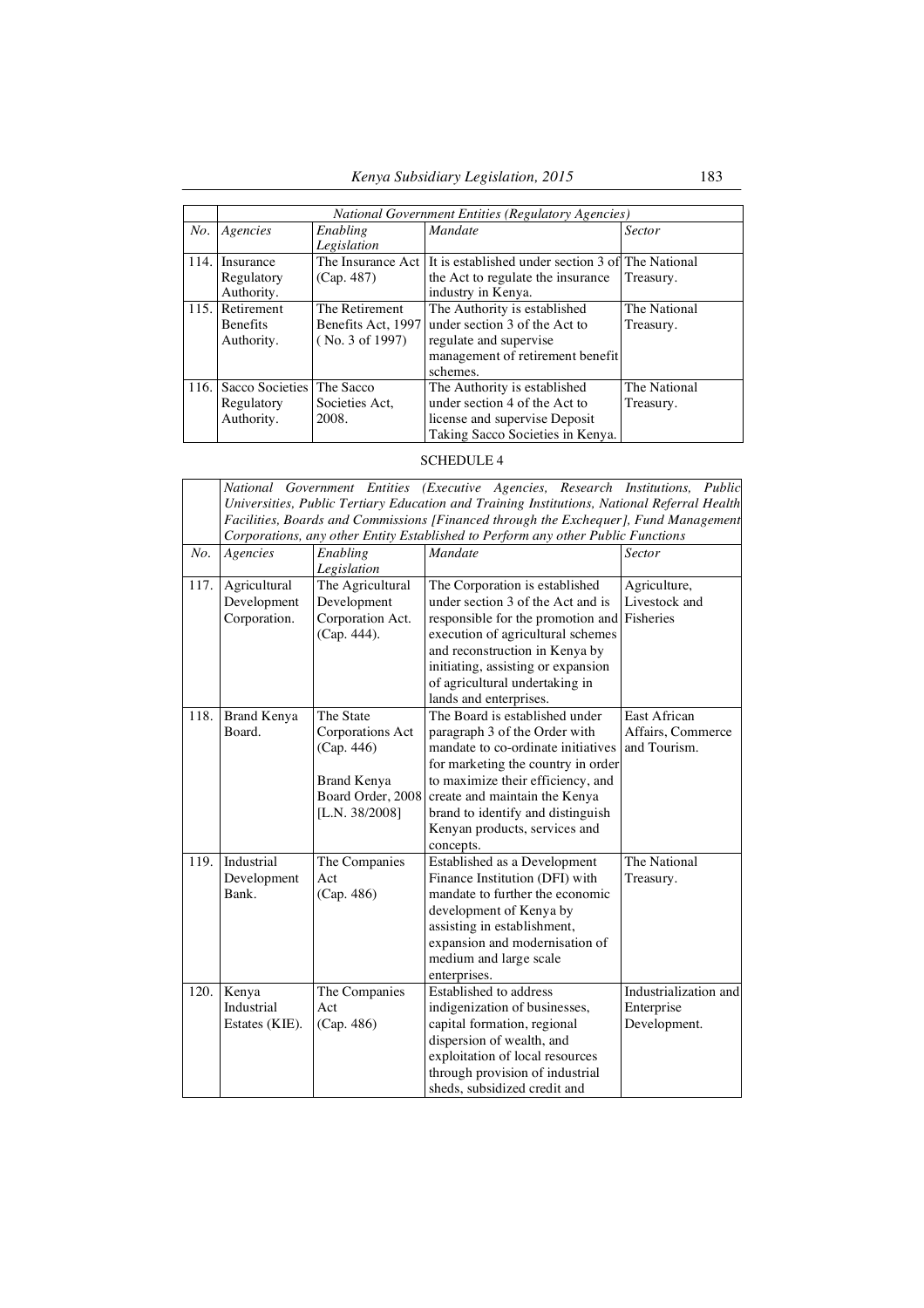|      |                                                                    |                                                                                                                                                          | National Government Entities (Executive Agencies, Research Institutions, Public<br>Universities, Public Tertiary Education and Training Institutions, National Referral Health<br>Facilities, Boards and Commissions [Financed through the Exchequer], Fund Management<br>Corporations, any other Entity Established to Perform any other Public Functions |                                                                  |
|------|--------------------------------------------------------------------|----------------------------------------------------------------------------------------------------------------------------------------------------------|------------------------------------------------------------------------------------------------------------------------------------------------------------------------------------------------------------------------------------------------------------------------------------------------------------------------------------------------------------|------------------------------------------------------------------|
| No.  | Agencies                                                           | Enabling<br>Legislation                                                                                                                                  | Mandate                                                                                                                                                                                                                                                                                                                                                    | <b>Sector</b>                                                    |
|      |                                                                    |                                                                                                                                                          | improvement of entrepreneurial<br>skills to indigenous owned Micro,<br>Small and Medium industries<br>(MSMIs) with special focus on<br>rural industrial development.                                                                                                                                                                                       |                                                                  |
| 121. | Genetics<br>Resource<br>Centre.                                    | Kenya<br>Agricultural and<br>Livestock Act,<br>2013.<br>(No. 17 of 2013).                                                                                | The Centre is established under<br>section 31 of the Act to advise on<br>and develop appropriate systems<br>to promote balanced, diversified<br>and sustained agricultural<br>development and to optimise<br>agricultural production through<br>adaptive and investigative<br>research.                                                                    | Agriculture,<br>Livestock and<br>Fisheries                       |
| 122. | Kenya Tsetse<br>and<br>Trypanosomias<br>is Eradication<br>Council. | The State<br><b>Corporations Act</b><br>(Cap. 446)<br>Kenya Tsetse and<br>Trypanosomiasis<br>Eradication<br>Council Order,<br>2012.<br>[L.N. $77/2012$ ] | The Council is established under<br>paragraph 3 to advise the<br>Government on the policy on<br>tsetse and trypanosomiasis<br>eradication in Kenya and its<br>implementation.                                                                                                                                                                              | Agriculture,<br>Livestock and<br>Fisheries                       |
| 123. | Kenya<br>Veterinary<br>Vaccine<br>Production<br>Institute.         | The State<br><b>Corporations Act</b><br>(Cap. 446)<br>Kenya Veterinary<br>Vaccines<br>Production<br>Institute Order,<br>1990<br>[L.N. 223/1990]          | The Institute is established under<br>paragraph 2 of the Order to<br>produce safe, efficacious and<br>affordable veterinary vaccines<br>through undertaking research,<br>providing information, marketing<br>and distribution for improvement<br>of the livestock industry.                                                                                | Agriculture,<br>Livestock and<br>Fisheries.                      |
|      | 124. Kenya Dairy<br>Board.                                         | Act<br>(Cap. 336)                                                                                                                                        | The Dairy Industry The Board is established under<br>section 4 of the Act and is<br>responsible for improvement and<br>control of the dairy industry and<br>its products.                                                                                                                                                                                  | Agriculture,<br>Livestock and<br>Fisheries.                      |
| 125. | <b>LAPSSET</b><br>Corridor<br>Development<br>Authority.            | The State<br>Corporations Act<br>(Cap. 446)<br>The LAPSSET<br>Corridor<br>Development<br>Authority, Order,<br>2013.                                      | The Authority is established<br>under paragraph 3 of the Order<br>to, among others, plan, co-<br>ordinate and sequence LAPSSET<br>Corridor projects in collaboration<br>with Implementing ministries and<br>agencies.                                                                                                                                      | <b>Cabinet Affairs</b><br>Office/Transport<br>and Infrastructure |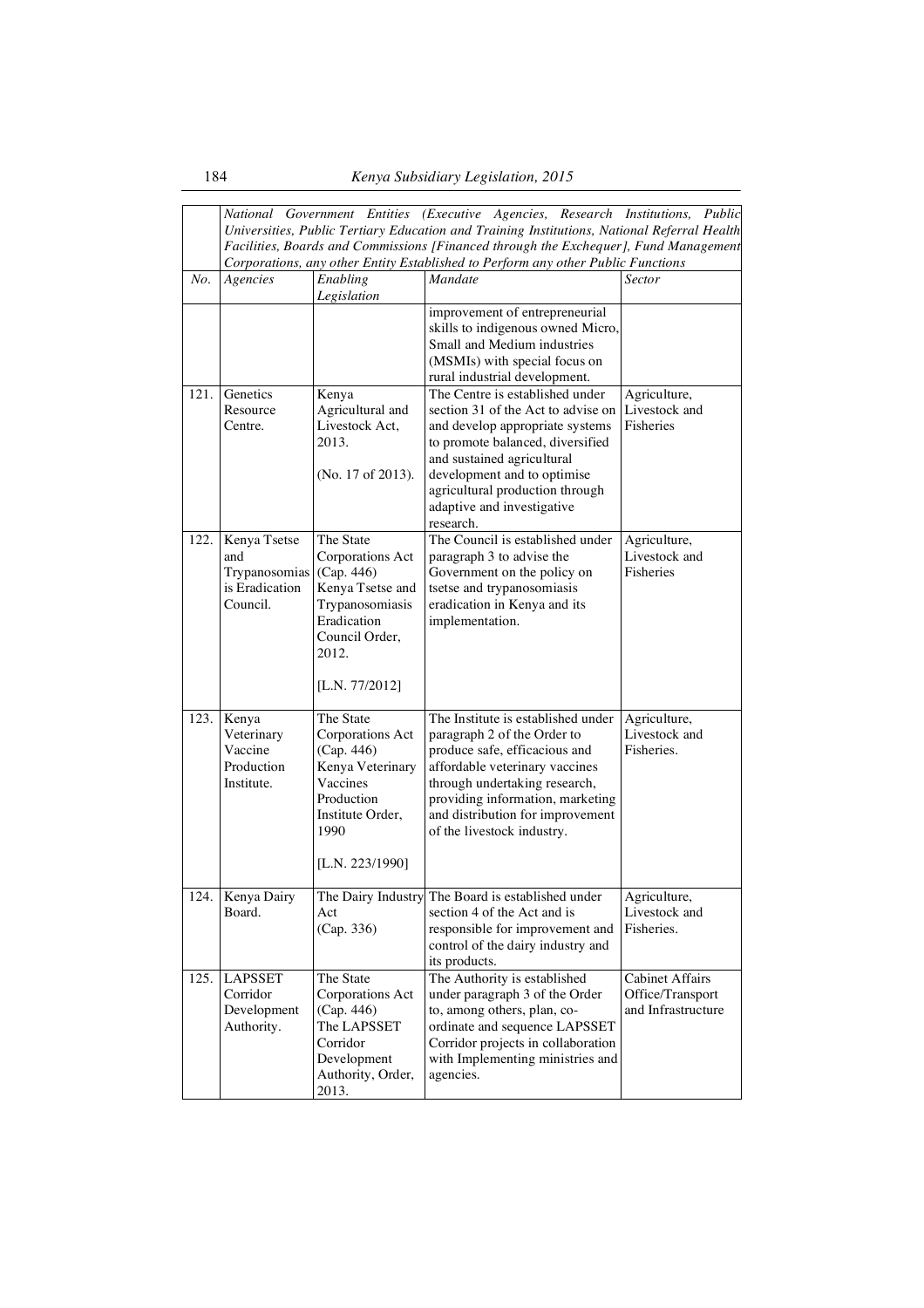|      |                                                 |                                                                                                                                                | National Government Entities (Executive Agencies, Research Institutions, Public<br>Universities, Public Tertiary Education and Training Institutions, National Referral Health<br>Facilities, Boards and Commissions [Financed through the Exchequer], Fund Management<br>Corporations, any other Entity Established to Perform any other Public Functions |                                                                  |
|------|-------------------------------------------------|------------------------------------------------------------------------------------------------------------------------------------------------|------------------------------------------------------------------------------------------------------------------------------------------------------------------------------------------------------------------------------------------------------------------------------------------------------------------------------------------------------------|------------------------------------------------------------------|
| No.  | Agencies                                        | Enabling<br>Legislation                                                                                                                        | Mandate                                                                                                                                                                                                                                                                                                                                                    | <b>Sector</b>                                                    |
|      |                                                 | [L.N. $58/2013$ ]                                                                                                                              |                                                                                                                                                                                                                                                                                                                                                            |                                                                  |
| 126. | Tourism<br>Regulatory<br>Authority.             | The Tourism Act,<br>2011.<br>(No. 28 of 2011).                                                                                                 | The Authority is established<br>under section 4 of the Act to<br>promote and market Kenya as a<br>tourist destination both locally<br>and internationally.                                                                                                                                                                                                 | Ministry of East<br>African Affairs,<br>Commerce and<br>Tourism. |
| 127. | Konza<br>Technopolis<br>Authority.              | The State<br>Corporations Act.<br>(Cap. 446)<br>Konza<br>Technopolis<br>Development<br>Authority Order,<br>2012.<br>[L.N. $23/2012$ ]          | The Authority is established<br>under paragraph 3 of the Order to<br>plan, develop, regulate and<br>manage Konza Techno City as a<br>world class, mixed use and<br>sustainable city.                                                                                                                                                                       | Information,<br>Communication and<br>Technology.                 |
| 128. | Small and<br>Micro<br>Enterprises<br>Authority  | The Micro and<br><b>Small Enterprises</b><br>Act, 2012.<br>(No. 55 of 2012)                                                                    | The Authority is established<br>under section 29 of the Act for<br>promotion, development, and<br>regulation of micro and small<br>enterprises.                                                                                                                                                                                                            | Trade and<br>Industrialization.                                  |
| 129. | Kenya<br>Ordinance<br>Factories<br>Corporation. | The State<br><b>Corporations Act</b><br>(Cap. 446)<br>The Kenya<br>Ordinance<br>Factories<br>Corporation Order,<br>1997<br>[L.N. 125/1997]     | The Corporation is established<br>under paragraph 2 of the Order to<br>manufacture military hardware,<br>Machinery and Equipment.                                                                                                                                                                                                                          | Defence.                                                         |
| 130. | Drought<br>Management<br>Authority.             | The State<br><b>Corporations Act</b><br>(Cap. 446)<br>The National<br>Drought<br>Management<br>Authority Order,<br>2011.<br>[L.N. $171/2011$ ] | The Authority is established<br>under paragraph 3 of the Order<br>to, on its own or in association<br>with other authorities or persons,<br>establish mechanisms to ensure<br>that drought does not become<br>famine and the impacts of climate<br>change are sufficiently mitigated.                                                                      | Devolution and<br>Planning.                                      |
| 131. | Bureau of<br>Statistics.                        | Kenya National The Statistics Act,<br>2006.<br>(No. 4 of 2006)                                                                                 | The Bureau is established under<br>section 3 of the Act 4 as the<br>principal agency of the<br>Government for collecting,<br>analysing and disseminating<br>statistical data in Kenya and the<br>custodian of official statistical<br>information.                                                                                                         | Devolution and<br>Planning.                                      |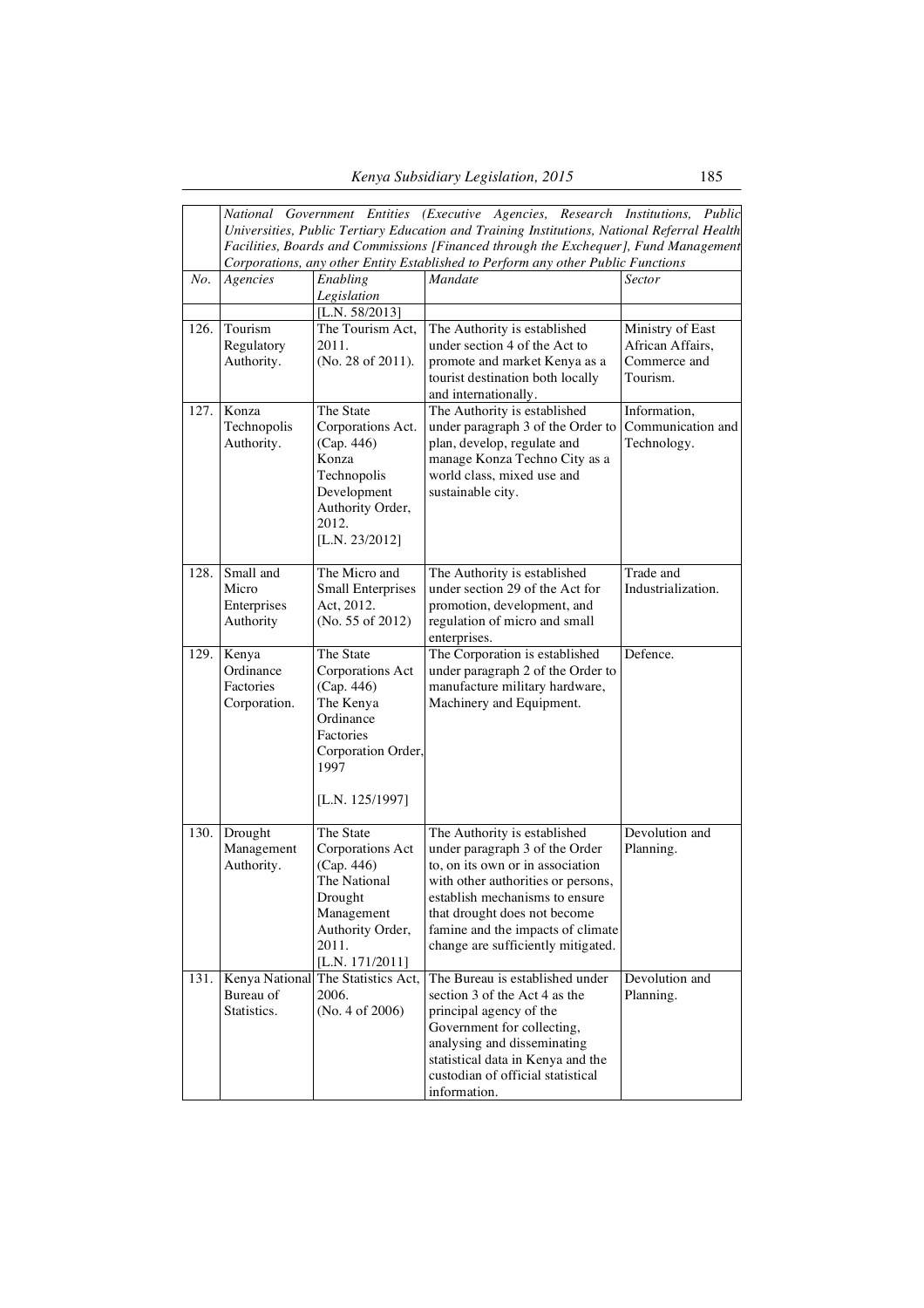|      | National Government Entities (Executive Agencies, Research Institutions, Public<br>Universities, Public Tertiary Education and Training Institutions, National Referral Health<br>Facilities, Boards and Commissions [Financed through the Exchequer], Fund Management<br>Corporations, any other Entity Established to Perform any other Public Functions |                                                                                                                                                      |                                                                                                                                                                                                                                                                                 |                                               |  |
|------|------------------------------------------------------------------------------------------------------------------------------------------------------------------------------------------------------------------------------------------------------------------------------------------------------------------------------------------------------------|------------------------------------------------------------------------------------------------------------------------------------------------------|---------------------------------------------------------------------------------------------------------------------------------------------------------------------------------------------------------------------------------------------------------------------------------|-----------------------------------------------|--|
| No.  | Agencies                                                                                                                                                                                                                                                                                                                                                   | Enabling<br>Legislation                                                                                                                              | Mandate                                                                                                                                                                                                                                                                         | <b>Sector</b>                                 |  |
| 132. | National<br>Council for<br>Population and<br>Development.                                                                                                                                                                                                                                                                                                  | The State<br><b>Corporations Act</b><br>(Cap. 446)<br>The National<br>Council for<br>Population and<br>Development<br>Order, 2004<br>[L.N. 120/2004] | The Council is established under<br>paragraph 3 of the Order with<br>mandate to develop policies<br>relating to population and<br>develop population programs and<br>assess their impact.                                                                                       | Devolution and<br>Planning.                   |  |
| 133. | South -South<br>Centre                                                                                                                                                                                                                                                                                                                                     | The State<br><b>Corporations Act</b><br>(Cap. 446)<br>The South-South<br>Centre Order.<br>2012.<br>[L.N. $120/2012$ ]                                | The South-South Centre is<br>established under paragraph 3 to<br>initiate, organize and manage<br>South-South activities and<br>projects in consultation with the<br>Government, civil society<br>organizations or private sector<br>institutions.                              | Devolution and<br>planning.                   |  |
| 134. | Higher<br>Education<br>Loans Board.                                                                                                                                                                                                                                                                                                                        | The Higher Loans<br><b>Education Loans</b><br>Board Act.<br>(Cap. 213A).                                                                             | The Board is established under<br>section $3(1)$ of the Act and is<br>responsible for the management<br>of a Fund to be used for granting<br>loans to assist Kenyan students to<br>obtain higher education at<br>recognized institutions within and<br>outside Kenya.           | <b>Education</b> , Science<br>and Technology. |  |
| 135. | Kenya Institute The Kenya<br>of Curriculum<br>Development.                                                                                                                                                                                                                                                                                                 | Institute of<br>Curriculum<br>Development Act,<br>2013.<br>(No. 4 of 2013)                                                                           | The Institute is established under<br>section 3 of the Act with mandate<br>to advise the Government on<br>matters pertaining to curriculum<br>development, and implement the<br>policies relating to curriculum<br>development in basic and tertiary<br>education and training. | Education, Science<br>and Technology.         |  |
| 136. | Kenya National The Kenya<br>Commission<br>for UNESCO.                                                                                                                                                                                                                                                                                                      | National<br><b>Commission For</b><br>UNESCO Act,<br>2013.<br>(No. 5 of 2013)                                                                         | The Commission is established<br>under section 3 with authority to<br>liaise with UNESCO and<br>implement UNESCO activities<br>and budgeted programs.                                                                                                                           | Education, Science<br>and Technology.         |  |
| 137. | Kenya National<br>Examination<br>Council<br>(KNEC).                                                                                                                                                                                                                                                                                                        | The Kenya<br>National<br>Examinations<br>Council Act, 2012<br>(No. 29 of 2012).                                                                      | The Council is established under<br>section $3(1)$ of the Act with<br>mandate to conduct examinations<br>at basic and tertiary levels.                                                                                                                                          | Education, Science<br>and Technology.         |  |
| 138. | Kenya<br>Universities<br>and Colleges<br>Central                                                                                                                                                                                                                                                                                                           | The Universities<br>Act, 2012.<br>(No. 42 of 2012)                                                                                                   | The Service is established under<br>section 55 of the Act with<br>mandate to uphold equity and<br>balanced access to University and                                                                                                                                             | Education, Science<br>and Technology.         |  |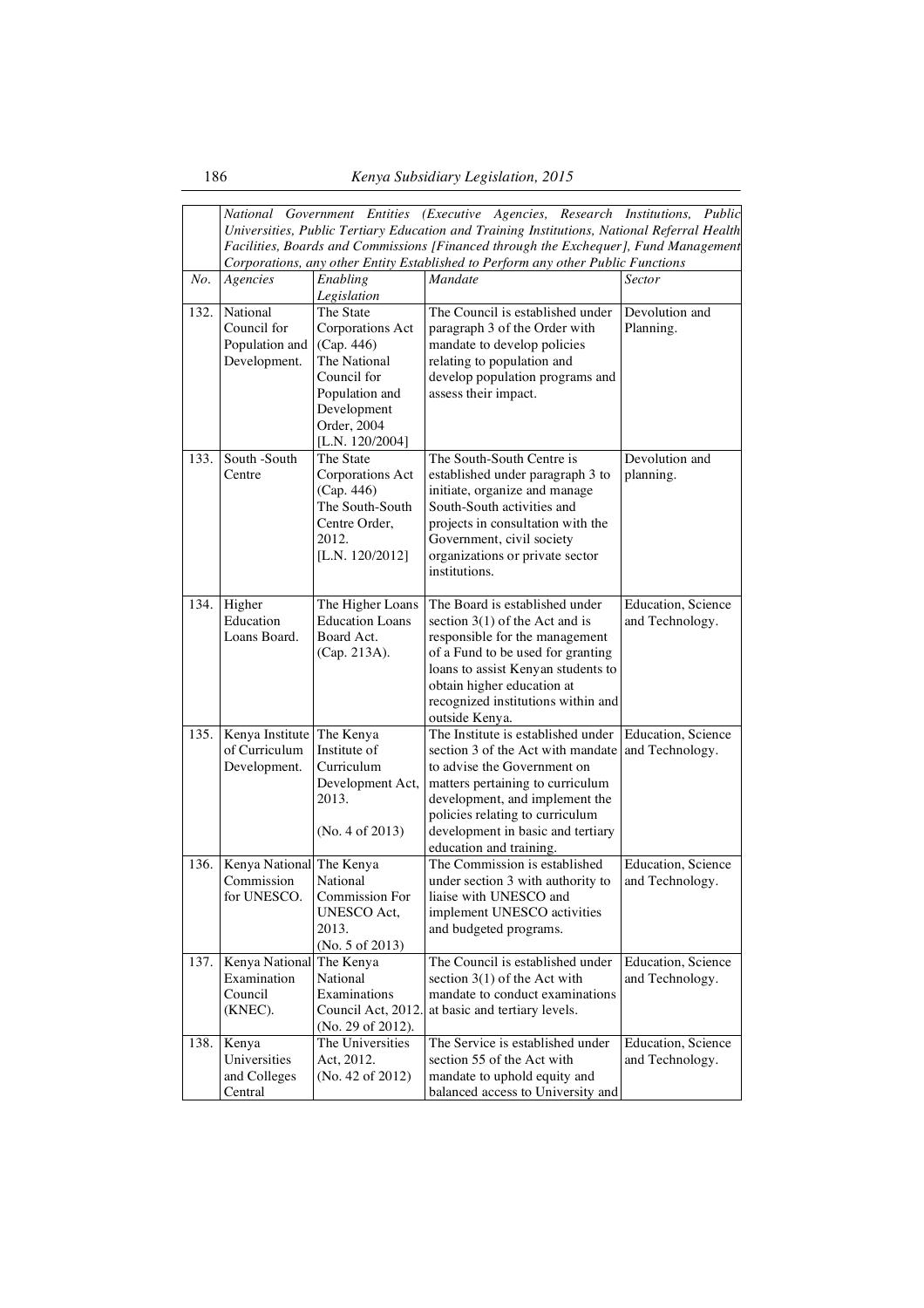|      |                                                                                      |                                   | National Government Entities (Executive Agencies, Research Institutions, Public             |                            |  |  |
|------|--------------------------------------------------------------------------------------|-----------------------------------|---------------------------------------------------------------------------------------------|----------------------------|--|--|
|      |                                                                                      |                                   | Universities, Public Tertiary Education and Training Institutions, National Referral Health |                            |  |  |
|      | Facilities, Boards and Commissions [Financed through the Exchequer], Fund Management |                                   |                                                                                             |                            |  |  |
|      |                                                                                      |                                   | Corporations, any other Entity Established to Perform any other Public Functions            |                            |  |  |
| No.  | Agencies                                                                             | $\overline{E}$ nabling            | $\overline{M}$ andate                                                                       | Sector                     |  |  |
|      |                                                                                      | Legislation                       |                                                                                             |                            |  |  |
|      | Placement                                                                            |                                   | College education and develop                                                               |                            |  |  |
|      | Service.                                                                             |                                   | suitable criteria to promote                                                                |                            |  |  |
|      |                                                                                      |                                   | affirmative action, and other                                                               |                            |  |  |
|      |                                                                                      |                                   | strategies as may be approved the                                                           |                            |  |  |
|      |                                                                                      |                                   | by Government.                                                                              |                            |  |  |
| 139. | Technical and                                                                        | The Technical                     | The Authority is established                                                                | <b>Education</b> , Science |  |  |
|      | Vocational                                                                           | And Vocational                    | under section 6 of the Act and                                                              | and Technology.            |  |  |
|      | Education                                                                            | <b>Education And</b>              | whose mandate is the governance                                                             |                            |  |  |
|      | Training                                                                             | Training Act,                     | and management of institutions                                                              |                            |  |  |
|      | Authority                                                                            | 2013.                             | offering technical and vocational                                                           |                            |  |  |
|      |                                                                                      |                                   | education and training and to                                                               |                            |  |  |
|      |                                                                                      | (No. 29 of 2013)                  | provide for coordinated                                                                     |                            |  |  |
|      |                                                                                      |                                   | assessment, examination and                                                                 |                            |  |  |
|      |                                                                                      |                                   | certification.                                                                              |                            |  |  |
|      |                                                                                      |                                   |                                                                                             |                            |  |  |
| 140. | Rural                                                                                | The Energy Act,                   | The Authority is established                                                                | Energy and                 |  |  |
|      | Electrification                                                                      | 2006                              | under section 66 of the Act with                                                            | Petroleum.                 |  |  |
|      | Authority.                                                                           | (No. 12 of 2006)                  | the responsibility to accelerate the                                                        |                            |  |  |
|      |                                                                                      |                                   | pace of rural electrification in                                                            |                            |  |  |
|      |                                                                                      |                                   | order to promote sustainable                                                                |                            |  |  |
|      |                                                                                      |                                   | socio-economic development.                                                                 |                            |  |  |
| 141. | Athi Water                                                                           | The Water Act,                    | The Board is responsible for                                                                | Environment, Water         |  |  |
|      | Services Board. 2002                                                                 |                                   | efficient and economical                                                                    | and Natural                |  |  |
|      |                                                                                      | (No. 8 of 2002)                   | provision of water services within Resources.                                               |                            |  |  |
|      |                                                                                      |                                   | the Nairobi and Athi                                                                        |                            |  |  |
|      |                                                                                      |                                   | Basin/Region                                                                                |                            |  |  |
| 142. | Coast Water                                                                          | The Water Act,                    | The Board is responsible for                                                                | Environment, Water         |  |  |
|      | Services Board. 2002                                                                 |                                   | efficient and economical                                                                    | and Natural                |  |  |
|      |                                                                                      | (No. 8 of 2002)                   | provision of water services within                                                          | Resources.                 |  |  |
|      |                                                                                      |                                   | the Coast Region.                                                                           |                            |  |  |
| 143. | Kenya Forest                                                                         | The Forests Act,                  | The Service is established under                                                            | Environment, Water         |  |  |
|      | Service                                                                              | 2005                              | section 4 of the Act for the                                                                | and Natural                |  |  |
|      |                                                                                      | (No. 7 of 2005)                   | purposes of the establishment,                                                              | Resources.                 |  |  |
|      |                                                                                      |                                   | development and sustainable                                                                 |                            |  |  |
|      |                                                                                      |                                   | management, including                                                                       |                            |  |  |
|      |                                                                                      |                                   | conservation and rational                                                                   |                            |  |  |
|      |                                                                                      |                                   | utilization, of forest resources for                                                        |                            |  |  |
|      |                                                                                      |                                   | the socio-economic development                                                              |                            |  |  |
|      |                                                                                      |                                   | of the country.                                                                             |                            |  |  |
| 144. | Kenya Wildlife The Wildlife                                                          |                                   | The Service is established under                                                            | Environment, Water         |  |  |
|      |                                                                                      | Service $(KWS)$ (Conservation and | section 6 of the Act for the                                                                | and Natural                |  |  |
|      |                                                                                      | Management) Act                   | conservation, management and                                                                | Resources.                 |  |  |
|      |                                                                                      | (Cap. 376)                        | utilization of all types of fauna                                                           |                            |  |  |
|      |                                                                                      |                                   | (not being domestic animals) and                                                            |                            |  |  |
| 145. | Lake Victoria                                                                        | The Water Act,                    | flora in the Country.<br>Established for provision of water                                 | Environment, Water         |  |  |
|      | North Water                                                                          | 2002                              | and sanitation services.                                                                    | and Natural                |  |  |
|      | Service Board.                                                                       | (No. 8 of 2002)                   |                                                                                             | Resources                  |  |  |
|      |                                                                                      |                                   |                                                                                             |                            |  |  |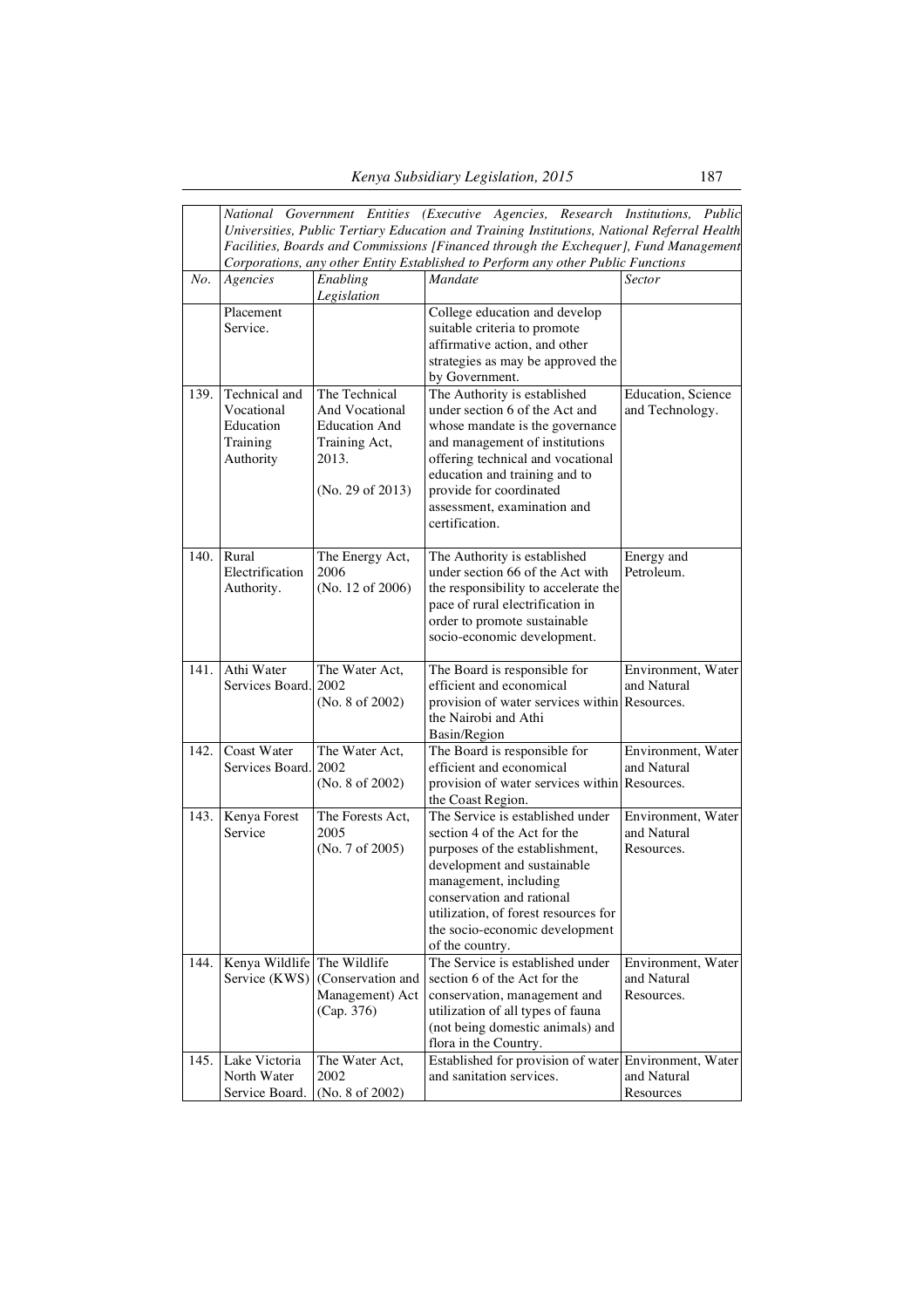|      |                                                                |                                                                                                                                                        | National Government Entities (Executive Agencies, Research Institutions, Public<br>Universities, Public Tertiary Education and Training Institutions, National Referral Health<br>Facilities, Boards and Commissions [Financed through the Exchequer], Fund Management<br>Corporations, any other Entity Established to Perform any other Public Functions |                                                 |
|------|----------------------------------------------------------------|--------------------------------------------------------------------------------------------------------------------------------------------------------|------------------------------------------------------------------------------------------------------------------------------------------------------------------------------------------------------------------------------------------------------------------------------------------------------------------------------------------------------------|-------------------------------------------------|
| No.  | Agencies                                                       | Enabling<br>Legislation                                                                                                                                | Mandate                                                                                                                                                                                                                                                                                                                                                    | Sector                                          |
| 146. | Lake Victoria<br>South Water<br>Service Board.                 | The Water Act,<br>2002<br>(No. 8 of 2002).                                                                                                             | Established for provision of water Environment, Water<br>and sanitation services.                                                                                                                                                                                                                                                                          | and Natural<br>Resources.                       |
| 147. | National Water<br>Conservation<br>and Pipeline<br>Corporation. | The State<br>Corporations Act<br>(Cap. 446)<br><b>National Water</b><br>Conservation and<br>Pipeline<br>Corporation Order,<br>1988.<br>[L.N. 270/1988] | Mandated for development of<br>water infrastructure and supply of and Natural<br>water.                                                                                                                                                                                                                                                                    | Environment, Water<br>Resources.                |
| 148. | Services Board. 2002                                           | Northern Water The Water Act,<br>(No. 8 of 2002).                                                                                                      | Mandated to provide water and<br>sanitation services.                                                                                                                                                                                                                                                                                                      | Environment, Water<br>and Natural<br>Resources. |
| 149. | <b>Rift Valley</b><br><b>Water Services</b><br>Board           | The Water Act,<br>2002<br>(No. 8 of 2002).                                                                                                             | Mandated to provide water and<br>sanitation services.                                                                                                                                                                                                                                                                                                      | Environment, Water<br>and Natural<br>Resources  |
| 150. | Tana Water<br>Services Board.                                  | The Water Act,<br>2002<br>(No. 8 of 2002).                                                                                                             | Mandated to provide water and<br>sanitation services.                                                                                                                                                                                                                                                                                                      | Environment, Water<br>and Natural<br>Resources  |
| 151. | Tanathi Water<br>Services Board. 2002                          | The Water Act,<br>(No. 8 of 2002).                                                                                                                     | Mandated to provide water and<br>sanitation services.                                                                                                                                                                                                                                                                                                      | Environment, Water<br>and Natural<br>Resources  |
| 152. | Water<br>Resources<br>Management<br>Authority.                 | The Water Act,<br>2002<br>(No. 8 of 2002).                                                                                                             | The Authority is established<br>under section 7(1) of the Act to<br>be the lead agency in water<br>resources management.                                                                                                                                                                                                                                   | Environment, Water<br>and Natural<br>Resources. |
| 153. | <b>Water Services</b><br>Regulatory<br>Board.                  | The Water Act,<br>2002<br>(No. 8 of 2002).                                                                                                             | The Board is established under<br>section $46(1)$ for the promotion<br>and regulation of water provision<br>services.                                                                                                                                                                                                                                      | Environment, Water<br>and Natural<br>Resources. |
| 154. | Coast<br>Development<br>Authority.                             | The Coast<br>Development<br>Authority Act.<br>(Cap. 449).                                                                                              | The Authority is established<br>under section 3 of the Act to plan<br>and co-ordinate the<br>implementation of development<br>projects in whole of the Coast<br>Province and the exclusive<br>economic zone.                                                                                                                                               | Environment, Water<br>and Natural<br>Resources  |
| 155. | Ewaso Ng'iro<br>North<br>Development<br>Authority              | The Ewaso Ng'iro<br>North River Basin<br>Development<br>Authority Act.<br>(Cap. 448)                                                                   | The Authority is established<br>under section 3 of the Act to plan<br>and co-ordinate the<br>implementation of development<br>projects in the Ewaso Ng'iro<br>North River Basin and catchment<br>areas.                                                                                                                                                    | Environment, Water<br>and Natural<br>Resources. |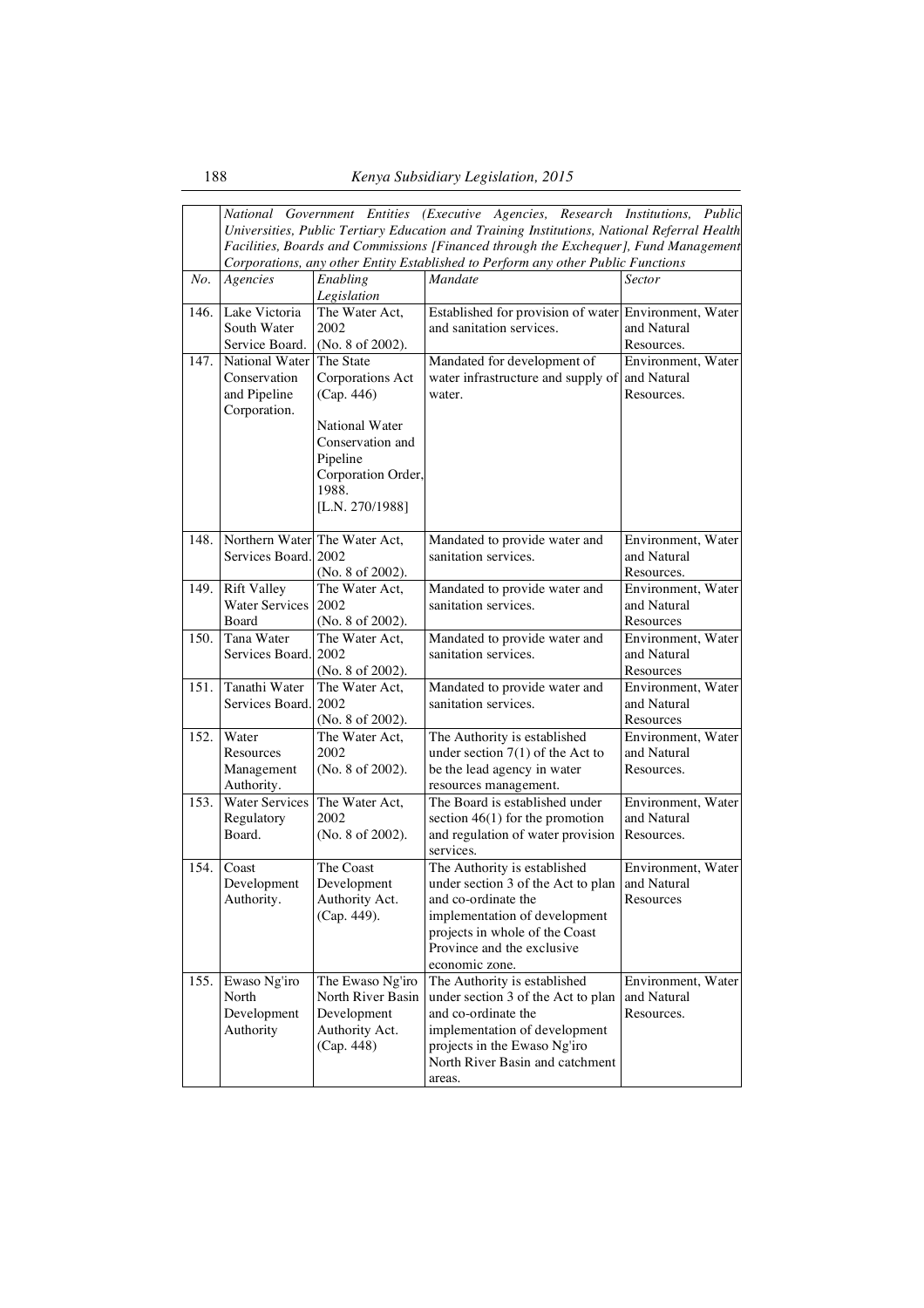|      | National Government Entities (Executive Agencies, Research Institutions, Public<br>Universities, Public Tertiary Education and Training Institutions, National Referral Health<br>Facilities, Boards and Commissions [Financed through the Exchequer], Fund Management<br>Corporations, any other Entity Established to Perform any other Public Functions |                                                                                                                              |                                                                                                                                                                                                                                                                                                                                                            |                                                |  |
|------|------------------------------------------------------------------------------------------------------------------------------------------------------------------------------------------------------------------------------------------------------------------------------------------------------------------------------------------------------------|------------------------------------------------------------------------------------------------------------------------------|------------------------------------------------------------------------------------------------------------------------------------------------------------------------------------------------------------------------------------------------------------------------------------------------------------------------------------------------------------|------------------------------------------------|--|
| No.  | Agencies                                                                                                                                                                                                                                                                                                                                                   | Enabling<br>Legislation                                                                                                      | Mandate                                                                                                                                                                                                                                                                                                                                                    | <b>Sector</b>                                  |  |
| 156. | Ewaso Ng'iro<br>South<br>Development<br>Authority.                                                                                                                                                                                                                                                                                                         | The Ewaso Ng'iro<br>South River Basin<br>Development<br>Authority Act.<br>(Cap. 447)                                         | The Authority is established<br>under section 3 of the Act to plan<br>and co-ordinate the<br>implementation of development<br>projects in the Ewaso Ng'iro<br>South River Basin and catchment<br>areas.                                                                                                                                                    | Environment, Water<br>and Natural<br>Resources |  |
| 157. | Kerio Valley<br>Development<br>Authority.                                                                                                                                                                                                                                                                                                                  | The Kerio Valley<br>Development<br>Authority Act.<br>(Cap. 441)                                                              | The Authority is established<br>under section 3 of the Act to<br>maintain a liaison between the<br>institutions (KVDA),<br>Government, private sector and<br>other agencies on matters of<br>development in the area in view<br>of limiting duplication of<br>activities and ensuring best use of<br>technical, financial, human and<br>natural resources. | Environment, Water<br>and Natural<br>Resources |  |
| 158. | Lake Basin<br>Development<br>Authority.                                                                                                                                                                                                                                                                                                                    | The Lake Basin<br>Development<br>Authority Act.<br>(Cap. 442)                                                                | The Authority is established<br>under section 3 of the Act to<br>carry out integrated sustainable<br>development planning,<br>implement development<br>programs and projects, coordinate<br>development programs and<br>activities, promote management<br>and conservation of natural<br>resources.                                                        | Environment, Water<br>and Natural<br>Resources |  |
| 159. | Tana and Athi<br>Rivers<br>Development<br>Authority.                                                                                                                                                                                                                                                                                                       | Rivers<br>Development<br>Authority Act.<br>(Cap. 443).                                                                       | The Tana and Athi The Authority is established<br>under section 3 of the Act to plan<br>and co-ordinate the<br>implementation of development<br>projects in the TRDA areas.                                                                                                                                                                                | Environment, Water<br>and Natural<br>Resources |  |
| 160. | Kenya Medical The Kenya<br>Supplies<br>Authority.                                                                                                                                                                                                                                                                                                          | <b>Medical Supplies</b><br>Authority Act,<br>2013.<br>(No. 20 of 2013).                                                      | The Agency is established under<br>section 3 of the Act with general<br>mandate to procure, warehouse<br>and distribute drugs and medical<br>supplies in the country.                                                                                                                                                                                      | Health.                                        |  |
| 161. | Kenyatta<br>National<br>Hospital.                                                                                                                                                                                                                                                                                                                          | The State<br>Corporations Act<br>(Cap. 446)<br>The Kenyatta<br>National Hospital<br>Board Order,<br>1987.<br>[L.N. 109/1987] | The Hospital's mandate is to<br>provide specialized healthcare,<br>facilitate training and research<br>and participate in National Health<br>Planning and Policy for the<br>benefit of the nation and the<br>region at large.                                                                                                                              | Health.                                        |  |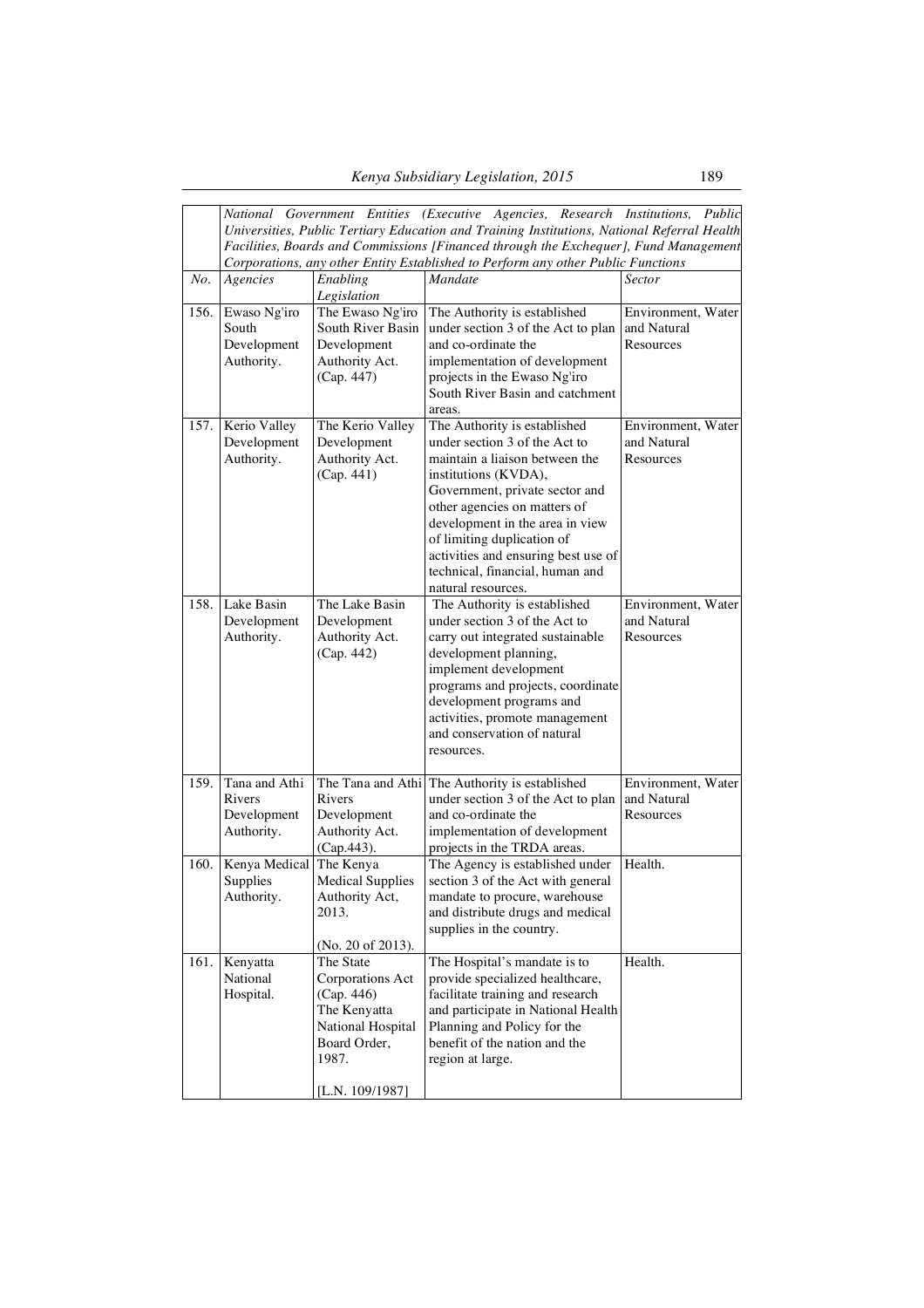|      |                                                                        |                                                                                                                                     | National Government Entities (Executive Agencies, Research Institutions, Public<br>Universities, Public Tertiary Education and Training Institutions, National Referral Health<br>Facilities, Boards and Commissions [Financed through the Exchequer], Fund Management<br>Corporations, any other Entity Established to Perform any other Public Functions |                                                    |
|------|------------------------------------------------------------------------|-------------------------------------------------------------------------------------------------------------------------------------|------------------------------------------------------------------------------------------------------------------------------------------------------------------------------------------------------------------------------------------------------------------------------------------------------------------------------------------------------------|----------------------------------------------------|
| No.  | Agencies                                                               | Enabling<br>Legislation                                                                                                             | Mandate                                                                                                                                                                                                                                                                                                                                                    | <b>Sector</b>                                      |
| 162. | Moi Teaching<br>and Referral<br>Hospital                               | The State<br>Corporations Act<br>(Cap. 446)<br>The Moi Teaching<br>and Referral<br>Hospital Order,<br>1998.<br>[L.N. 78/1998]       | It is responsible for provision of<br>quality healthcare, training and<br>research.                                                                                                                                                                                                                                                                        | Health.                                            |
| 163. | National Aids<br>Control<br>Council.                                   | The State<br>Corporations Act.<br>(Cap. 446).<br>The National Aids<br>Control Council<br>Order, 1999<br>[L.N. 170/1999]             | The Council is established under<br>paragraph 2 and is mandated to<br>coordinate stakeholders in the<br>multi-sectorial response to HIV<br>and AIDS in Kenya.                                                                                                                                                                                              | Health.                                            |
| 164. | National<br>Hospital<br>Insurance<br>Fund.                             | The National<br>Hospital Insurance<br>Fund Act, 1998.<br>(No. 9 of 1998)                                                            | The Fund is established under<br>section 3 of the Act with mandate<br>to provide health insurance to<br>Kenyans over the age of 18 years.                                                                                                                                                                                                                  | Health.                                            |
| 165. | National<br>Quality Control Poisons Act.<br>Laboratory.                | The Pharmacy and<br>(Cap. 244)                                                                                                      | It is established to be used as a<br>facility for, among others,<br>examination and testing of drugs<br>and any material or substance<br>from or with which and the<br>manner in which drugs may be<br>manufactured, processed or<br>treated and ensuring the quality<br>control of drugs and medicinal<br>substances.                                     | Health.                                            |
| 166. | Kenya<br>Industrial<br>Property<br>Institute.                          | The Industrial<br>Property Act,<br>2001.<br>(No. 3 of 2001).                                                                        | The Institute is established under<br>section 3 of the Act to, among<br>others, consider applications for<br>and grant industrial property<br>rights and provide to the public,<br>industrial property information<br>for technological and economic<br>development.                                                                                       | Industrialization and<br>Enterprise<br>Development |
| 167. | Kenya<br>Information<br>Communicatio<br>ns and<br>Technology<br>Board. | The State<br>Corporations Act<br>(Cap 446)<br>The Kenya<br>Information<br>Communications<br>and Technology<br>Board Order,<br>2007. | The Corporation is established to<br>advise the Government on all<br>relevant matters pertaining to the<br>development, co-ordination and<br>promotion of information and<br>communications technology<br>industries in the country.                                                                                                                       | Information,<br>Communication and<br>Technology.   |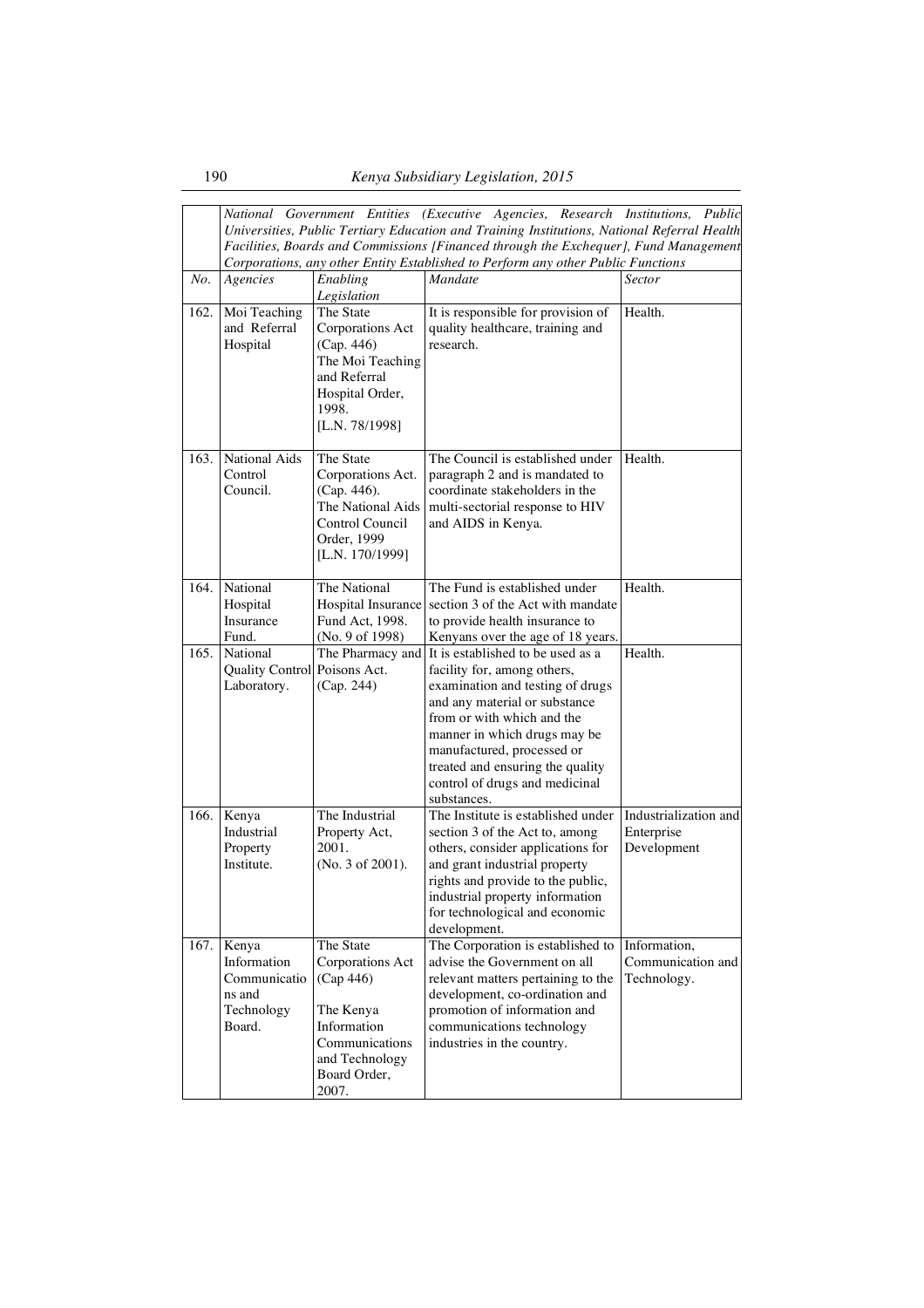|      |                                                                     |                                                                                                  | National Government Entities (Executive Agencies, Research Institutions, Public<br>Universities, Public Tertiary Education and Training Institutions, National Referral Health                                                               |                                                 |
|------|---------------------------------------------------------------------|--------------------------------------------------------------------------------------------------|----------------------------------------------------------------------------------------------------------------------------------------------------------------------------------------------------------------------------------------------|-------------------------------------------------|
|      |                                                                     |                                                                                                  | Facilities, Boards and Commissions [Financed through the Exchequer], Fund Management                                                                                                                                                         |                                                 |
|      |                                                                     |                                                                                                  | Corporations, any other Entity Established to Perform any other Public Functions                                                                                                                                                             |                                                 |
| No.  | Agencies                                                            | Enabling<br>Legislation                                                                          | Mandate                                                                                                                                                                                                                                      | <b>Sector</b>                                   |
| 168. | Kenya<br>Yearbook<br>Editorial<br>Board.                            | The State<br>Corporations Act.<br>(Cap. 446)<br>The Kenya                                        | The Board is established under<br>paragraph 3 of the Order for<br>facilitating Government<br>communication services through<br>the publication of the Kenya                                                                                  | Information,<br>Communication<br>andTechnology. |
| 169. |                                                                     | Yearbook Order,<br>2007<br>[L.N. 187/2007]                                                       | Yearbook.                                                                                                                                                                                                                                    | Interior and                                    |
|      | Kenya Citizens<br>and Foreign<br>Nationals<br>Management<br>Service | The Kenya<br>Citizens and<br>Foreign Nationals<br>Management<br>Service Act. (No.<br>31 of 2011) | The Authority is established<br>under section 3 of the Act to<br>implement policies, laws and<br>other matters relating to<br>immigration, births, deaths,<br>identification and registration of<br>persons including issue of<br>passports. | Coordination of<br>National<br>Government.      |
| 170. | National<br>Council for<br>Persons with<br>Disabilities.            | The Persons with<br>Disability Act,<br>2003.<br>(No. 14 of 2003).                                | The Council is established under<br>section 3 of the Act to formulate<br>and implement policies that are<br>geared towards mainstreaming<br>persons with disabilities in to the<br>national economy.                                         | Labour and Social<br>Security Services.         |
| 171. | National<br>Industrial<br>Training<br>Authority.                    | The Industrial<br>Training Act (Cap.<br>237)                                                     | The Authority is established<br>under section 3 of the Act to,<br>among others, assess industrial<br>training, testing occupational<br>skills and awarding certificates<br>including Government trade test<br>certificates.                  | Labour and Social<br>Security Services.         |
| 172. | The National<br>Social Security<br>Assistance<br>Authority.         | Social Assistance<br>Act, 2013.<br>(No. 24 of .2013)                                             | The Authority is established<br>under section 3 of the Act to,<br>among others, identify and<br>provide social assistance to<br>persons in need of social<br>assistance.                                                                     | Labour, Social<br>Security and<br>Services      |
| 173. | Kenya Deposit The Kenya<br>Protection<br>Authority.                 | Deposit Insurance<br>Act, 2012.<br>(No. 10 of 2012).                                             | The Authority is established<br>under section 4 of the Kenya<br>Deposit Insurance Act, 2012, to<br>provide a deposits insurance<br>system and for the receivership<br>and liquidation of deposit taking<br>institutions.                     | The National<br>Treasury.                       |
| 174. | Financial<br>Reporting<br>Centre.                                   | The Proceeds of<br>Crime and Anti-<br>Money<br>Laundering Act,<br>2009.<br>(No. 9 of 2009).      | The Centre is established under<br>section 21 of the Act to assist in<br>the identification of the proceeds<br>of crime and the combating of<br>money laundering.                                                                            | The National<br>Treasury.                       |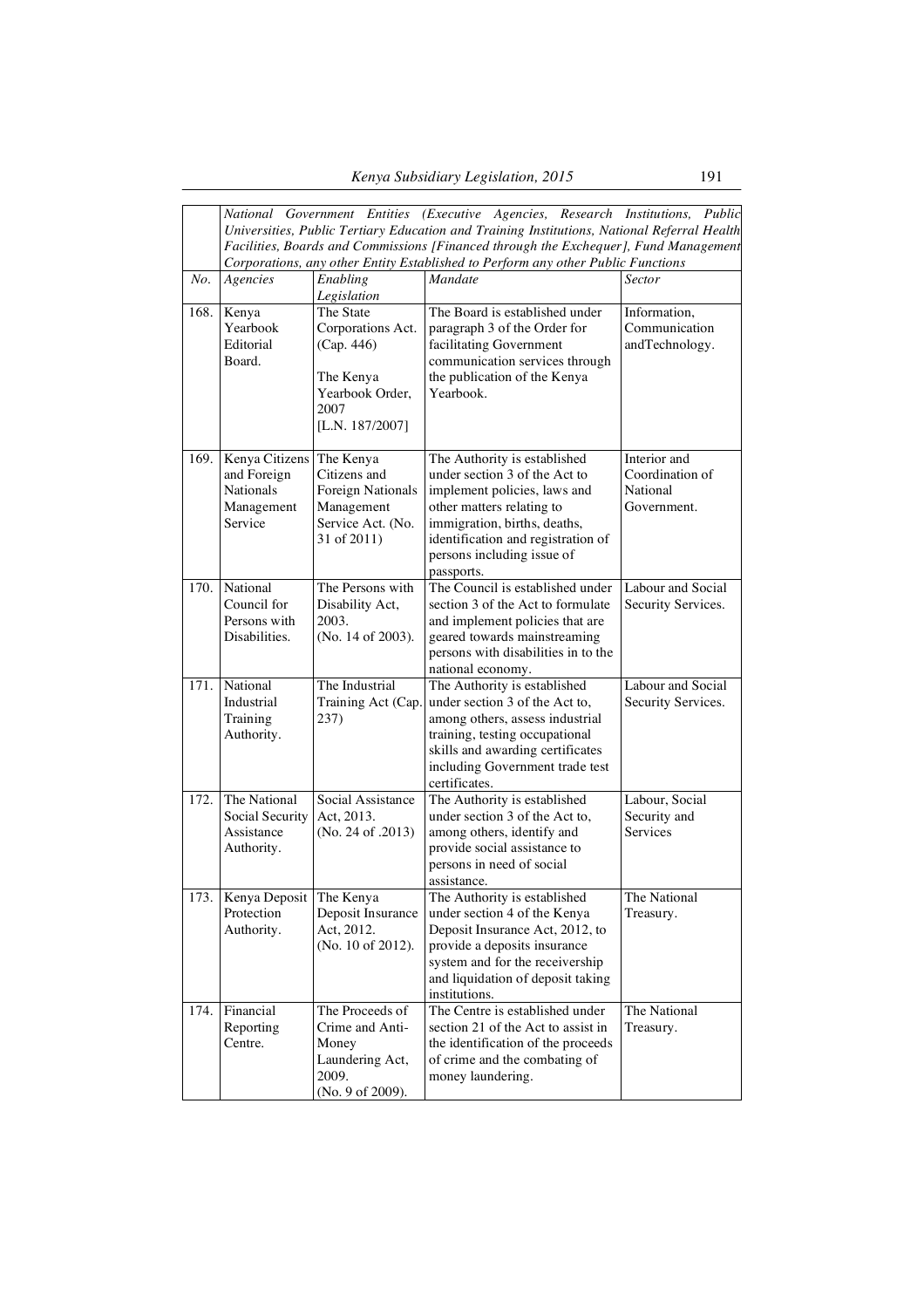|      |                         |                        | National Government Entities (Executive Agencies, Research Institutions, Public             |                   |
|------|-------------------------|------------------------|---------------------------------------------------------------------------------------------|-------------------|
|      |                         |                        | Universities, Public Tertiary Education and Training Institutions, National Referral Health |                   |
|      |                         |                        | Facilities, Boards and Commissions [Financed through the Exchequer], Fund Management        |                   |
|      |                         |                        | Corporations, any other Entity Established to Perform any other Public Functions            |                   |
| No.  | Agencies                | $\overline{E}$ nabling | Mandate                                                                                     | Sector            |
|      |                         | Legislation            |                                                                                             |                   |
| 175. | Kenya                   | The                    | The Board is established under                                                              | The National      |
|      | Accountants             | Accountants Act,       | section 14 of the Act to, among                                                             | Treasury.         |
|      | and Secretaries         | 2008.                  | other mandate, prepare syllabuses                                                           |                   |
|      | National<br>Examination | (No. 15 of 2008)       | for professionals' and<br>technicians' examinations in                                      |                   |
|      | Board                   |                        | accountancy and company                                                                     |                   |
|      | (KASNEB)                |                        | secretarial practice and related                                                            |                   |
|      |                         |                        | disciplines.                                                                                |                   |
| 176. | Kenya Institute         | The Supplies           | The Board is established under                                                              | The National      |
|      | of Supplies             | Practitioners          | section 12 of the Act to, among                                                             | Treasury.         |
|      | Examination             | Management Act,        | others, prescribe and regulate                                                              |                   |
|      | Board.                  | 2007.                  | syllabuses of instruction for                                                               |                   |
|      |                         | (No. 17 of 2007)       | professional supplies certification                                                         |                   |
|      |                         |                        | for persons seeking registration                                                            |                   |
|      |                         |                        | under the Act.                                                                              |                   |
| 177. | Kenya                   | The Kenya              | The Authority is established                                                                | The National      |
|      | Revenue                 | Revenue                | under section 3 of the Act to,                                                              | Treasury.         |
|      | Authority               | Authority Act.         | under the general supervision of                                                            |                   |
|      | $(KRA)$ .               | (Cap. 469)             | the Cabinet Secretary for                                                                   |                   |
|      |                         |                        | Finance, be an agency of the                                                                |                   |
|      |                         |                        | Government for the collection                                                               |                   |
| 178. | Kenya Trade             | The State              | and receipt of all revenues.                                                                | The National      |
|      | <b>Network</b>          | Corporations Act.      | The Agency is established under<br>paragraph 3 to implement,                                | Treasury.         |
|      | Agency                  | (Cap. 446)             | operationalize and manage the                                                               |                   |
|      |                         |                        | Kenya Electronic Single Window                                                              |                   |
|      |                         | Kenya Trade            | System and to facilitate trade in                                                           |                   |
|      |                         | Network Agency         | Kenya.                                                                                      |                   |
|      |                         | Order, 2010            |                                                                                             |                   |
|      |                         |                        |                                                                                             |                   |
|      |                         | [L.N. $6/2011$ .]      |                                                                                             |                   |
|      |                         |                        |                                                                                             |                   |
| 179. | Privatization           | The                    | The Commission is established                                                               | The National      |
|      | Commission.             | Privatization Act      | under section 3 of the Act to                                                               | Treasury.         |
|      |                         | (Cap. 485C)            | formulate, manage, and                                                                      |                   |
|      |                         |                        | implement the Privatization                                                                 |                   |
| 180. | Unclaimed               | The Unclaimed          | Program.<br>The Commission is established                                                   | The National      |
|      | Financial               | Financial              | under section 39 of the Act with                                                            | Treasury.         |
|      | Assets                  | Assets Act, 2011.      | mandate to administer unclaimed                                                             |                   |
|      | Authority.              | (No. 40 of 2011)       | financial assets.                                                                           |                   |
| 181. | Kenya Law               | The Kenya Law          | The Commission is established                                                               | Office of the     |
|      | Reform                  | Reform                 | under section 4 of the Act with                                                             | Attorney-General  |
|      | Commission              | Commission Act,        | powers to review all the law and                                                            | and Department Of |
|      |                         | 2013.                  | recommend its reform.                                                                       | Justice.          |
|      |                         | (No. 19 of 2013)       |                                                                                             |                   |
| 182. | National                | The National           | The Council is established under                                                            | Office of the     |
|      | Council for             | Council for Law        | section 2 of the Act with mandate                                                           | Attorney-General  |
|      | Law Reporting           | Reporting Act,         | to publish the Kenya Law                                                                    | and Department of |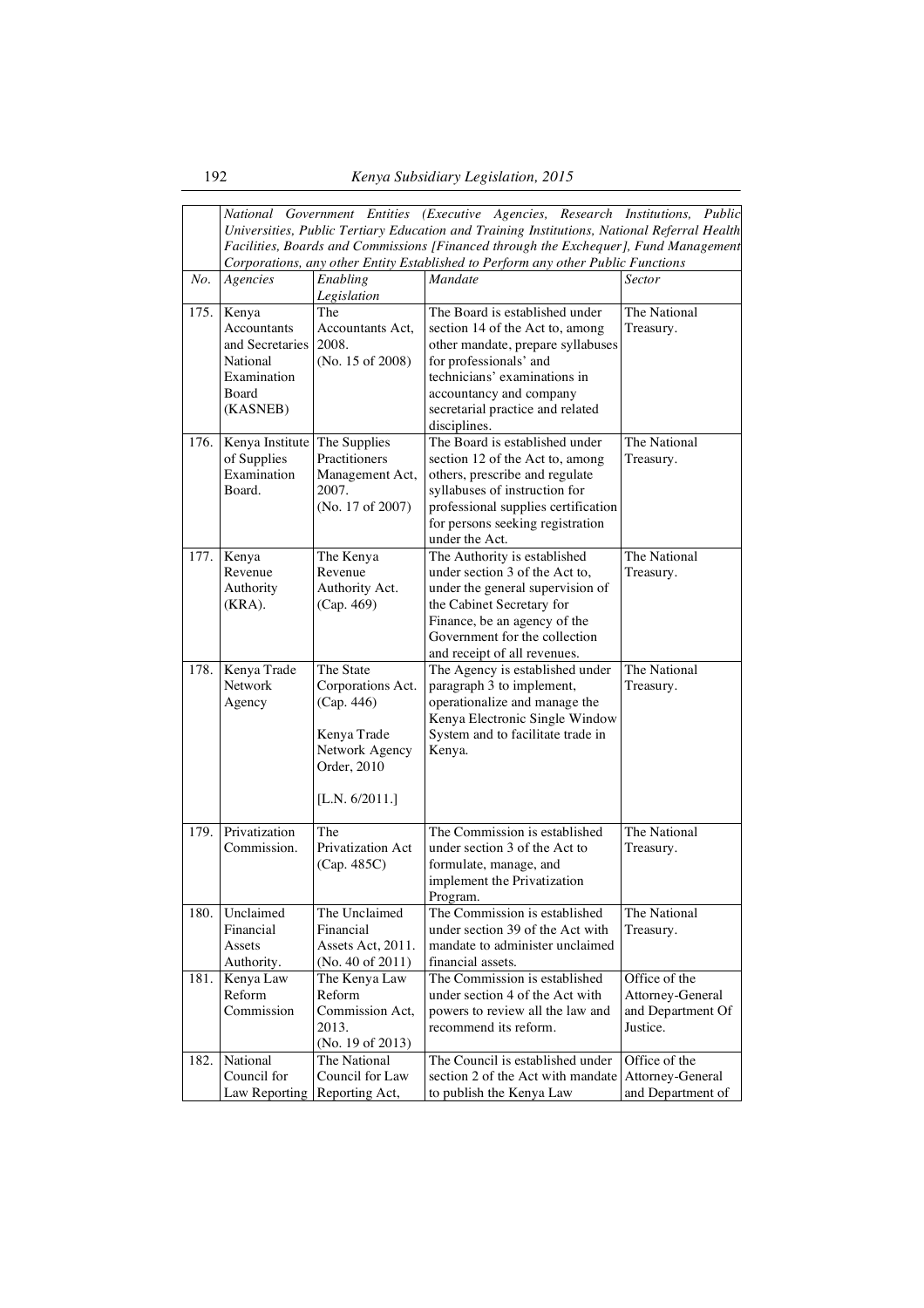|        |                                         |                                                                                                              | National Government Entities (Executive Agencies, Research Institutions, Public<br>Universities, Public Tertiary Education and Training Institutions, National Referral Health<br>Facilities, Boards and Commissions [Financed through the Exchequer], Fund Management                                                                                                               |                                  |
|--------|-----------------------------------------|--------------------------------------------------------------------------------------------------------------|--------------------------------------------------------------------------------------------------------------------------------------------------------------------------------------------------------------------------------------------------------------------------------------------------------------------------------------------------------------------------------------|----------------------------------|
| No.    | Agencies                                | Enabling<br>Legislation                                                                                      | Corporations, any other Entity Established to Perform any other Public Functions<br>Mandate                                                                                                                                                                                                                                                                                          | Sector                           |
|        |                                         | 1994.<br>(No. 11 of 1994)                                                                                    | Reports and related publications<br>and to revise, consolidate and<br>publish the Laws of Kenya.                                                                                                                                                                                                                                                                                     | Justice.                         |
| 183.   | Kenya<br>Academy of<br>Sports.          | The Sports Act,<br>2013                                                                                      | The Academy is established<br>under section 33 of the Act with<br>mandate to establish and manage                                                                                                                                                                                                                                                                                    | Sports, Culture and<br>the Arts. |
|        |                                         | (No. 25 of 2013)                                                                                             | sports training academies in<br>Kenya.                                                                                                                                                                                                                                                                                                                                               |                                  |
| 184.   | National<br>Museums of<br>Kenya.        | The National<br>Museums and<br>Heritage Act,<br>2006.<br>(No. 6 of 2006)                                     | It is established under section 3 of Sports, Culture and<br>the Act to collect, preserve, study,<br>document and present Kenya's<br>past and present cultural and<br>natural heritage for the purposes<br>of enhancing knowledge,<br>appreciation, respect and<br>sustainable utilization of these<br>resources for the benefit of Kenya<br>and the world, for now and<br>posterity. | the Arts.                        |
| 185.   | National Youth The National<br>Council. | Youth Council<br>Act, 2009.<br>(No. 10 of 2009).                                                             | The Council is established under<br>section 3 to, among other<br>functions, regulate and co-<br>ordinate activities and initiatives<br>relating to the youth being<br>undertaken by youth groups,<br>youth focused community-based<br>organizations, non-governmental<br>organizations, civil society<br>movements and other<br>organizations.                                       | Sports, Culture and<br>the Arts  |
| 186.   | Kenya National The Kenya<br>(KNLS).     | Library Service National Library<br>Services<br>Board Act.<br>(Cap 225)                                      | It is established under section 3 of Sports, Culture and<br>the Act to, among other<br>functions, promote, establish,<br>equip, manage, maintain and<br>develop libraries in Kenya as a<br>national library service.                                                                                                                                                                 | the Arts.                        |
| 187. I | Sports Kenya.                           | The Sports Act,<br>2013.<br>(No. 25 of 2013)                                                                 | It is established under section 3 of Sports, Culture and<br>the Act and is responsible for the<br>establishment of sports<br>institutions and facilities.                                                                                                                                                                                                                            | the Arts                         |
| 188.   | Kenya Film<br>Commission.               | The State<br>Corporations Act<br>(Cap. 446)<br>Kenya Film<br>Commission<br>Order, 2005.<br>[L.N. $10/2005$ ] | It is established under section 3 of Sports, Culture and<br>the Act and is responsible for the<br>development, and promotion of<br>the film industry in Kenya.                                                                                                                                                                                                                       | the Arts.                        |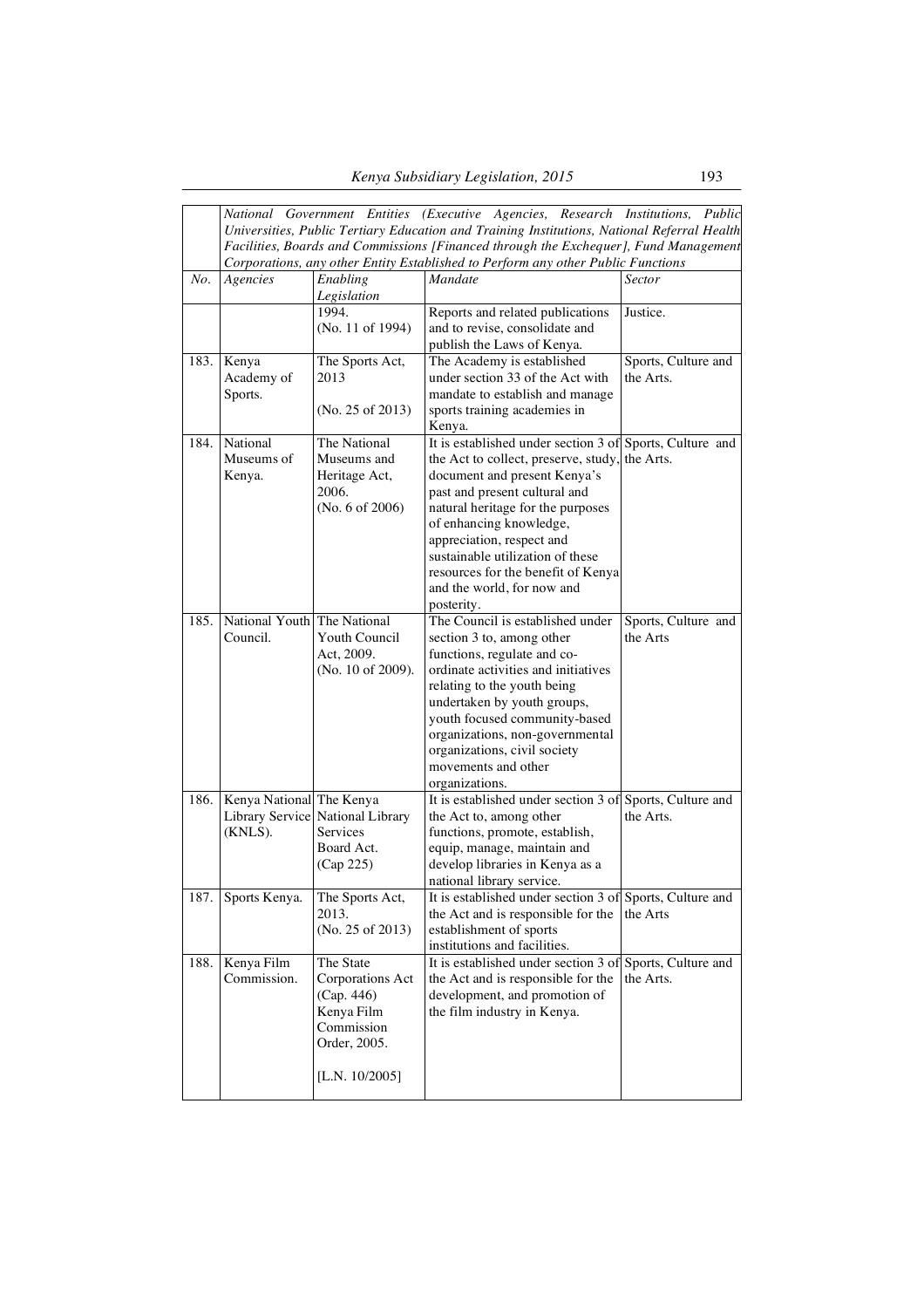|      |                             |                       | National Government Entities (Executive Agencies, Research Institutions, Public             |                            |
|------|-----------------------------|-----------------------|---------------------------------------------------------------------------------------------|----------------------------|
|      |                             |                       | Universities, Public Tertiary Education and Training Institutions, National Referral Health |                            |
|      |                             |                       | Facilities, Boards and Commissions [Financed through the Exchequer], Fund Management        |                            |
|      |                             |                       | Corporations, any other Entity Established to Perform any other Public Functions            |                            |
| No.  | Agencies                    | Enabling              | Mandate                                                                                     | Sector                     |
|      |                             | Legislation           |                                                                                             |                            |
| 189. | National Youth The National |                       | It is established under section 3 of                                                        | Devolution and             |
|      | Service.                    | <b>Youth Service</b>  | the Act with mandate to train                                                               | Planning.                  |
|      |                             | Act.                  | young citizens to serve the Nation                                                          |                            |
|      |                             | (Cap. 208)            | and the employment of its                                                                   |                            |
|      |                             |                       | members in tasks of national                                                                |                            |
|      |                             |                       | importance.                                                                                 |                            |
| 190. | Kenya Ferry                 | The Companies         | Established and mandated to                                                                 | Transport and              |
|      | Services Ltd                | Act                   | carry on a ferry boat service.                                                              | Infrastructure.            |
|      | $(KFS)$ .                   | (Cap. 486)            |                                                                                             |                            |
| 191. | Kenya National The Kenya    |                       | The Authority is established                                                                | Transport and              |
|      | Highways                    | Roads Act, 2007       | under section 3 of the Act for                                                              | Infrastructure.            |
|      | Authority                   | (No. 2 of 2007)       | Management, development,                                                                    |                            |
|      | (KeNHA).                    |                       | rehabilitation and maintenance of                                                           |                            |
|      |                             |                       | national roads.                                                                             |                            |
| 192. | Kenya Roads                 | The Kenya Roads       | The Board is established under                                                              | Transport and              |
|      | Board (KRB).                | <b>Board Act</b>      | section 4 of the Act to oversee the                                                         | Infrastructure.            |
|      |                             | (Cap. 408)            | road network in Kenya and                                                                   |                            |
|      |                             |                       | coordinate the maintenance,                                                                 |                            |
|      |                             |                       | rehabilitation and development                                                              |                            |
|      |                             |                       | funded by the Fund and to advise                                                            |                            |
|      |                             |                       | the Cabinet Secretary on all                                                                |                            |
|      |                             |                       | matters related thereto.                                                                    |                            |
| 193. | Kenya Rural                 | The Kenya             | The Authority is established                                                                | Transport and              |
|      | Roads                       | Roads Act, 2007.      | under section 6 of the Act and is                                                           | Infrastructure.            |
|      | Authority.                  | (No. 2 of 2007)       | charged with the responsibility                                                             |                            |
|      |                             |                       | for the management,                                                                         |                            |
|      |                             |                       | development, rehabilitation and                                                             |                            |
|      |                             |                       | maintenance of rural roads.                                                                 |                            |
| 194. | Kenya Institute             | The Basic             | The Institute is established and                                                            | <b>Education</b> , Science |
|      | of Special                  | <b>Education Act.</b> | mandated to conduct teacher                                                                 | and Technology.            |
|      | Education.                  | (No. 14 of 2013).     | training courses for teachers of                                                            |                            |
|      |                             | Education (Kenya      | children with special needs and                                                             |                            |
|      |                             | Institute Of          | disabilities.                                                                               |                            |
|      |                             | Special Education)    |                                                                                             |                            |
|      |                             | Order, 1986           |                                                                                             |                            |
|      |                             | [L.N. 17/1986]        |                                                                                             |                            |

# SCHEDULE IV

|      |                                                                                           |                    | Public Entities (Executive Agencies, Research Institutions, Public Universities, Public |                        |  |  |
|------|-------------------------------------------------------------------------------------------|--------------------|-----------------------------------------------------------------------------------------|------------------------|--|--|
|      | Tertiary Education and Training Institutions, National Referral Health Facilities, Boards |                    |                                                                                         |                        |  |  |
|      | and Commissions [Financed Through the Exchequer], Fund Management Corporations,           |                    |                                                                                         |                        |  |  |
|      |                                                                                           |                    | any other Entity Established to Perform any other Public Functions                      |                        |  |  |
| No.  | National                                                                                  | Enabling           | Mandate                                                                                 | <b>Parent Ministry</b> |  |  |
|      | Government                                                                                | Legislation        |                                                                                         | (Sector)               |  |  |
|      | Entities                                                                                  |                    |                                                                                         |                        |  |  |
| 195. | Bukura                                                                                    | The Bukura         | The College is established under                                                        | Agriculture.           |  |  |
|      | Agricultural                                                                              | Agricultural       | section 3 of the Act to provide                                                         | Livestock and          |  |  |
|      | College.                                                                                  | College Act, 1999. | education in agriculture and other Fisheries.                                           |                        |  |  |
|      |                                                                                           | (No. 5 of 1999).   | auxiliary subjects.                                                                     |                        |  |  |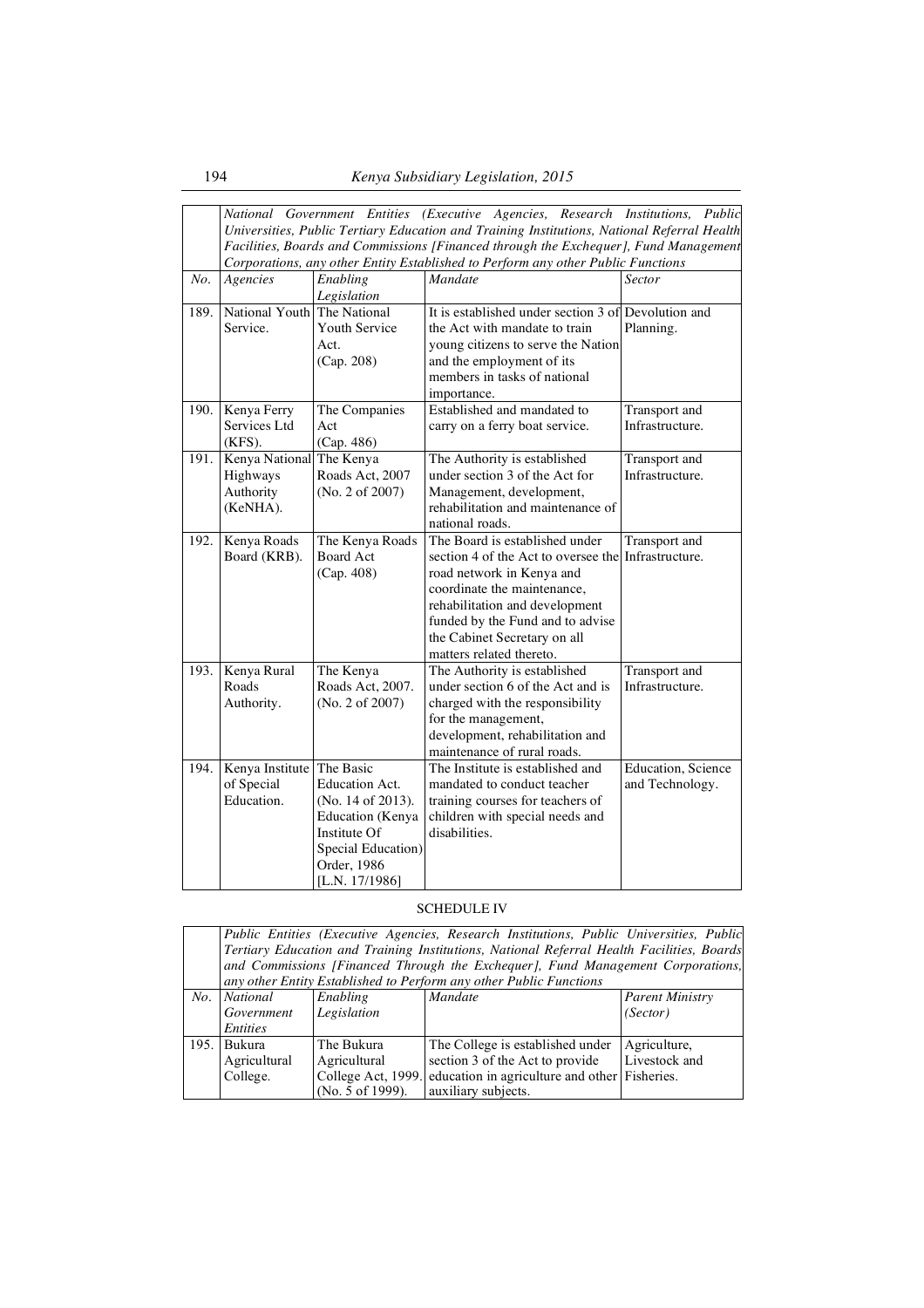|             | Public Entities (Executive Agencies, Research Institutions, Public Universities, Public<br>Tertiary Education and Training Institutions, National Referral Health Facilities, Boards<br>and Commissions [Financed Through the Exchequer], Fund Management Corporations,<br>any other Entity Established to Perform any other Public Functions |                                                                                                                        |                                                                                                                                                                                                                                                                           |                                                   |  |
|-------------|-----------------------------------------------------------------------------------------------------------------------------------------------------------------------------------------------------------------------------------------------------------------------------------------------------------------------------------------------|------------------------------------------------------------------------------------------------------------------------|---------------------------------------------------------------------------------------------------------------------------------------------------------------------------------------------------------------------------------------------------------------------------|---------------------------------------------------|--|
| No.         | <b>National</b><br>Government<br><i>Entities</i>                                                                                                                                                                                                                                                                                              | Enabling<br>Legislation                                                                                                | Mandate                                                                                                                                                                                                                                                                   | <b>Parent Ministry</b><br>(Sector)                |  |
| 196.        | Kenya<br>Agricultural<br>and Livestock<br>Research<br>Organization.                                                                                                                                                                                                                                                                           | The Kenya<br>Agricultural and<br>Livestock Act,<br>2013<br>(No. 17 of 2013)                                            | It is established under section 3 of<br>the Act to undertake research in<br>agriculture and allied areas.                                                                                                                                                                 | Agriculture,<br>Livestock<br>andFisheries.        |  |
| 197.        | Fisheries and<br>Marine<br>Research<br>Institute.                                                                                                                                                                                                                                                                                             | The Kenya<br>Agricultural and<br>Livestock Act,<br>2013<br>(No. 17 of 2013)                                            | Established under section 31 of<br>the Act to advise on and develop<br>appropriate systems to promote<br>balanced, diversified and<br>sustained agricultural<br>development and to optimise<br>agricultural production through<br>adaptive and investigative<br>research. | Agriculture,<br>Livestock and<br>Fisheries.       |  |
| 198.        | Kenya School                                                                                                                                                                                                                                                                                                                                  | The Kenya School<br>of Government. of Government<br>Act, 2012.<br>(No. 9 of 2012).                                     | The School is established under<br>section 3 to provide learning and<br>development programmes to<br>build capacity for the Public<br>Service.                                                                                                                            | Devolution<br>and<br>Planning.                    |  |
| 199.        | of Public<br>Policy<br>Research and<br>Analysis<br>(KIPPRA).                                                                                                                                                                                                                                                                                  | Kenya Institute Kenya Institute for<br>The Public Policy<br>Research and<br>Analysis Act,<br>2006.<br>(No. 15 of 2006) | The Institute is established under<br>section 3 of the Act with mandate<br>to develop capacities in public<br>policy, research and analysis and<br>to assist the government in the<br>process of policy formulation and<br>implementation.                                | Devolution<br>and<br>Planning.                    |  |
| <b>200.</b> | Kenya Utalii<br>College (KUC) 2011                                                                                                                                                                                                                                                                                                            | The Tourism Act,<br>(No. 28 of 2011)                                                                                   | The College is established under<br>section 17 of the Act with<br>mandate in training qualified<br>professionals for the hospitality<br>and tourism industry and capacity<br>building in the tourism sector.                                                              | East African Affairs,<br>Commerce and<br>Tourism. |  |
| 201.        | Tourism<br>Research<br>Institute.                                                                                                                                                                                                                                                                                                             | The Tourism Act,<br>2011.<br>(No. 28 of 2011)                                                                          | The Institute is established under<br>section 51 of the Act with<br>mandate to undertake and co-<br>ordinate tourism research and<br>analysis in accordance with the<br>provisions of the Act.                                                                            | East African Affairs,<br>Commerce and<br>Tourism. |  |
| 202.        | Chuka<br>University                                                                                                                                                                                                                                                                                                                           | The Universities<br>Act, 2012.<br>(No. 42 of 2012)<br>The Chuka<br>University College<br>Order, 2007.                  | Established to provide and<br>advance university education and<br>training.                                                                                                                                                                                               | Education, Science<br>and Technology              |  |
| 203.        | Cooperative<br>University<br>College                                                                                                                                                                                                                                                                                                          | The Universities<br>Act, 2012.<br>(No. 42 of 2012)<br>The Co-operative<br><b>University College</b><br>Order, 2011.    | Established to provide and<br>advance university education and<br>training.                                                                                                                                                                                               | Education, Science<br>and Technology              |  |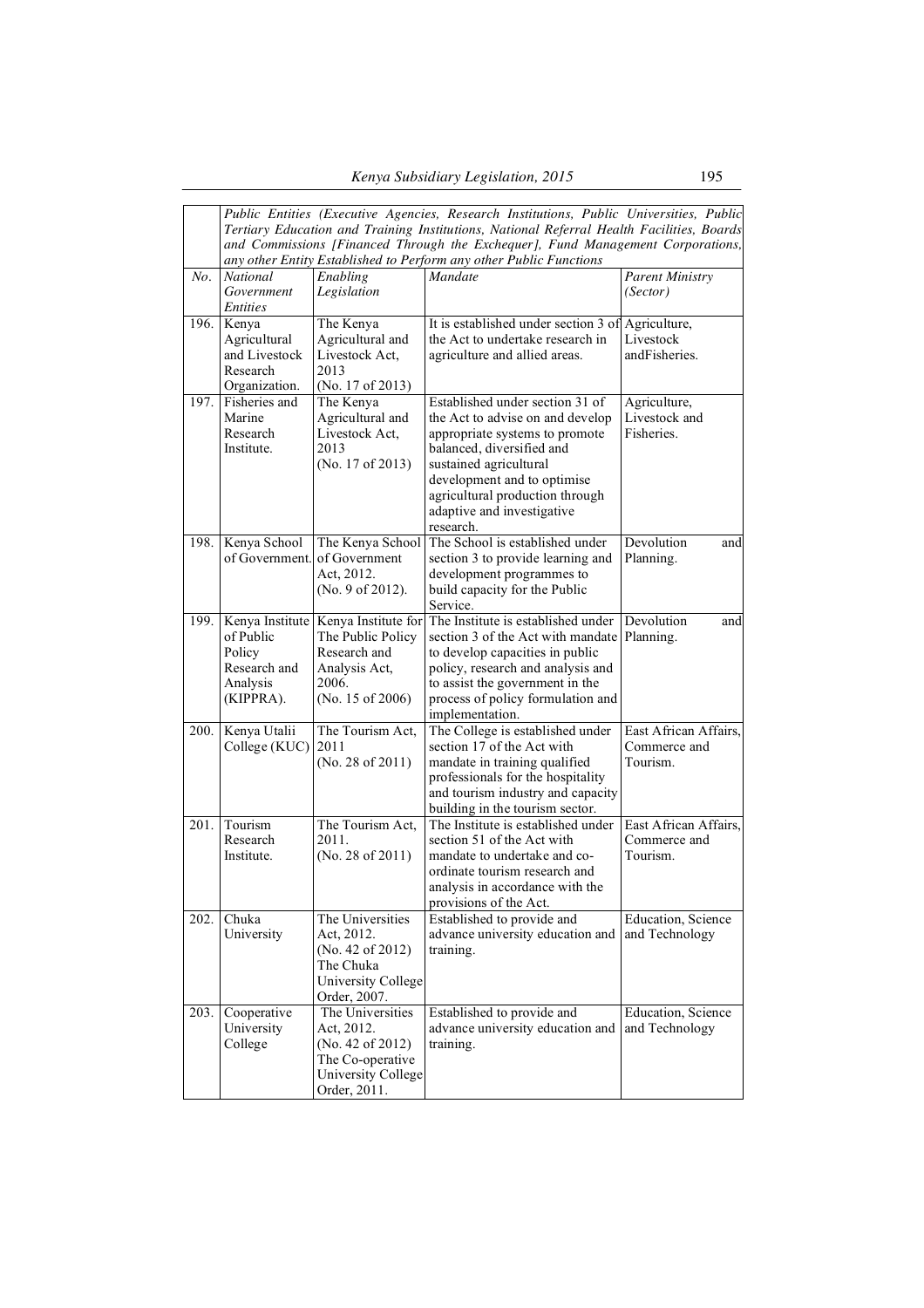|      | Public Entities (Executive Agencies, Research Institutions, Public Universities, Public<br>Tertiary Education and Training Institutions, National Referral Health Facilities, Boards |                                      |                                                                                 |                        |  |
|------|--------------------------------------------------------------------------------------------------------------------------------------------------------------------------------------|--------------------------------------|---------------------------------------------------------------------------------|------------------------|--|
|      |                                                                                                                                                                                      |                                      | and Commissions [Financed Through the Exchequer], Fund Management Corporations, |                        |  |
|      |                                                                                                                                                                                      |                                      | any other Entity Established to Perform any other Public Functions              |                        |  |
| No.  | <b>National</b>                                                                                                                                                                      | Enabling                             | Mandate                                                                         | <b>Parent Ministry</b> |  |
|      | Government                                                                                                                                                                           | Legislation                          |                                                                                 | (Sector)               |  |
| 204. | <b>Entities</b><br>Dedan Kimathi                                                                                                                                                     | The Universities                     | Established to provide and                                                      | Education, Science     |  |
|      | University                                                                                                                                                                           | Act, 2012.                           | advance university education and                                                | and Technology.        |  |
|      |                                                                                                                                                                                      | (No. 42 of 2012)                     | training.                                                                       |                        |  |
|      |                                                                                                                                                                                      | The Kimathi                          |                                                                                 |                        |  |
|      |                                                                                                                                                                                      | University College                   |                                                                                 |                        |  |
|      |                                                                                                                                                                                      | of Technology                        |                                                                                 |                        |  |
| 205. | Egerton                                                                                                                                                                              | Order, 2007.<br>The Universities     | Established to provide and                                                      | Education, Science     |  |
|      | University                                                                                                                                                                           | Act, 2012.                           | advance university education and                                                | and Technology.        |  |
|      |                                                                                                                                                                                      | (No. 42 of 2012)                     | training.                                                                       |                        |  |
| 206. | Embu                                                                                                                                                                                 | The Universities                     | Established to provide and                                                      | Education, Science     |  |
|      | University                                                                                                                                                                           | Act, 2012.                           | advance university education and                                                | and Technology.        |  |
| 207. | College.<br>Garissa                                                                                                                                                                  | (No. 42 of 2012)<br>The Universities | training.<br>Established to provide and                                         | Education, Science     |  |
|      | University                                                                                                                                                                           | Act, 2012.                           | advance university education and                                                | and Technology.        |  |
|      | College                                                                                                                                                                              | (No. 42 of 2012)                     | training.                                                                       |                        |  |
|      |                                                                                                                                                                                      |                                      |                                                                                 |                        |  |
| 208. | Jaramogi                                                                                                                                                                             | The Universities                     | Established to provide and                                                      | Education, Science     |  |
|      | Oginga Odinga<br>University of                                                                                                                                                       | Act, 2012.<br>(No. 42 of 2012)       | advance university education and<br>training.                                   | and Technology.        |  |
|      | Science and                                                                                                                                                                          | The Bondo                            |                                                                                 |                        |  |
|      | Technology.                                                                                                                                                                          | <b>University College</b>            |                                                                                 |                        |  |
|      |                                                                                                                                                                                      | Order, 2009                          |                                                                                 |                        |  |
| 209. | Jomo Kenyatta                                                                                                                                                                        | The Universities                     | Established to provide and                                                      | Education, Science     |  |
|      | University of<br>Agriculture                                                                                                                                                         | Act, 2012.<br>(No. 42 of 2012)       | advance university education and<br>training.                                   | and Technology.        |  |
|      | And                                                                                                                                                                                  |                                      |                                                                                 |                        |  |
|      | Technology                                                                                                                                                                           |                                      |                                                                                 |                        |  |
| 210. | Karatina                                                                                                                                                                             | The Universities                     | Established to provide and                                                      | Education, Science     |  |
|      | University                                                                                                                                                                           | Act, 2012.                           | advance university education and                                                | and Technology.        |  |
|      |                                                                                                                                                                                      | (No. 42 of 2012)<br>The Karatina     | training.                                                                       |                        |  |
|      |                                                                                                                                                                                      | University College                   |                                                                                 |                        |  |
|      |                                                                                                                                                                                      | Order, 2009                          |                                                                                 |                        |  |
| 211. | Kenya Multi-                                                                                                                                                                         | The Universities                     | Established to provide and                                                      | Education, Science     |  |
|      | Media                                                                                                                                                                                | Act, 2012.                           | advance university education and                                                | andTechnology.         |  |
|      | University                                                                                                                                                                           | (No. 42 of 2012)                     | training.                                                                       |                        |  |
|      |                                                                                                                                                                                      | The Multimedia<br>University College |                                                                                 |                        |  |
|      |                                                                                                                                                                                      | of Kenya Order,                      |                                                                                 |                        |  |
|      |                                                                                                                                                                                      | 2008.                                |                                                                                 |                        |  |
| 212. | Kenyatta                                                                                                                                                                             | The Universities                     | Established to provide and                                                      | Education, Science     |  |
|      | University                                                                                                                                                                           | Act, 2012.                           | advance university education and                                                | and Technology.        |  |
| 213. | Kibabii                                                                                                                                                                              | (No. 42 of 2012)<br>The Universities | training.<br>Established to provide and                                         | Education, Science     |  |
|      | University                                                                                                                                                                           | Act, 2012.                           | advance university education and                                                | and Technology.        |  |
|      | College.                                                                                                                                                                             | (No. 42 of 2012)                     | training.                                                                       |                        |  |
| 214. | Kirinyaga                                                                                                                                                                            | The Universities                     | Established to provide and                                                      | Education, Science     |  |
|      | University<br>College                                                                                                                                                                | Act, 2012.<br>(No. 42 of 2012)       | advance university education and                                                | and Technology.        |  |
|      |                                                                                                                                                                                      |                                      | training.                                                                       |                        |  |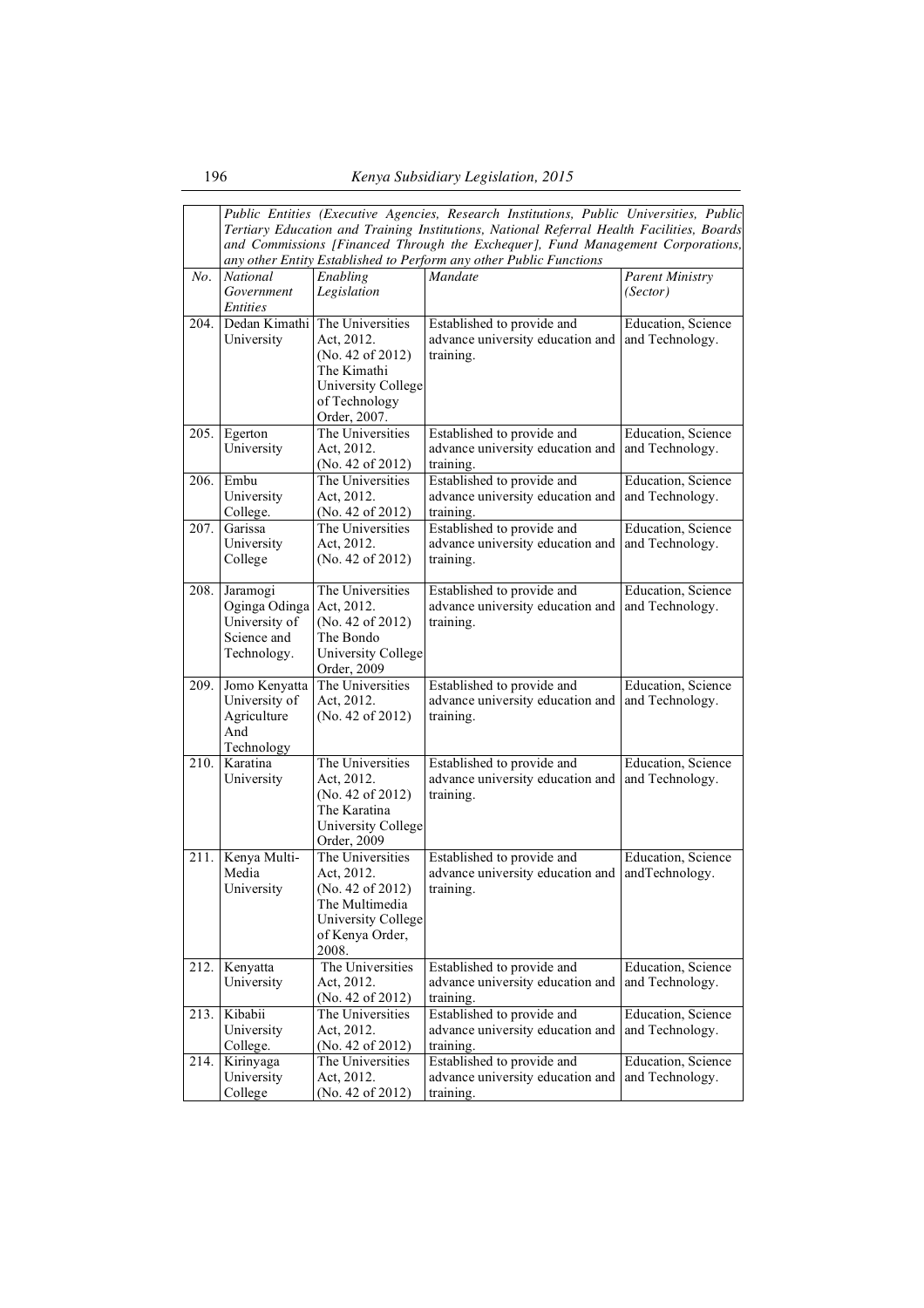|      | Public Entities (Executive Agencies, Research Institutions, Public Universities, Public<br>Tertiary Education and Training Institutions, National Referral Health Facilities, Boards<br>and Commissions [Financed Through the Exchequer], Fund Management Corporations,<br>any other Entity Established to Perform any other Public Functions |                                                                                                                                      |                                                                             |                                               |  |
|------|-----------------------------------------------------------------------------------------------------------------------------------------------------------------------------------------------------------------------------------------------------------------------------------------------------------------------------------------------|--------------------------------------------------------------------------------------------------------------------------------------|-----------------------------------------------------------------------------|-----------------------------------------------|--|
| No.  | National<br>Government<br><b>Entities</b>                                                                                                                                                                                                                                                                                                     | Enabling<br>Legislation                                                                                                              | Mandate                                                                     | <b>Parent Ministry</b><br>(Sector)            |  |
| 215. | Kisii<br>University                                                                                                                                                                                                                                                                                                                           | The Universities<br>Act, 2012.<br>(No. 42 of 2012)<br>The Kisii<br>University College<br>Order, 2007                                 | Established to provide and<br>advance university education and<br>training. | Education, Science<br>and Technology.         |  |
| 216. | Laikipia<br>University.                                                                                                                                                                                                                                                                                                                       | The Universities<br>Act, 2012.<br>(No. 42 of 2012)<br>The Laikipia<br>University College<br>Order, 2009.                             | Established to provide and<br>advance university education and<br>training. | <b>Education</b> , Science<br>and Technology. |  |
| 217. | Maasai Mara<br>University.                                                                                                                                                                                                                                                                                                                    | The Universities<br>Act, 2012.<br>(No. 42 of 2012)<br>The Narok<br><b>University College</b><br>Order, 2008.                         | Established to provide and<br>advance university education and<br>training. | Education, Science<br>and Technology          |  |
| 218. | Machakos<br>University<br>College                                                                                                                                                                                                                                                                                                             | The Universities<br>Act, 2012.<br>(No. 42 of 2012)                                                                                   | Established to provide and<br>advance university education and<br>training. | Education, Science<br>andTechnology           |  |
| 219. | Maseno<br>University                                                                                                                                                                                                                                                                                                                          | The Universities<br>Act, 2012.<br>(No. 42 of 2012)                                                                                   | Established to provide and<br>advance university education and<br>training. | <b>Education</b> , Science<br>and Technology. |  |
| 220. | Masinde<br>Muliro<br>University of<br>Science and<br>Technology.                                                                                                                                                                                                                                                                              | The Universities<br>Act, 2012.<br>(No. 42 of 2012)                                                                                   | Established to provide and<br>advance university education and<br>training. | Education, Science<br>and Technology.         |  |
| 221. | Meru<br>University of<br>Science and<br>Technology                                                                                                                                                                                                                                                                                            | The Universities<br>Act, 2012.<br>(No. 42 of 2012)<br>The<br>Meru University C<br>ollege of Science<br>and Technology<br>Order, 2008 | Established to provide and<br>advance university education and<br>training. | Education, Science<br>and Technology.         |  |
|      | 222. Moi University                                                                                                                                                                                                                                                                                                                           | The Universities<br>Act, 2012.<br>(No. 42 of 2012)                                                                                   | Established to provide and<br>advance university education and<br>training. | Education, Science<br>and Technology.         |  |
| 223. | Murang'a<br>University<br>College                                                                                                                                                                                                                                                                                                             | The Universities<br>Act, 2012.<br>(No. 42 of 2012)                                                                                   | Established to provide and<br>advance university education and<br>training. | Education, Science<br>and Technology.         |  |
| 224. | Pwani<br>University                                                                                                                                                                                                                                                                                                                           | The Universities<br>Act, 2012.<br>(No. 42 of 2012)<br>The Pwani<br><b>University College</b><br>Order, 2007                          | Established to provide and<br>advance university education and<br>training. | Education, Science<br>and Technology.         |  |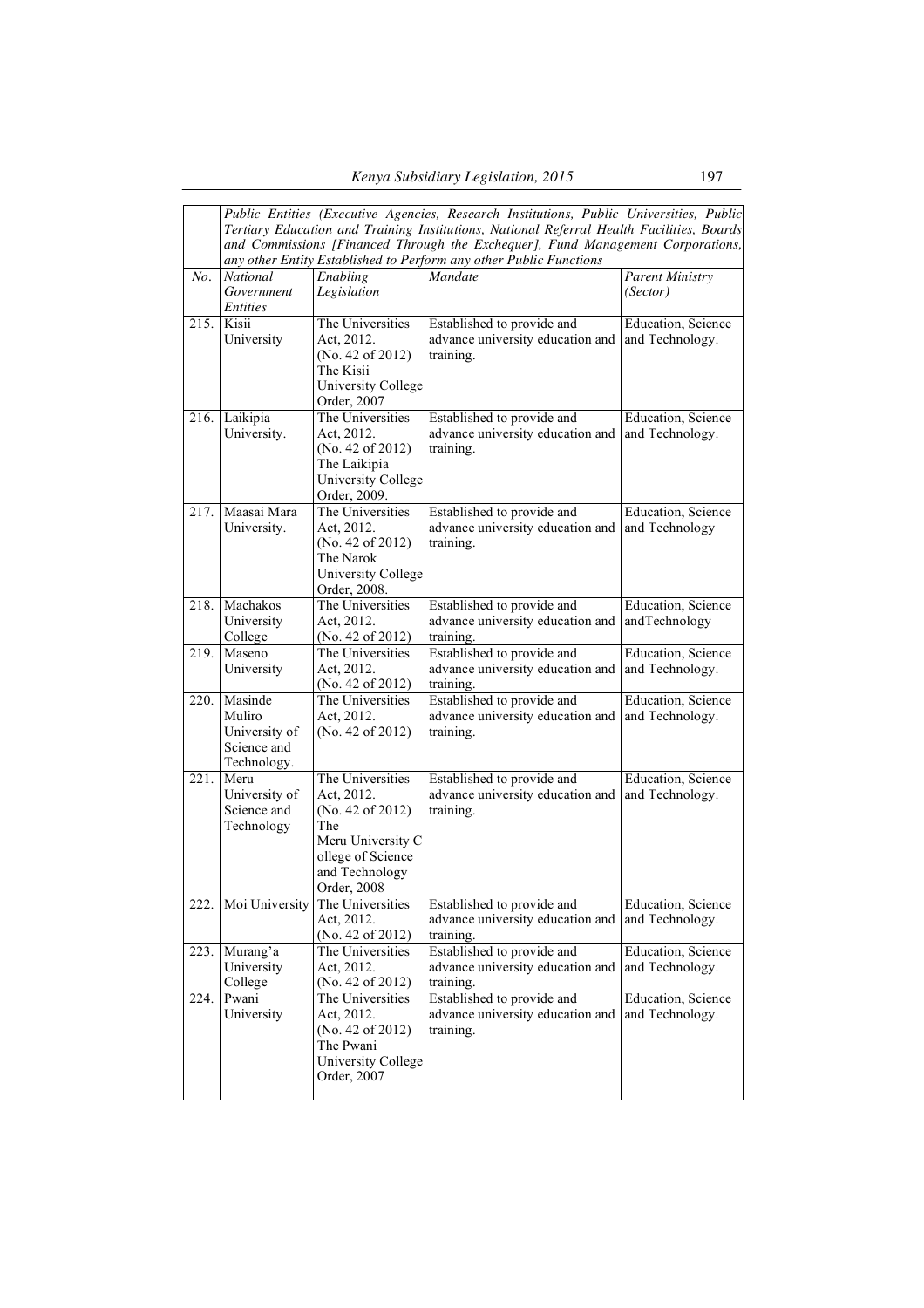|      | Public Entities (Executive Agencies, Research Institutions, Public Universities, Public                                                               |                                |                                                                    |                                       |  |  |
|------|-------------------------------------------------------------------------------------------------------------------------------------------------------|--------------------------------|--------------------------------------------------------------------|---------------------------------------|--|--|
|      | Tertiary Education and Training Institutions, National Referral Health Facilities, Boards                                                             |                                |                                                                    |                                       |  |  |
|      | and Commissions [Financed Through the Exchequer], Fund Management Corporations,<br>any other Entity Established to Perform any other Public Functions |                                |                                                                    |                                       |  |  |
|      |                                                                                                                                                       |                                |                                                                    |                                       |  |  |
| No.  | <b>National</b>                                                                                                                                       | Enabling                       | Mandate                                                            | <b>Parent Ministry</b>                |  |  |
|      | Government<br><i>Entities</i>                                                                                                                         | Legislation                    |                                                                    | (Sector)                              |  |  |
| 225. | Rongo                                                                                                                                                 |                                | Established to provide and                                         | Education, Science                    |  |  |
|      | University                                                                                                                                            |                                | advance university education and                                   | andTechnology                         |  |  |
|      | College                                                                                                                                               |                                | training.                                                          |                                       |  |  |
| 226. | South Eastern                                                                                                                                         | The Universities               | Established to provide and                                         | Education, Science                    |  |  |
|      | Kenya                                                                                                                                                 | Act, 2012.                     | advance university education and                                   | and Technology.                       |  |  |
|      | University                                                                                                                                            | (No. 42 of 2012)               | training.                                                          |                                       |  |  |
|      |                                                                                                                                                       | The Eastern                    |                                                                    |                                       |  |  |
|      |                                                                                                                                                       | University College             |                                                                    |                                       |  |  |
|      |                                                                                                                                                       | Order, 2008.                   |                                                                    |                                       |  |  |
| 227. | TaitaTaveta                                                                                                                                           | The Universities               | Established to provide and                                         | Education, Science                    |  |  |
|      | University                                                                                                                                            | Act, 2012.                     | advance university education and                                   | and Technology                        |  |  |
|      | College                                                                                                                                               | (No. 42 of 2012)               | training.                                                          |                                       |  |  |
| 228. | Technical                                                                                                                                             | The Universities               | Established to provide and                                         | Education, Science                    |  |  |
|      | University of                                                                                                                                         | Act, 2012.                     | advance university education and                                   | and Technology                        |  |  |
|      | Mombasa.                                                                                                                                              | (No. 42 of 2012)               | training.                                                          |                                       |  |  |
|      |                                                                                                                                                       |                                |                                                                    |                                       |  |  |
| 229. | The Technical                                                                                                                                         | The Universities               | Established to provide and                                         | Education, Science                    |  |  |
|      | University of                                                                                                                                         | Act, 2012.                     | advance university education and                                   | and Technology                        |  |  |
|      | Kenya.                                                                                                                                                | (No. 42 of 2012)               | training.                                                          |                                       |  |  |
|      |                                                                                                                                                       | The Kenya                      |                                                                    |                                       |  |  |
|      |                                                                                                                                                       | Polytechnic                    |                                                                    |                                       |  |  |
|      |                                                                                                                                                       | <b>University College</b>      |                                                                    |                                       |  |  |
|      |                                                                                                                                                       | Order, 2007                    |                                                                    |                                       |  |  |
| 230. | University of<br>Eldoret                                                                                                                              | The Universities<br>Act, 2012. | Established to provide and<br>advance university education and     | Education, Science<br>and Technology. |  |  |
|      |                                                                                                                                                       | (No. 42 of 2012)               | training.                                                          |                                       |  |  |
| 231. | University of                                                                                                                                         | The Universities               | Established to provide and                                         | Education, Science                    |  |  |
|      | Kabianga.                                                                                                                                             | Act, 2012.                     | advance university education and                                   | and Technology.                       |  |  |
|      |                                                                                                                                                       | (No. 42 of 2012)               | training.                                                          |                                       |  |  |
|      |                                                                                                                                                       | The Kabianga                   |                                                                    |                                       |  |  |
|      |                                                                                                                                                       | University College             |                                                                    |                                       |  |  |
|      |                                                                                                                                                       | Order, 2009.                   |                                                                    |                                       |  |  |
| 232. | University of                                                                                                                                         | The Universities               | Established to provide and                                         | Education, Science                    |  |  |
|      | Nairobi                                                                                                                                               | Act, 2012.                     | advance university education and                                   | and Technology.                       |  |  |
|      |                                                                                                                                                       | (No. 42 of $2012$ )            | training.                                                          |                                       |  |  |
| 233. | Kenya Water                                                                                                                                           | The Kenya Water                | Established under section $\overline{3}$ of the Environment, Water |                                       |  |  |
|      | Institute.                                                                                                                                            | Institute Act,                 | Act to provide, directly or in<br>collaboration with other         | and Natural<br>Resources.             |  |  |
|      |                                                                                                                                                       | 2001.<br>(No.1 of 2001)        | institutions of higher learning,                                   |                                       |  |  |
|      |                                                                                                                                                       |                                | services in human resource                                         |                                       |  |  |
|      |                                                                                                                                                       |                                | development, consultancy,                                          |                                       |  |  |
|      |                                                                                                                                                       |                                | research and development in the                                    |                                       |  |  |
|      |                                                                                                                                                       |                                | water sector.                                                      |                                       |  |  |
| 234. | Forest and                                                                                                                                            | The Kenya                      | Established under section 31 of                                    | Environment, Water                    |  |  |
|      | Environment                                                                                                                                           | Agricultural and               | the Act to advise on and develop                                   | and Natural                           |  |  |
|      | Research                                                                                                                                              | Livestock Act,                 | appropriate systems to promote                                     | Resources.                            |  |  |
|      | Institute.                                                                                                                                            | 2013                           | balanced, diversified and                                          |                                       |  |  |
|      |                                                                                                                                                       | (No. 17 of 2013)               | sustained agricultural                                             |                                       |  |  |
|      |                                                                                                                                                       |                                | development and to optimise                                        |                                       |  |  |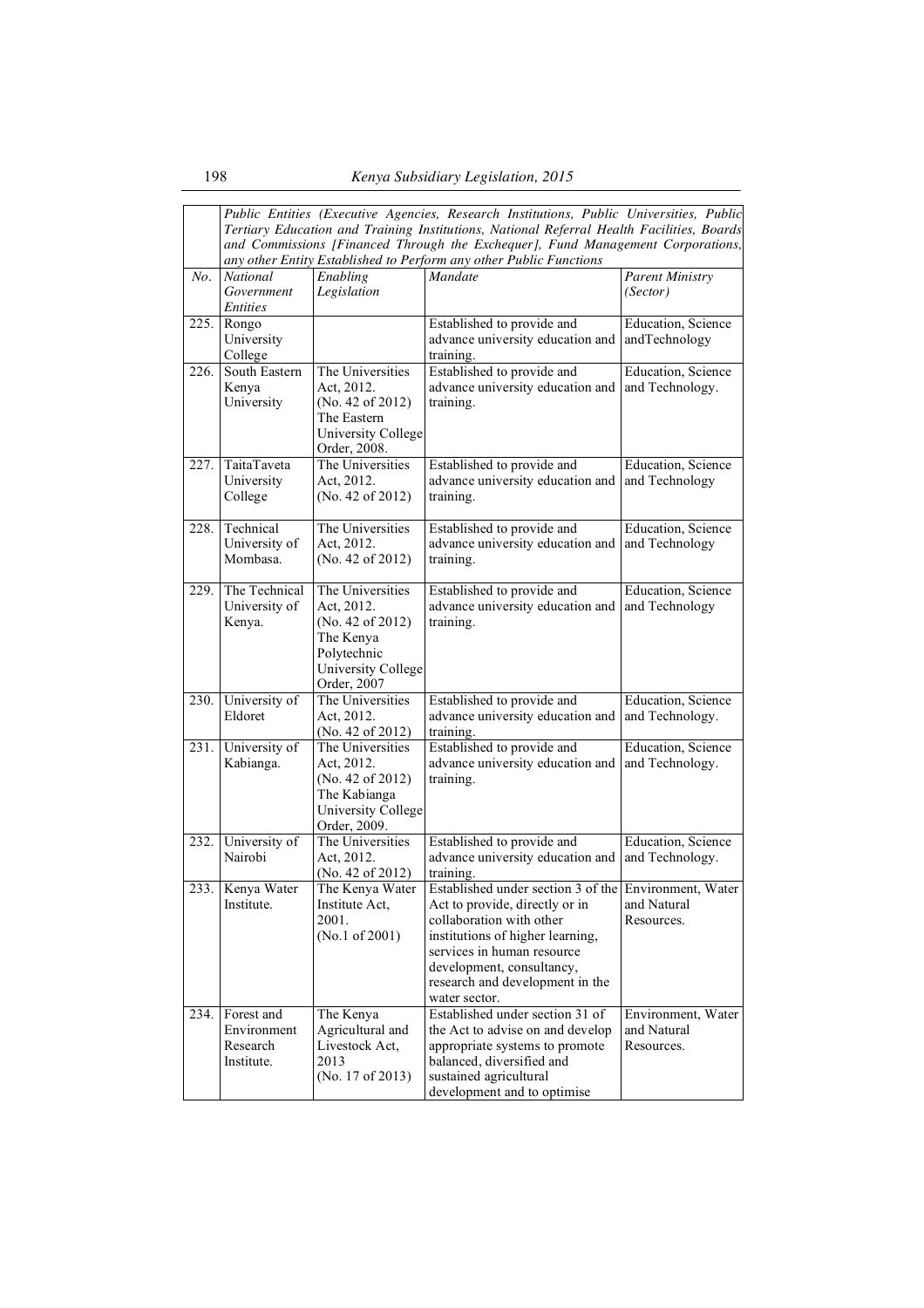|      | Public Entities (Executive Agencies, Research Institutions, Public Universities, Public<br>Tertiary Education and Training Institutions, National Referral Health Facilities, Boards<br>and Commissions [Financed Through the Exchequer], Fund Management Corporations, |                                                                                                                                       |                                                                                                                                                                                                                                                                                     |                                                                         |  |
|------|-------------------------------------------------------------------------------------------------------------------------------------------------------------------------------------------------------------------------------------------------------------------------|---------------------------------------------------------------------------------------------------------------------------------------|-------------------------------------------------------------------------------------------------------------------------------------------------------------------------------------------------------------------------------------------------------------------------------------|-------------------------------------------------------------------------|--|
| No.  | <b>National</b><br>Government<br><i>Entities</i>                                                                                                                                                                                                                        | Enabling<br>Legislation                                                                                                               | any other Entity Established to Perform any other Public Functions<br>Mandate                                                                                                                                                                                                       | <b>Parent Ministry</b><br>(Sector)                                      |  |
|      |                                                                                                                                                                                                                                                                         |                                                                                                                                       | agricultural production through<br>adaptive and investigative<br>research.                                                                                                                                                                                                          |                                                                         |  |
|      | 235. Kenya Medical Kenya Medical<br>Training<br>College<br>(KMTC).                                                                                                                                                                                                      | Training<br>College Act, (Cap.<br>261)                                                                                                | The College is established in<br>section 3 of the Act with mandate<br>to provide training and<br>consultancy in the health sector<br>and related areas.                                                                                                                             | Health.                                                                 |  |
| 236. | Kenya Medical<br>Research<br>Institute<br>(KEMRI).                                                                                                                                                                                                                      | The Science,<br>Technology and<br>Innovation Act.<br>2013.<br>(No. 28 of 2013)                                                        | Mandated to conduct medical<br>research.                                                                                                                                                                                                                                            | Health.                                                                 |  |
| 237. | Kenya<br>Industrial<br>Research and<br>Development<br>Institute.                                                                                                                                                                                                        | The Science,<br>Technology and<br>Innovation Act.<br>2013.<br>(No. 28 of 2013)                                                        | Mandated to carry out research in<br>the fields of Civil Engineering,<br>Mechanical Engineering, Textile<br>Technology, Electrical<br>Engineering, Mining, Power<br>Resources, Chemical<br>Engineering, Indus trial<br>Chemistry, Food Technology,<br>Ceramics and Clay Technology. | Industrialization and<br>Enterprise<br>Development.                     |  |
| 238. | of Mass<br>Communicatio<br>n.                                                                                                                                                                                                                                           | Kenya Institute State Corporations<br>Act, Cap 446.<br>Kenya Institute of<br>Mass<br>Communication<br>Order, 2011.<br>[L.N. 197/2011] | The Institute is established under<br>paragraph 3 of the Order for<br>training in communication and<br>the cinematic-arts.                                                                                                                                                          | Information,<br>Communication and<br>Technology.                        |  |
| 239. | Kenya School<br>of Law                                                                                                                                                                                                                                                  | The Kenya School<br>of Law Act, 2012<br>(No. 26 of 2012)                                                                              | The School is established under<br>section 3 of the Act being a<br>public legal education provider<br>responsible for the provision of<br>professional legal training as an<br>agent of the Government.                                                                             | Office<br>of<br>the<br>Attorney-General<br>and Department of<br>Justice |  |
| 240. | Kisumu<br>Polytechnic                                                                                                                                                                                                                                                   | The Technical and<br>Vocational<br>Education and<br>Training Act,<br>2013.<br>(No. 29 of 2013).                                       | Established to provide for<br>technical and vocational training.                                                                                                                                                                                                                    | Education, Science<br>and Technology.                                   |  |
| 241. | National Crime<br>Research<br>Centre                                                                                                                                                                                                                                    | The National<br>Crime Research<br>Act.<br>(Cap. 62)                                                                                   | Established to carry out research<br>into causes of crime and its<br>prevention and to disseminate<br>research findings and                                                                                                                                                         | Office of the<br>Director of Public<br>Prosecutions.                    |  |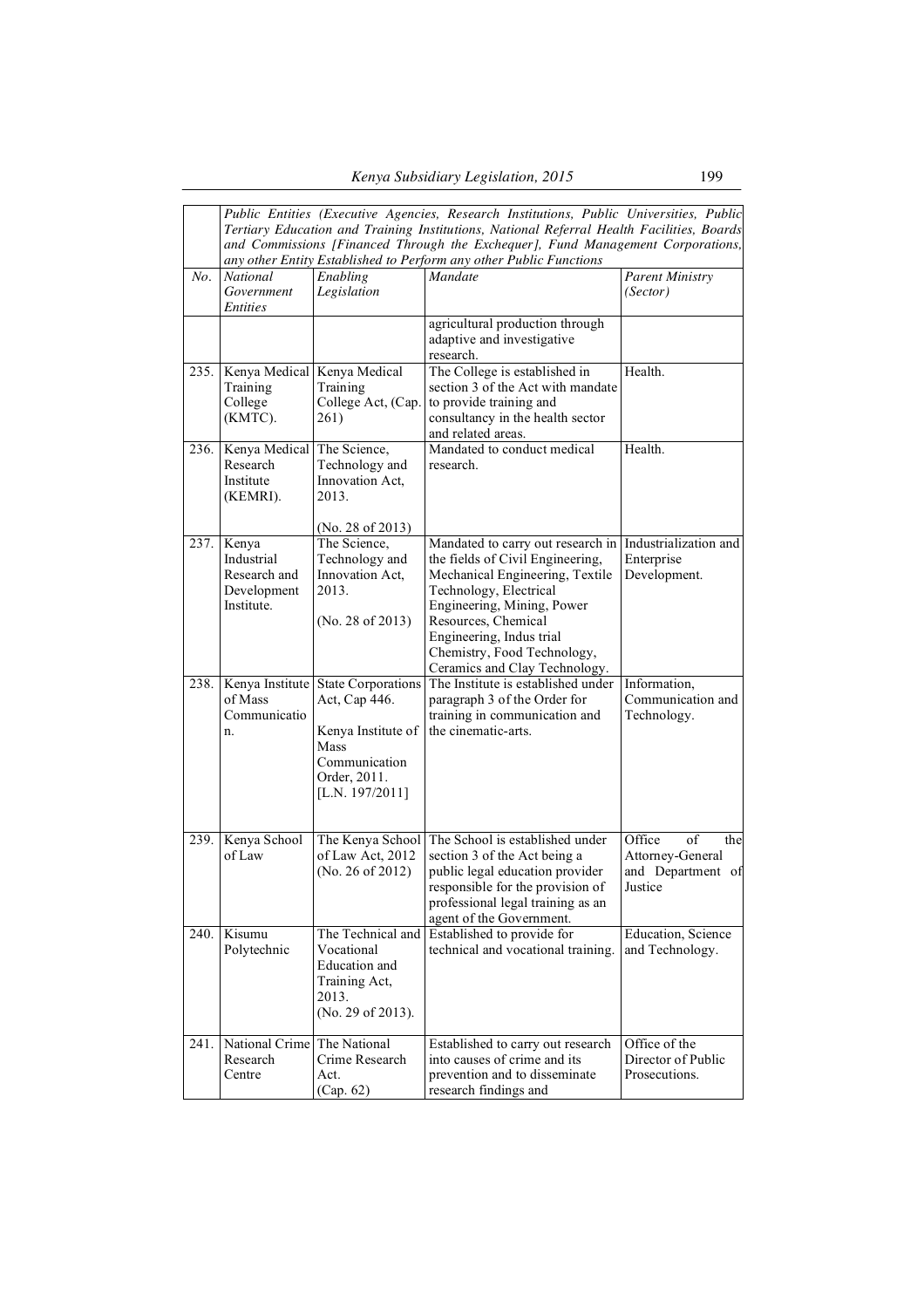|     | Public Entities (Executive Agencies, Research Institutions, Public Universities, Public<br>Tertiary Education and Training Institutions, National Referral Health Facilities, Boards<br>and Commissions [Financed Through the Exchequer], Fund Management Corporations,<br>any other Entity Established to Perform any other Public Functions |                         |                                                                    |                                    |  |  |
|-----|-----------------------------------------------------------------------------------------------------------------------------------------------------------------------------------------------------------------------------------------------------------------------------------------------------------------------------------------------|-------------------------|--------------------------------------------------------------------|------------------------------------|--|--|
| No. | <b>National</b><br>Government                                                                                                                                                                                                                                                                                                                 | Enabling<br>Legislation | <b>Mandate</b>                                                     | <b>Parent Ministry</b><br>(Sector) |  |  |
|     | Entities                                                                                                                                                                                                                                                                                                                                      |                         |                                                                    |                                    |  |  |
|     |                                                                                                                                                                                                                                                                                                                                               |                         | recommendations to agencies of<br>Government concerned with        |                                    |  |  |
|     |                                                                                                                                                                                                                                                                                                                                               |                         | administration of criminal justice                                 |                                    |  |  |
|     |                                                                                                                                                                                                                                                                                                                                               |                         | with a view to assisting them with<br>their policy formulation and |                                    |  |  |
|     |                                                                                                                                                                                                                                                                                                                                               |                         | planning.                                                          |                                    |  |  |

## SCHEDULE IV

| No.  | Public Funds (Within the Administration of A State Department or any other National |                                                                                                                          |                                                                                                                                                                                                                                                                                                                                                                                                                                                                                                                                    |                                                |  |
|------|-------------------------------------------------------------------------------------|--------------------------------------------------------------------------------------------------------------------------|------------------------------------------------------------------------------------------------------------------------------------------------------------------------------------------------------------------------------------------------------------------------------------------------------------------------------------------------------------------------------------------------------------------------------------------------------------------------------------------------------------------------------------|------------------------------------------------|--|
|      | Government Entity)                                                                  |                                                                                                                          |                                                                                                                                                                                                                                                                                                                                                                                                                                                                                                                                    |                                                |  |
| 242. | Youth<br>Enterprises<br>Development<br>Fund.                                        | The State<br>Corporations Act.<br>(Cap. 446)<br>Youth Enterprise<br>Development<br>Fund Order, 2007<br>[L.N. $63/2007$ ] | Established to, among others,<br>provide funding and business<br>development services to youth<br>owned or youth focused<br>enterprises.                                                                                                                                                                                                                                                                                                                                                                                           | Devolution and<br>Planning.                    |  |
| 243. | Constituency<br>Development<br>Fund.                                                | The<br>Constituencies<br>Development<br>Fund Act, 2013.<br>(No. 30 of 2013)                                              | Established by the Act to ensure<br>that a specific portion of the<br>national annual budget is devoted<br>to the constituencies for purposes<br>of infrastructural development,<br>wealth creation and in the fight<br>against poverty at the<br>constituency level.                                                                                                                                                                                                                                                              | Devolution and<br>Planning                     |  |
| 244. | <b>Water Services</b><br><b>Trust Fund</b>                                          | The Water Act.<br>Cap 372                                                                                                | The Fund is mandated to provide<br>financial support for improved<br>access to water and sanitation in<br>areas without adequate services<br>including supporting capacity<br>building activities and initiatives<br>that aim at enabling communities<br>to plan, implement, manage,<br>operate and sustain water<br>services-by creating awareness<br>and disseminating information<br>regarding community<br>management of water services,<br>and encouraging their active<br>participation in implementation<br>and management. | Environment, Water<br>and Natural<br>Resources |  |
| 245. | Local<br>Authorities<br>Provident<br>Fund.                                          | Local Authorities<br>Provident<br>Fund Act. (Cap.<br>272)                                                                | Established under section 4 of the<br>Act to provide pension fund<br>certain employees of Local<br>Authorities.                                                                                                                                                                                                                                                                                                                                                                                                                    | Devolution and<br>Planning.                    |  |
| 246. | Policy Holders<br>Compensation<br>Fund.                                             | Insurance Act.<br>(Cap. 487)<br>The Insurance<br>(Policyholders                                                          | Established to protect policy<br>holders of an insolvent insurance<br>company by providing them with<br>compensation for unsettled                                                                                                                                                                                                                                                                                                                                                                                                 | The National<br>Treasury                       |  |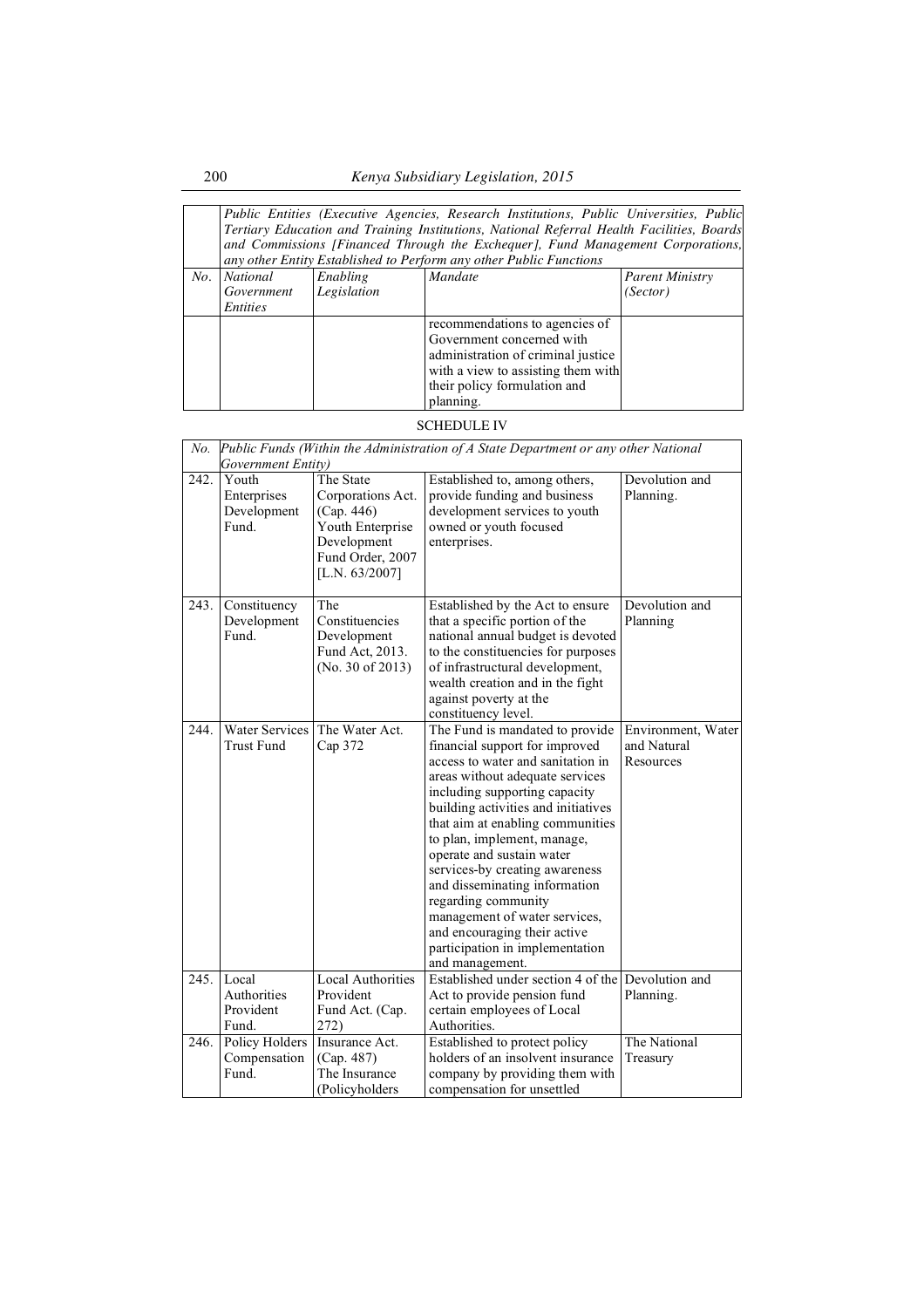| No.  | Public Funds (Within the Administration of A State Department or any other National |                                     |                                                                 |                |  |
|------|-------------------------------------------------------------------------------------|-------------------------------------|-----------------------------------------------------------------|----------------|--|
|      | Government Entity)                                                                  |                                     | claims.                                                         |                |  |
|      |                                                                                     | Compensation                        |                                                                 |                |  |
|      |                                                                                     | Fund) Regulations,                  |                                                                 |                |  |
|      | Women                                                                               | 2010.<br>The Public                 | The Fund is established under                                   | Devolution and |  |
| 247. |                                                                                     |                                     |                                                                 | Planning.      |  |
|      | Enterprise                                                                          | Finance                             | regulation 3 to provide loans to                                |                |  |
|      | Fund.                                                                               | Management Act,                     | individual women and groups for                                 |                |  |
|      |                                                                                     | 2012.                               | expansion and growth of Small                                   |                |  |
|      |                                                                                     | (No. 18 of 2012).<br>The Government | and Medium enterprises.                                         |                |  |
|      |                                                                                     | Financial                           |                                                                 |                |  |
|      |                                                                                     | Management                          |                                                                 |                |  |
|      |                                                                                     | (Women                              |                                                                 |                |  |
|      |                                                                                     | Enterprise Fund)                    |                                                                 |                |  |
|      |                                                                                     | Regulations, 2007.                  |                                                                 |                |  |
| 248. | Micro and                                                                           | The Micro and                       | The Fund is established under                                   | The National   |  |
|      | Small                                                                               | Small Enterprises                   | section 51 to finance the                                       | Treasury.      |  |
|      | Development                                                                         | Act, 2012.                          | promotion and development of                                    |                |  |
|      | Fund.                                                                               | (No. 55 of 2012)                    | small and micro enterprises.                                    |                |  |
| 249. | Local                                                                               | Local Government                    | The Authority is established                                    | Devolution and |  |
|      | Government                                                                          | Loans Act.                          | under section 3 to facilitate                                   | Planning.      |  |
|      | Loans                                                                               | (Cap. 270)                          | borrowing by Local Government                                   |                |  |
|      | Authority.                                                                          |                                     | Authorities of money for Capital                                |                |  |
|      |                                                                                     |                                     | Development.                                                    |                |  |
| 250. | Local                                                                               | Local Authority                     | The Fund is established under                                   |                |  |
|      | Authority                                                                           |                                     | Transfer Fund Act, section 3 of the Act to act as a             |                |  |
|      | Transfer Fund.                                                                      | 1998.                               | finance base in funding various                                 |                |  |
|      |                                                                                     | (No. 8 of 1998)                     | Local Authorities expenses.                                     |                |  |
| 251. | Consolidated                                                                        | The Constitution.                   | The Consolidated Fund is                                        | The National   |  |
|      | Fund.                                                                               |                                     | established under Article 206 of                                | Treasury.      |  |
|      |                                                                                     |                                     | the Constitution into which is                                  |                |  |
|      |                                                                                     |                                     | deposited all moneys raised or                                  |                |  |
|      |                                                                                     |                                     | received on behalf of national                                  |                |  |
|      |                                                                                     |                                     | government.                                                     |                |  |
| 252. | Civil                                                                               | The Constitution.                   | The Fund is established under                                   | The National   |  |
|      | Contingencies                                                                       |                                     | Article 208 to carter for urgent                                | Treasury.      |  |
|      | Fund                                                                                |                                     | and unforeseen need for                                         |                |  |
|      |                                                                                     |                                     | expenditure which were not                                      |                |  |
|      |                                                                                     |                                     | budgeted for.                                                   |                |  |
| 253. |                                                                                     | Judiciary Fund. The Constitution.   | The Fund is established under                                   | Judiciary.     |  |
|      |                                                                                     |                                     | Article 173 of the Constitution to                              |                |  |
|      |                                                                                     |                                     | provide funds to be used for                                    |                |  |
|      |                                                                                     |                                     | administrative expenses of the                                  |                |  |
|      |                                                                                     |                                     | Judiciary.                                                      |                |  |
| 254. | Equalization                                                                        | The Constitution                    | The Fund is established under                                   | The National   |  |
|      | Fund.                                                                               |                                     | Article 204 of the Constitution                                 | Treasury.      |  |
|      |                                                                                     |                                     | into which is deposit one half                                  |                |  |
|      |                                                                                     |                                     | percent of all revenues collected                               |                |  |
|      |                                                                                     |                                     | by nation government each year.                                 |                |  |
| 255. | Treasury Main                                                                       | The National                        | The Fund is established to                                      | The National   |  |
|      | Clearance                                                                           | Treasury circular                   | facilitate overseas payments in                                 | Treasury.      |  |
|      | Fund.                                                                               | under the                           | foreign current in respect of                                   |                |  |
|      |                                                                                     | Exchequer and<br>Audit Act.         | government imports and pension<br>payments through Crown Agents |                |  |
|      |                                                                                     | (Cap. 412)                          | in United Kingdom.                                              |                |  |
|      |                                                                                     |                                     |                                                                 |                |  |
|      |                                                                                     |                                     |                                                                 |                |  |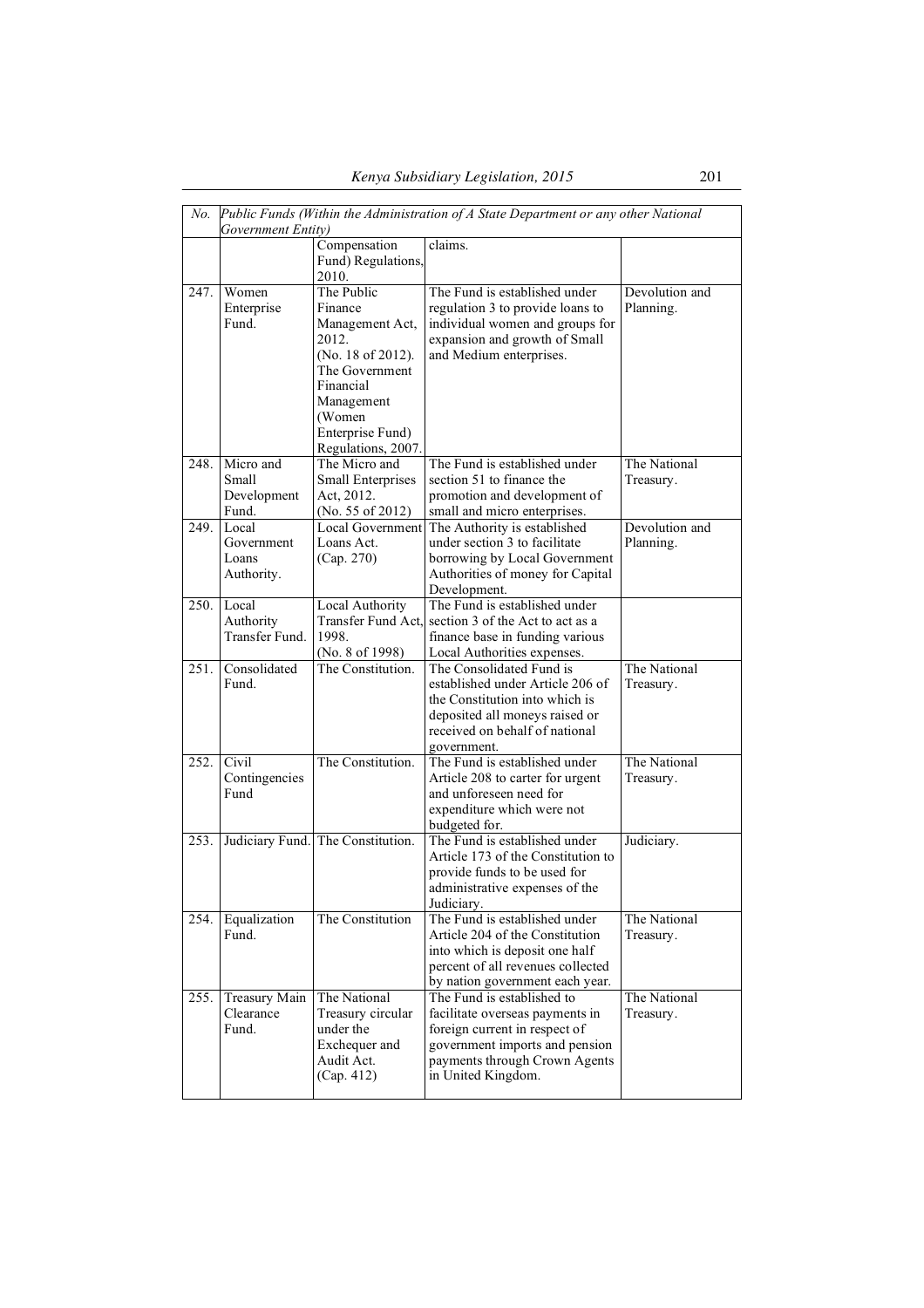| No.  |                                                                                                           |                                      |                                                                       |                    |  |  |  |
|------|-----------------------------------------------------------------------------------------------------------|--------------------------------------|-----------------------------------------------------------------------|--------------------|--|--|--|
|      | Public Funds (Within the Administration of A State Department or any other National<br>Government Entity) |                                      |                                                                       |                    |  |  |  |
| 256. | Contractors                                                                                               | The National                         | The Fund is established for                                           | The National       |  |  |  |
|      | and Builders                                                                                              | Treasury circular.                   | payment of retention fee for                                          | Treasury.          |  |  |  |
|      | <b>Retention Fund</b>                                                                                     |                                      | contractors and builders                                              |                    |  |  |  |
| 257. | Government                                                                                                | The National                         | To facilitate clearing and                                            | The National       |  |  |  |
|      | Clearance                                                                                                 | Treasury circular.                   | forwarding of import goods                                            | Treasury.          |  |  |  |
|      | Agency Fund                                                                                               |                                      | coming into the Country.                                              |                    |  |  |  |
| 258. | Rural                                                                                                     | The Exchequer                        | To finance rural development (the The National                        |                    |  |  |  |
|      | Development                                                                                               | and Audit Act                        | fund is dormant)                                                      | Treasury.          |  |  |  |
|      | Fund                                                                                                      | (Cap. 412)                           |                                                                       |                    |  |  |  |
| 259. | The Provident                                                                                             | The Provident                        | Established under section 3 to                                        | The National       |  |  |  |
|      | Fund                                                                                                      | fund Pension Act.                    | provide terminal benefits to                                          | Treasury.          |  |  |  |
|      |                                                                                                           | (Cap. 191)                           | government employees who were                                         |                    |  |  |  |
|      |                                                                                                           |                                      | not covered under the Pension                                         |                    |  |  |  |
|      |                                                                                                           |                                      | Act (Cap. 189).                                                       |                    |  |  |  |
| 260. | The Asiatic                                                                                               | The Asiatic                          | The Fund is established to                                            | The National       |  |  |  |
|      | Widows and                                                                                                | Widows and                           | provide pensions funds for Asian                                      | Treasury.          |  |  |  |
|      | Orphans                                                                                                   | Orphans Pension                      | widows and Children of the                                            |                    |  |  |  |
|      | Pension Fund.                                                                                             | Act.                                 | deceased Asian officers who                                           |                    |  |  |  |
|      |                                                                                                           | (Cap. 193).                          | worked for Government.                                                |                    |  |  |  |
| 261. | Asian Officers                                                                                            | The Asian Officers                   | The Fund is established under                                         | The National       |  |  |  |
|      |                                                                                                           | Family Pension Family Pension        | section 5 to provide pensions                                         | Treasury.          |  |  |  |
|      | Fund.                                                                                                     | Act. (Cap.194)                       | funds for Asian widows and                                            |                    |  |  |  |
|      |                                                                                                           |                                      | Children of the deceased Asian                                        |                    |  |  |  |
|      |                                                                                                           |                                      | officers who worked for                                               |                    |  |  |  |
|      |                                                                                                           |                                      | Government.                                                           |                    |  |  |  |
| 262. | European                                                                                                  | The Widows and                       | To provide pensions funds for                                         | The National       |  |  |  |
|      | Widows and                                                                                                | Orphans Pension                      | European widows and Children                                          | Treasury.          |  |  |  |
|      | Orphans<br>Pension Fund.                                                                                  | Act 192 of 1921.                     | of the deceased European officers<br>who were working for             |                    |  |  |  |
|      |                                                                                                           |                                      | Government.                                                           |                    |  |  |  |
| 263. | District Cash                                                                                             | Established                          | To provide float for the                                              | The National       |  |  |  |
|      | Fund.                                                                                                     | through Treasury                     | Ministries and departments                                            | Treasury           |  |  |  |
|      |                                                                                                           | Circular no 7/2001                   | operating through the District                                        |                    |  |  |  |
|      |                                                                                                           | under the                            | Treasuries. (the fund is dormant)                                     |                    |  |  |  |
|      |                                                                                                           | Exchequer and                        |                                                                       |                    |  |  |  |
|      |                                                                                                           | Audit Act.                           |                                                                       |                    |  |  |  |
|      |                                                                                                           | (Cap. 412).                          |                                                                       |                    |  |  |  |
| 264. | Pre-shipment                                                                                              |                                      | The is established to facilitate                                      | The National       |  |  |  |
|      | Inspection                                                                                                |                                      | pre-shipment inspection                                               | Treasury           |  |  |  |
|      | Fund.                                                                                                     |                                      | transactions for imported goods                                       |                    |  |  |  |
|      |                                                                                                           |                                      | and services at the point of entry                                    |                    |  |  |  |
|      |                                                                                                           |                                      | (the fund is dormant)                                                 |                    |  |  |  |
| 265. | Civil Servants                                                                                            | Directorate of                       | Established to carter for                                             | The National       |  |  |  |
|      | Accident                                                                                                  | Personnel                            | compensation to deceased and                                          | Treasury           |  |  |  |
|      | Claim, Fund                                                                                               | Management                           | injured civil servants in the                                         |                    |  |  |  |
|      |                                                                                                           | Circular of 1974                     | course of duty.                                                       |                    |  |  |  |
| 266. | Alcoholic                                                                                                 | The Alcoholic                        | Provide regulations of the                                            | <b>NACADA</b>      |  |  |  |
|      | Drink Control                                                                                             | Drink Control Act,                   | production sale and consumption                                       |                    |  |  |  |
|      | Fund.                                                                                                     | 2010.                                | of alcoholic.                                                         |                    |  |  |  |
|      |                                                                                                           | (No. 4 of 2010)                      | Established under section 11 for                                      |                    |  |  |  |
| 267. | Higher<br>Education                                                                                       | The Higher                           |                                                                       | Education, science |  |  |  |
|      | Loan Fund.                                                                                                | <b>Education Loans</b><br>Board Act. | the purposes of granting loans to<br>assist Kenyan students to pursue | and Technology.    |  |  |  |
|      |                                                                                                           | (No. 6 of 2006).                     | higher education.                                                     |                    |  |  |  |
|      |                                                                                                           |                                      |                                                                       |                    |  |  |  |
|      |                                                                                                           |                                      |                                                                       |                    |  |  |  |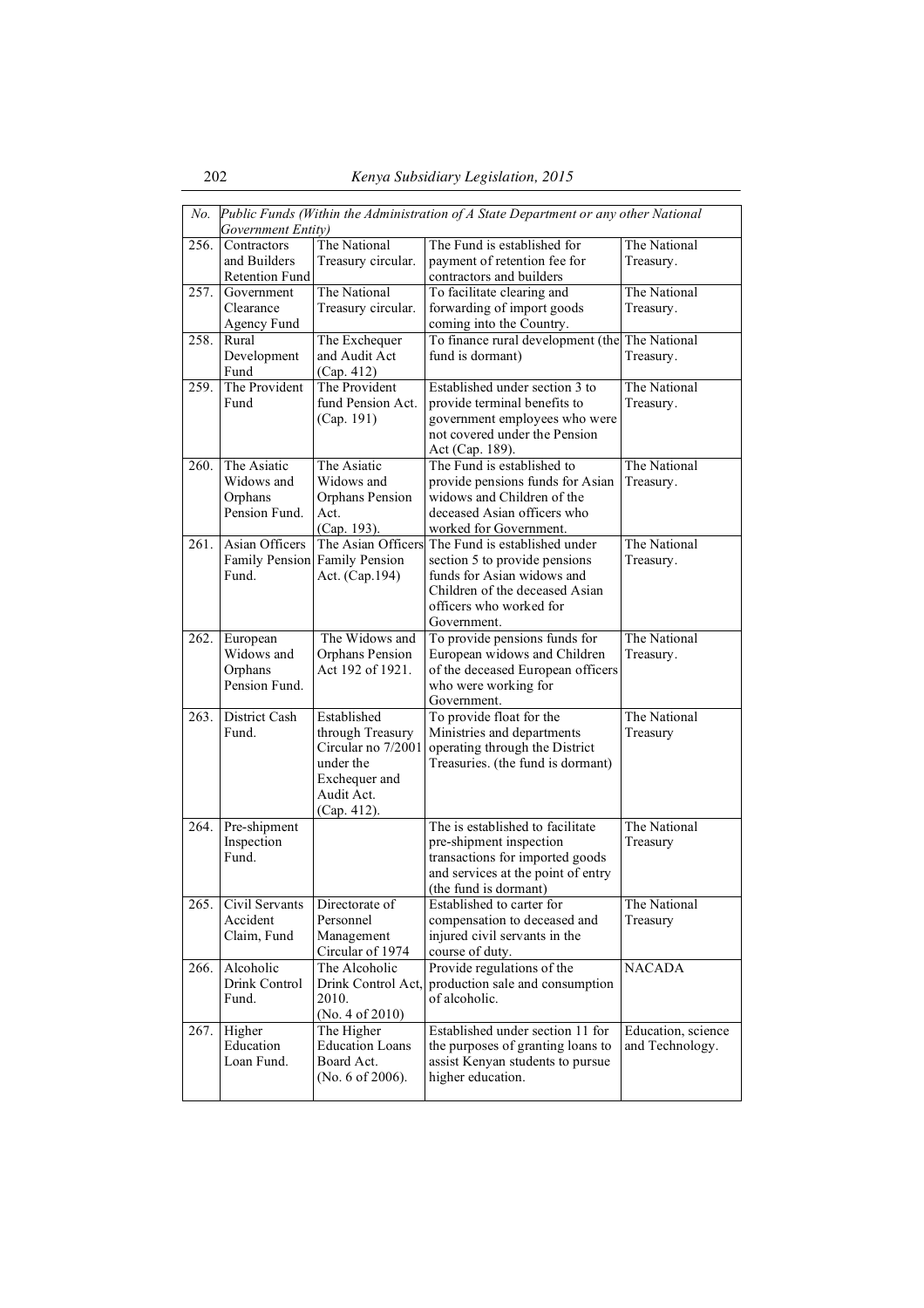| No.  | Public Funds (Within the Administration of A State Department or any other National<br>Government Entity) |                                                                                                                                                                               |                                                                                                                                                                                                                                    |                                 |  |  |
|------|-----------------------------------------------------------------------------------------------------------|-------------------------------------------------------------------------------------------------------------------------------------------------------------------------------|------------------------------------------------------------------------------------------------------------------------------------------------------------------------------------------------------------------------------------|---------------------------------|--|--|
| 268. | Provincial<br>Administration<br>Cash Fund.                                                                | Established<br>through Treasury<br>Circular under the<br>Exchequer and<br>Audit Act.<br>(Cap. 412)                                                                            | To provide float for the<br>Ministries and departments<br>operating through the District<br>Treasuries. (the fund is dormant)                                                                                                      | The National<br>Treasury.       |  |  |
| 269. | Government<br>Press Fund                                                                                  | The Exchequer<br>and Audit Act<br>(Cap. 412)<br>The Exchequer<br>and Audit<br>(Government<br>Press Fund)<br>Regulations, 1988                                                 | To procure supplies of raw<br>material for undertaking<br>production by government printer<br>of various printing and publishing<br>works obtainable from<br>government press.                                                     | The Office of the<br>President. |  |  |
| 270. | Prisons<br>Industries<br>Fund.                                                                            | The Exchequer<br>and Audit Act<br>(Cap. 412)<br>The Exchequer<br>and Audit Prison<br>Industries Fund<br>Fund) Regulations,<br>1988.                                           | The Fund is mandated to train<br>and rehabilitate prisoners and<br>inmates and procure necessary<br>raw materials, tools, plants and<br>equipment required thereof, and<br>offer for sale finished products in<br>the open market. | Department of<br>Prison.        |  |  |
| 271. | Prisons Farms<br>Revolving<br>Fund                                                                        | Exchequer and<br>Audit Act (Cap.<br>412)<br>The Exchequer<br>and Audit (Prison<br>Farms Revolving<br>Fund) Regulations<br>1993.                                               | To provide funds required for<br>development and running of<br>prison farms for training and<br>rehabilitation of prisoners and<br><i>inmates</i>                                                                                  | Department of<br>Prison.        |  |  |
| 272. | Housing Fund                                                                                              | The Housing Act.<br>(Cap. 117)                                                                                                                                                | Established under section 6 of the National Housing<br>Act for construction of dwellings<br>within the area of approved<br>schemes.                                                                                                | Corporation.                    |  |  |
| 273. | Demonstration<br>Farms Fund                                                                               | The Exchequer<br>and Audit Act Cap<br>412<br>The Exchequer<br>and Audit<br>(Demonstration)<br>Farms Fund)<br>Regulations, 1990                                                | Established to provide<br>requirements for development<br>and running of demonstration<br>farms at farmers training centres.                                                                                                       | Agriculture                     |  |  |
| 274. | Agricultural<br>Information<br>Resource<br>Centre<br>Revolving<br>Fund.                                   | The Exchequer<br>and Audit Act.<br>(Cap. 412)<br>The Exchequer<br>and Audit<br>(Agricultural<br>Information<br><b>Resource Centre</b><br>Revolving Fund)<br>Regulations 1993. | Established to provide for<br>development of Agricultural<br>information centres to meet the<br>demand for agricultural training<br>and media materials within and<br>outside the Ministry of<br>Agriculture.                      | Agriculture.                    |  |  |
| 275. | Medical<br>Supplies Fund.                                                                                 | The Exchequer<br>and Audit Act.<br>(Cap.412).                                                                                                                                 | Established to finance Medical<br>Supplies in the Country.                                                                                                                                                                         | Health.                         |  |  |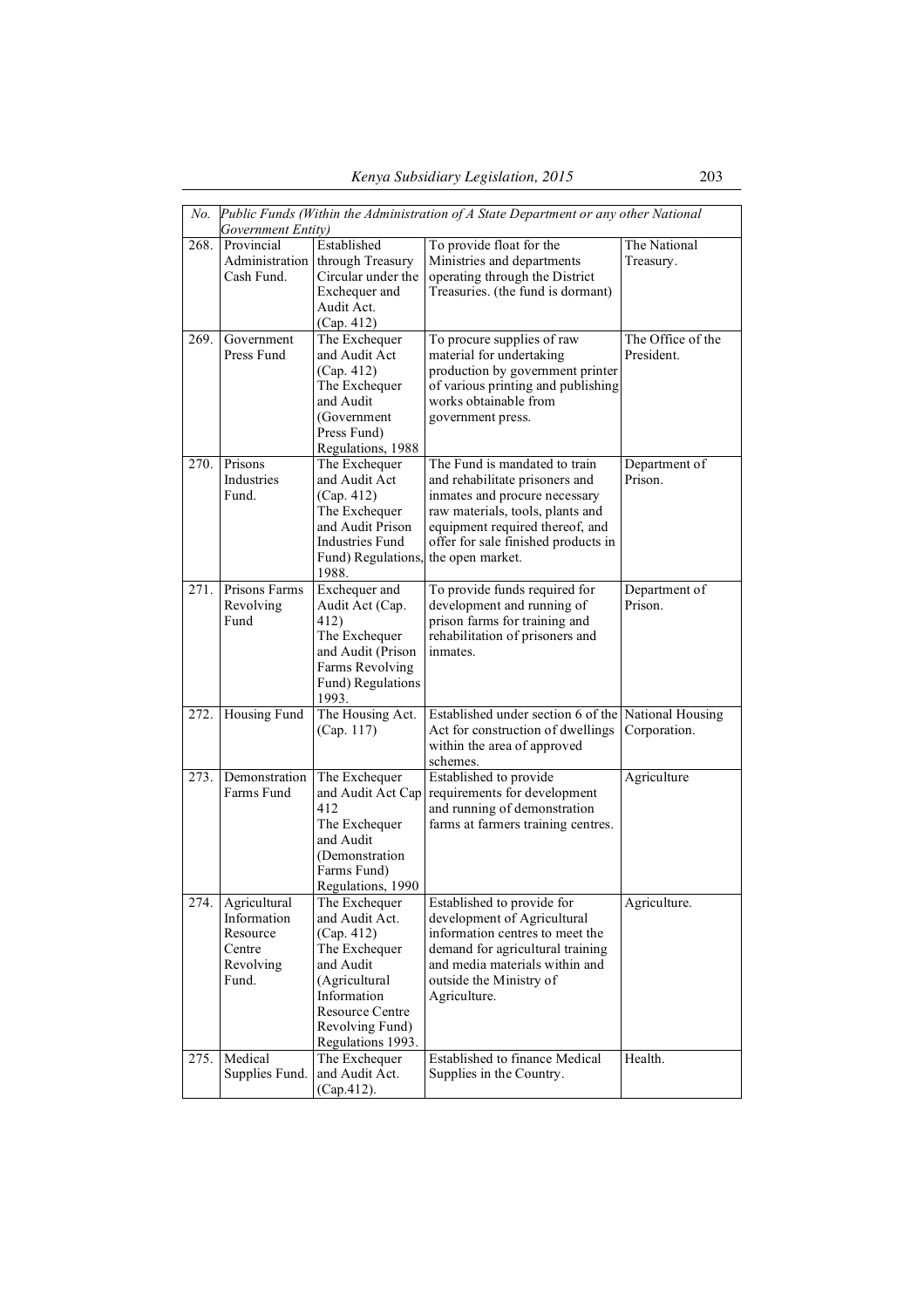| No.  | Public Funds (Within the Administration of A State Department or any other National<br>Government Entity) |                                                                                                                                                                        |                                                                                                                                                                                                              |                          |  |  |
|------|-----------------------------------------------------------------------------------------------------------|------------------------------------------------------------------------------------------------------------------------------------------------------------------------|--------------------------------------------------------------------------------------------------------------------------------------------------------------------------------------------------------------|--------------------------|--|--|
|      |                                                                                                           | The Exchequer<br>and Audit<br>(Medical Supplies<br>Fund) Regulations,<br>1987<br>[L.N. 11/1987]                                                                        |                                                                                                                                                                                                              |                          |  |  |
| 276. | Veterinary<br>Services<br>Development<br>Fund.                                                            | The Exchequer<br>and Audit Act.<br>(Cap. 412)<br>The Exchequer<br>And Audit<br>(Veterinary<br>Services<br>Development<br>Fund) Regulations,<br>1996<br>[L.N. 109/1996] | To provide for the development<br>and delivery of veterinary<br>services.                                                                                                                                    | Livestock<br>Development |  |  |
| 277. | Management<br>Supervisions<br>and<br>Liquidation<br>Fund.                                                 | The Cooperative<br>Societies Act.<br>(Cap. 490).<br>The Co-operative<br>Societies Rules,<br>1998<br>[L.N. 157/1998]                                                    | Established under rule 16 of the<br>Societies Rules for management<br>and supervisions and liquidation<br>of Cooperative Societies.                                                                          | Co-operatives.           |  |  |
| 278. | Petroleum<br>Development<br>Levy Fund.                                                                    | The Petroleum<br>Development<br>Levy Fund Act,<br>1991<br>(No. 4 of 1991)                                                                                              | The Fund is established to<br>finance programmes necessary to<br>supplement fuel distribution in<br>areas inadequately served by oil<br>marketing Companies and for<br>development of Petroleum<br>Industry. | Energy.                  |  |  |
| 279. | <b>Training Fund</b>                                                                                      | Petroleum Act<br>(Cap.308)<br>Petroleum<br>(Exploration and<br>Production)<br>(Training Fund)<br>Regulations, 2006<br>[L.N. 132/2006]                                  | Established under regulation 3 to<br>finance the training of Kenyans in<br>petroleum operations.                                                                                                             | Energy.                  |  |  |
| 280. | Kenya Energy<br>Sector<br>Environment<br>and Social<br>Responsibility<br>Programme<br>Fund.               | Petroleum Act<br>(Cap. 308)                                                                                                                                            | For energy sector environment<br>and social responsibility<br>programme.                                                                                                                                     | Energy.                  |  |  |
| 281. | Car Loan<br>Scheme for<br>Electoral                                                                       | The Public<br>Finance<br>Management Act,                                                                                                                               | Funds for car loans for Interim<br><b>Independent Electoral</b><br>Commissioners.                                                                                                                            | Electoral<br>Commission. |  |  |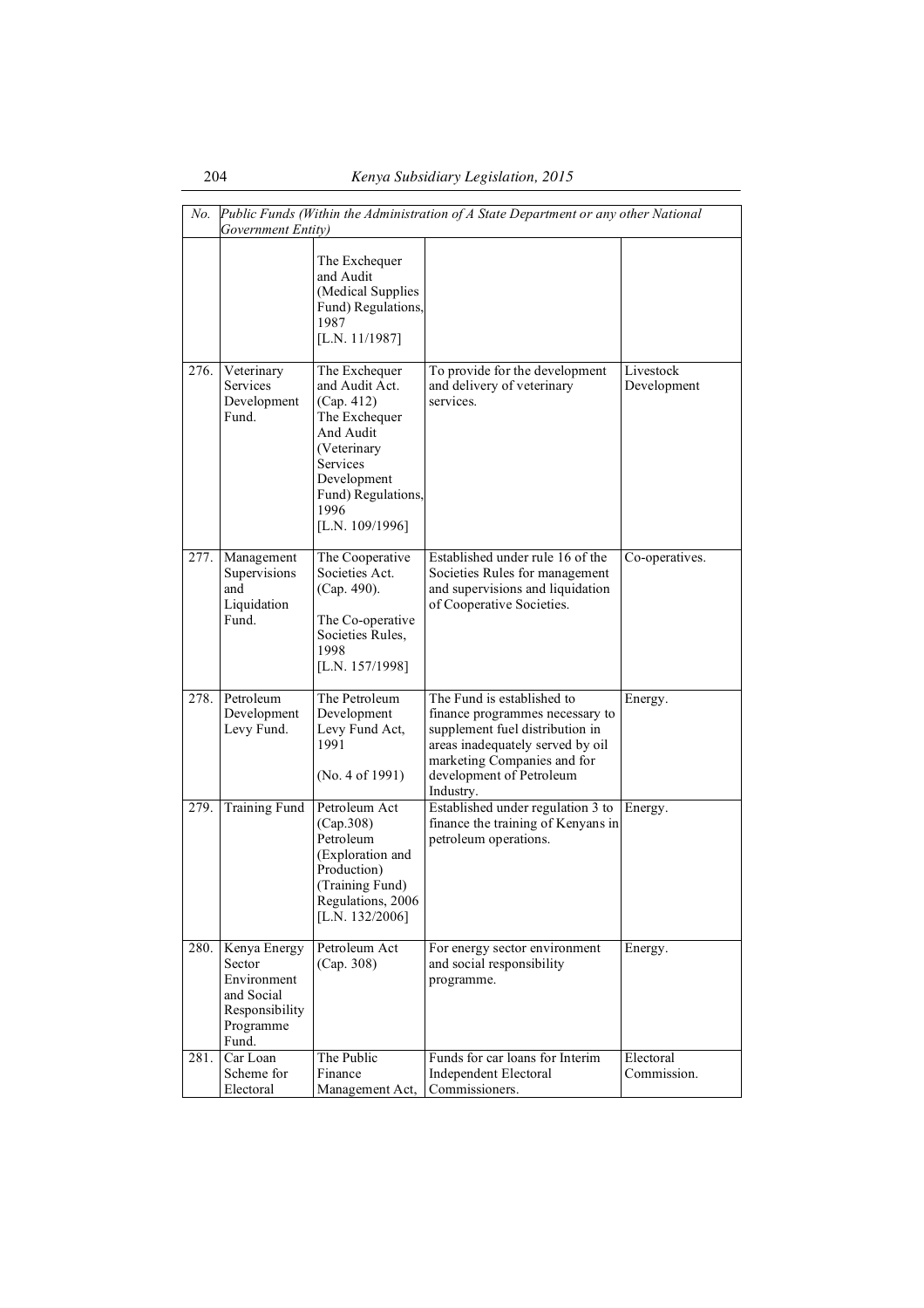| No.  |                     |                                            | Public Funds (Within the Administration of A State Department or any other National |                       |
|------|---------------------|--------------------------------------------|-------------------------------------------------------------------------------------|-----------------------|
|      | Government Entity)  |                                            |                                                                                     |                       |
|      | Commissioners 2012. |                                            |                                                                                     |                       |
|      | Fund                | (No. 18 of 2012)                           |                                                                                     |                       |
|      |                     | The Government                             |                                                                                     |                       |
|      |                     | Financial                                  |                                                                                     |                       |
|      |                     | Management                                 |                                                                                     |                       |
|      |                     | (Members and                               |                                                                                     |                       |
|      |                     | Staff Of The                               |                                                                                     |                       |
|      |                     | Electoral                                  |                                                                                     |                       |
|      |                     | Commission Car                             |                                                                                     |                       |
|      |                     | Loan Scheme                                |                                                                                     |                       |
|      |                     | Fund) Regulations,                         |                                                                                     |                       |
|      |                     | 2007.                                      |                                                                                     |                       |
| 282. |                     | <b>Political Parties Political Parties</b> | The Fund is established under                                                       | Electoral             |
|      | Fund                | Act, 2011.                                 | section 23 of the Act to promote                                                    | Commission.           |
|      |                     |                                            |                                                                                     |                       |
|      |                     | (No. 11 of 2011).                          | representation in Parliament and                                                    |                       |
|      |                     |                                            | County Assembly.                                                                    |                       |
| 283. | Strategic Grain     | Exchequer and                              | To finance strategic grain                                                          | Agriculture.          |
|      | Reserve Trust       | Audit Act.                                 | reserves.                                                                           |                       |
|      | Fund.               | (Cap 412)                                  |                                                                                     |                       |
|      |                     |                                            |                                                                                     |                       |
| 284. | Humanitarian        |                                            | For disaster management.                                                            | Devolution and        |
|      | Fund.               |                                            |                                                                                     | Planning.             |
| 285. | <b>FAZA</b> Fire    |                                            | For disaster management.                                                            | Devolution and        |
|      | disaster Fund.      |                                            |                                                                                     | Planning.             |
| 286. | Nakumatt/           |                                            | For disaster management for                                                         | Devolution and        |
|      | Molo Fire           |                                            | Nakumatt and Molo fire victims                                                      | Planning.             |
|      | Victims Fund.       |                                            |                                                                                     |                       |
| 287. | Township,           |                                            | For maintenance of township                                                         | Lands                 |
|      | Roads and           |                                            | roads and drainage.                                                                 |                       |
|      | drainage Fund.      |                                            |                                                                                     |                       |
| 288. | Civil Servants      | The Housing Act.                           | To finance Civil servants housing   Housing                                         |                       |
|      | Housing             | (Cap. 117)                                 | scheme                                                                              |                       |
|      | Scheme Fund.        |                                            |                                                                                     |                       |
|      |                     | The Civil Servants                         |                                                                                     |                       |
|      |                     |                                            |                                                                                     |                       |
|      |                     | (Housing Scheme                            |                                                                                     |                       |
|      |                     | Fund) Regulations,                         |                                                                                     |                       |
|      |                     | 2004                                       |                                                                                     |                       |
|      |                     | [L.N. 98/2004.]                            |                                                                                     |                       |
|      |                     |                                            |                                                                                     |                       |
| 289. | Kenya Slums         |                                            | To finance slums upgrade                                                            | Housing               |
|      | Upgrade, low        |                                            |                                                                                     |                       |
|      | cost housing        |                                            |                                                                                     |                       |
|      | and                 |                                            |                                                                                     |                       |
|      | infrastructure      |                                            |                                                                                     |                       |
|      | Trust Fund          |                                            |                                                                                     |                       |
| 290. | Intelligence        | The Exchequer                              | To facilitate the operations of the                                                 | National              |
|      | Service             | and Audit Act.                             | Intelligence Service                                                                | Intelligence Service. |
|      | Development         | (Cap. 412)                                 |                                                                                     |                       |
|      | Fund.               |                                            |                                                                                     |                       |
| 291. | Stores and          | The Exchequer                              | To procure goods and services                                                       | Works                 |
|      | Services Fund-      | and Audit Act.                             | centrally for the Government.                                                       |                       |
|      | Supplies            | (Cap. 412)                                 |                                                                                     |                       |
|      | <b>Branch Fund</b>  |                                            |                                                                                     |                       |
|      | Account.            |                                            |                                                                                     |                       |
|      |                     |                                            |                                                                                     |                       |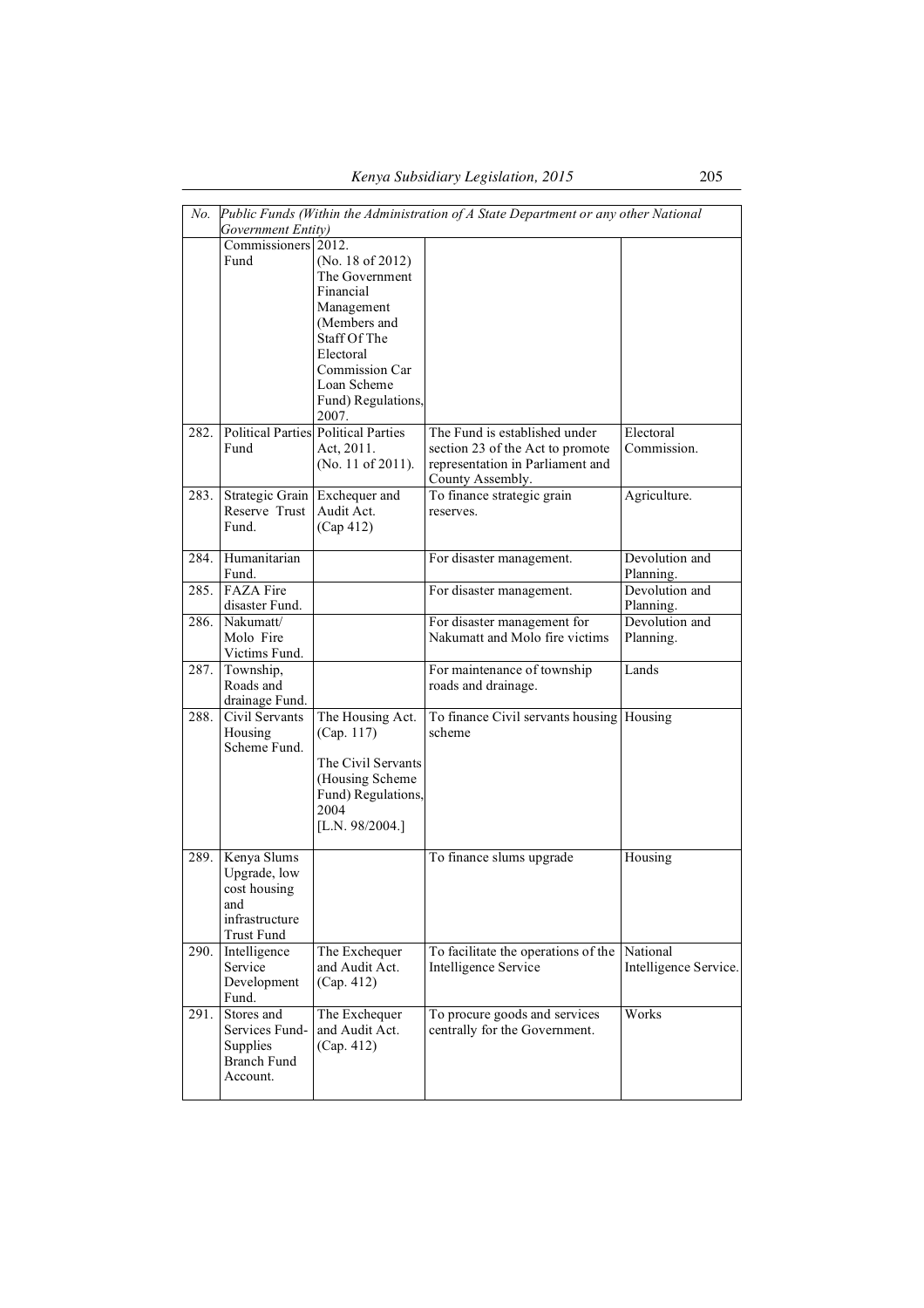| No.  | Public Funds (Within the Administration of A State Department or any other National<br>Government Entity) |                                                                                                                                          |                                                                                                                                                                                                                             |                                               |  |
|------|-----------------------------------------------------------------------------------------------------------|------------------------------------------------------------------------------------------------------------------------------------------|-----------------------------------------------------------------------------------------------------------------------------------------------------------------------------------------------------------------------------|-----------------------------------------------|--|
| 292. | Universal<br>Service Fund.                                                                                | The Kenya<br>Information and<br>communication<br>Act.<br>(Cap. 411)                                                                      | To support widespread access to<br>capacity building and promote<br>innovation in information and<br>communication technology<br>service.                                                                                   | Communication<br>Authority of Kenya.          |  |
| 293. | Rehabilitation<br>Fund.                                                                                   | The Narcotic<br>Drugs and<br>Psychotropic<br>Substance Control<br>Act.<br>(Cap. 245)                                                     | Control of the possession of<br>trafficking narcotic drugs and<br>Psychotropic substances.                                                                                                                                  | Health.                                       |  |
| 294. | Reserve Fund.                                                                                             |                                                                                                                                          | For making good any loss or<br>deficiency which may occur in<br>the course of business of the<br>Corporation.                                                                                                               | Housing                                       |  |
| 295. | Pension Trust<br>Fund                                                                                     | Pension Trust<br>Fund Act No 17 of<br>1977                                                                                               | Sets out the obligations for the<br>two governments of Kenya and<br>the United Kingdom relating to<br>the british citizens who served in<br>Kenya.                                                                          | The National<br>Treasury.                     |  |
| 296. | Compensation<br>Fund                                                                                      | Prevention of<br>Fraud<br>(Investment) Act.<br>Cap 1 1977                                                                                | To provide cushion investor<br>against loss of their investment.                                                                                                                                                            | Office of Director of<br>Public Prosecutions. |  |
| 297. | Community<br>Development<br><b>Trust Fund</b>                                                             | CDTF is<br>established under<br>Legal Notice No.<br>303 dated 26th<br>March 1996                                                         | The mandate is to contribute to<br>poverty reduction efforts in<br>Kenya by offering support, in the<br>form of grants, to community-<br>based projects which address<br>social, economic and<br>environmental priorities   | Ministry of<br>Devolution and<br>Planning     |  |
| 298. | Humanitarian<br>Fund                                                                                      | The Prevention,<br>Protection and<br>Assistance to<br>Internally<br><b>Displaced Persons</b><br>and Affected<br>Communities Act,<br>2012 | The mandate of the Fund is to<br>provide for the capital and<br>recurrent expenditure relating to<br>the protection and assistance to<br>internally displaced persons and<br>the provision of a durable<br>solution to them | Ministry of<br>Devolution and<br>Planning.    |  |
| 299. | Local<br>Authority<br>Provident Fund Act (Cap 272)<br>Cap 272                                             | <b>Local Authorities</b><br>Provident Fund                                                                                               | To provide for contributions to<br>the fund by such employees of<br>local authorities in Kenya,                                                                                                                             |                                               |  |
| 300. | Deposit<br>Protection<br>Fund                                                                             | Banking Act (Cap.<br>488)                                                                                                                | To provide cover for depositors<br>and act as a liquidator of failed<br>member institutions.                                                                                                                                | Central Bank of<br>Kenya                      |  |
| 301. | Parliamentary<br>Mortgage<br>(Members<br>Scheme Fund)                                                     | Public Finance<br>Management Act,<br>2012 and Legal<br>Notice No. 67.                                                                    | To finance mortgage for<br>Members of Parliament                                                                                                                                                                            | Parliament.                                   |  |
| 302. | Parliamentary<br>Mortgage<br>(Staff Scheme<br>Fund)                                                       | Public Finance<br>Management Act,<br>2012 and Legal<br>Notice No. 67.                                                                    | To finance mortgage for Staff of<br>Parliament                                                                                                                                                                              | Parliament.                                   |  |